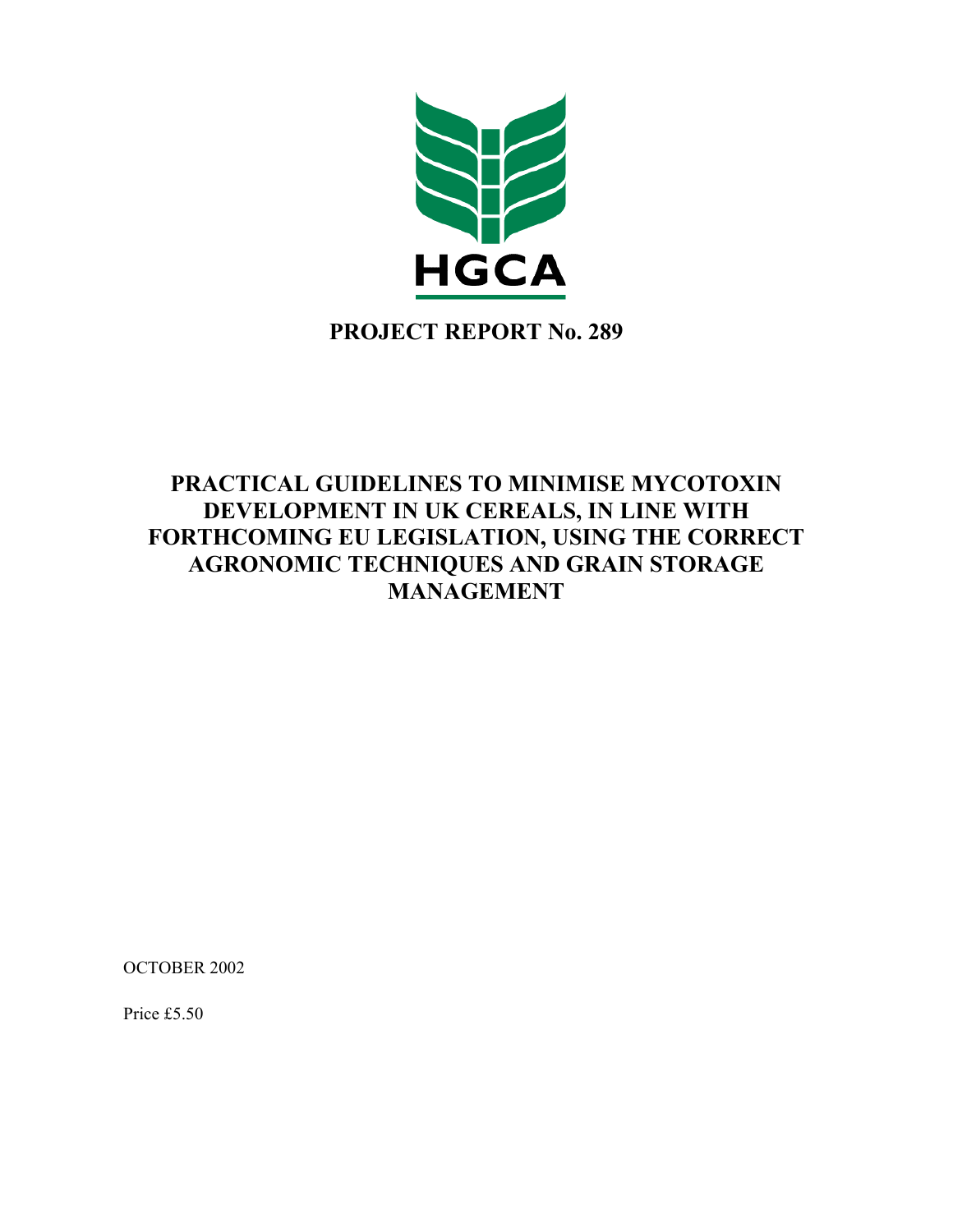## **PROJECT REPORT No. 289**

# **PRACTICAL GUIDELINES TO MINIMISE MYCOTOXIN DEVELOPMENT IN UK CEREALS, IN LINE WITH FORTHCOMING EU LEGISLATION, USING THE CORRECT AGRONOMIC TECHNIQUES AND GRAIN STORAGE MANAGEMENT**

by

# J BANKS $^1$ , K A SCUDAMORE $^2$ , K NORMAN $^3$  and P JENNINGS $^1$

<sup>1</sup>Central Science Laboratory, Sand Hutton, York, YO41 1LZ

<sup>2</sup>KAS Mycotoxins, 6 Fern Drive, Taplow, Maidenhead, Berkshire, SL6 0JS

<sup>3</sup>Velcourt Ltd., Gordon House, Legbourne, Louth, Lincolnshire, LN11 7LH

This is the final report of a 28-month project that started in 2000. This work was funded by a grant of £231,136 from HGCA (project 2281).

The Home-Grown Cereals Authority (HGCA) has provided funding for this project but has not conducted the research or written this report. While the authors have worked on the best information available to them, neither HGCA nor the authors shall in any event be liable for any loss, damage or injury howsoever suffered directly or indirectly in relation o the report or the research on which it is based.

Reference herein to trade names and proprietary products without stating that they are protected does not imply that they may be regarded as unprotected and thus free for general use. No endorsement of named products is intended nor is any criticism implied of other alternative, but unnamed products.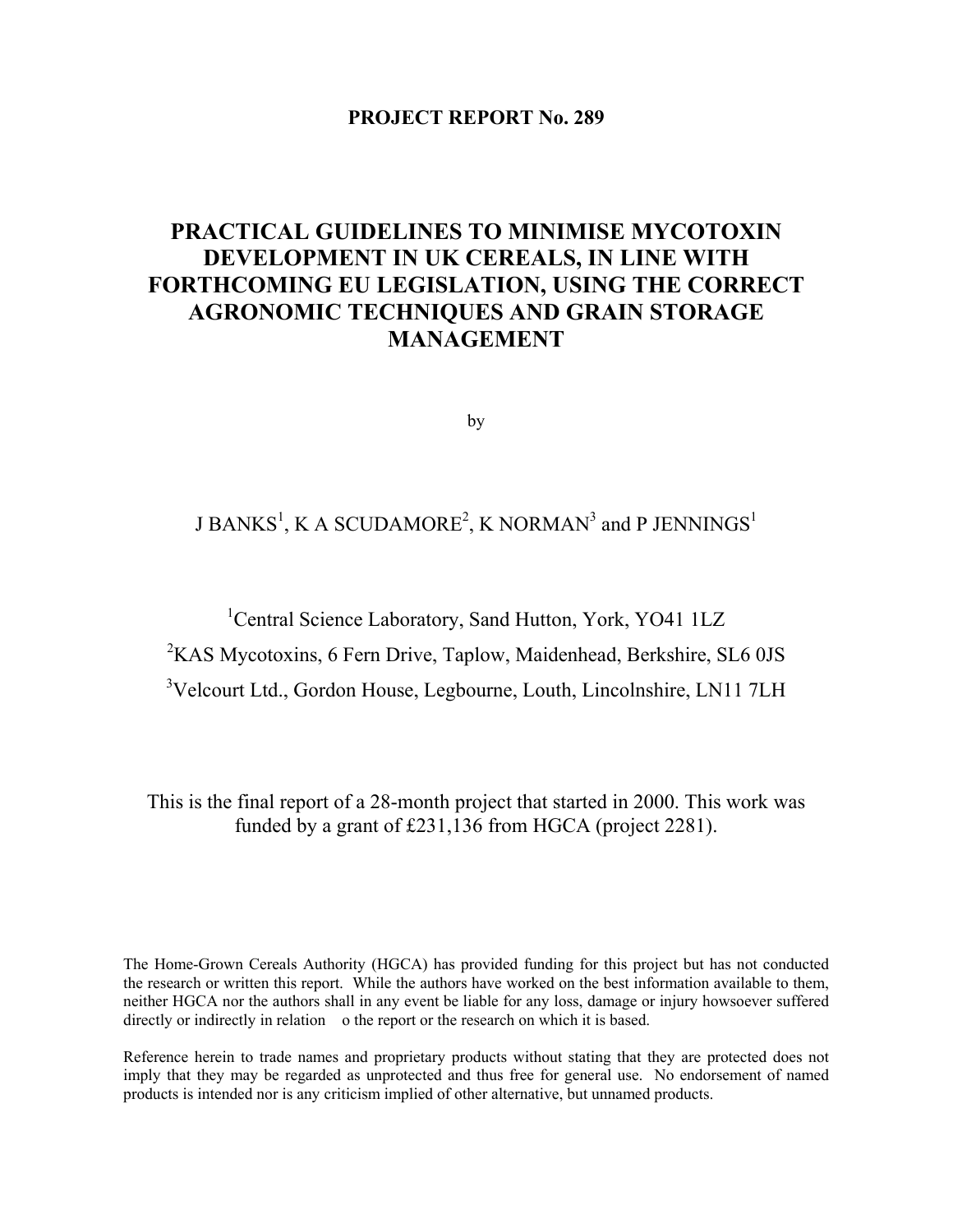## **CONTENTS**

| <b>ABSTRACT</b>                                                        | $\mathbf{1}$   |
|------------------------------------------------------------------------|----------------|
| <b>SUMMARY</b>                                                         | $\overline{2}$ |
| Introduction                                                           | $\overline{2}$ |
| <b>Materials &amp; Methods</b>                                         | $\mathfrak{Z}$ |
| On farm studies                                                        | 3              |
| <b>Sampling</b>                                                        | 3              |
| Mould enumeration and ochratoxin A analysis                            | $\overline{4}$ |
| <b>Studies on experimental laboratory plots</b>                        | $\overline{4}$ |
| <b>Results and discussion</b>                                          | 5              |
| Effect of fungicide treatment on mould counts prior to and immediately | 5              |
| after harvest                                                          |                |
| Change in mould flora during storage                                   | 6              |
| Formation of ochratoxin A during storage                               | 9              |
| <b>General discussion</b>                                              | 10             |
| <b>Conclusions and recommendations</b>                                 | 11             |
| <b>TECHNICAL REPORT</b>                                                | 12             |
| Introduction                                                           | 12             |
| <b>Materials &amp; Methods</b>                                         | 14             |
| <b>On farm studies</b>                                                 | 14             |
| <b>Harvest</b>                                                         | 14             |
| <b>Sampling</b>                                                        | 14             |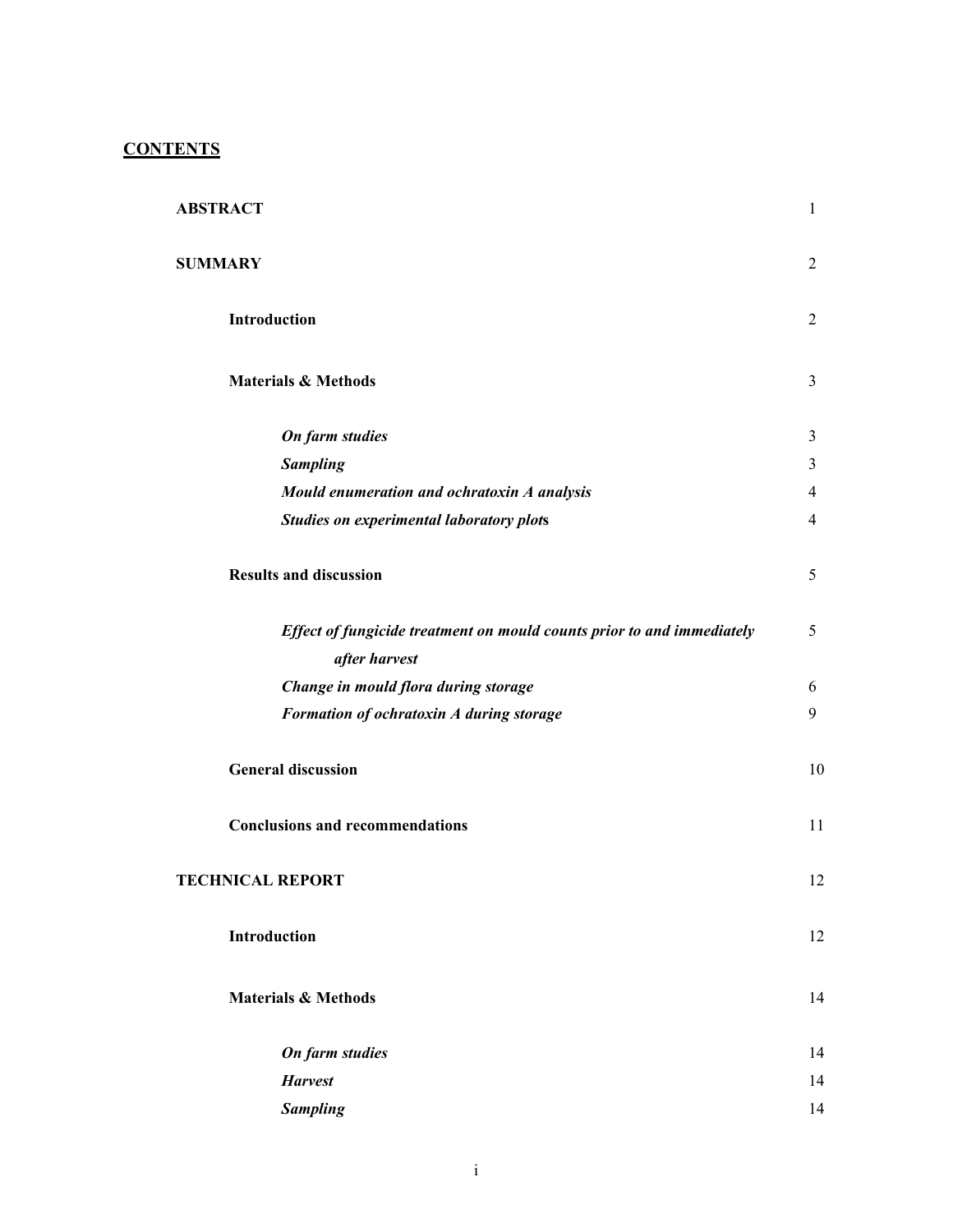|                               | <b>Estimation of sampling error</b>                         | 15 |
|-------------------------------|-------------------------------------------------------------|----|
| <b>Mould enumeration</b>      |                                                             | 16 |
|                               | Ochratoxin A analysis                                       | 16 |
|                               | <b>Studies on experimental laboratory plots</b>             | 16 |
| <b>Results and discussion</b> |                                                             | 18 |
|                               | Effect of fungicide treatment on mould counts prior to and  | 18 |
|                               | immediately after harvest                                   |    |
|                               | Differences between varieties                               | 22 |
|                               | Change in mould flora during storage                        | 24 |
|                               | Temperature and moisture content determination during       | 24 |
|                               | storage and their relevance                                 |    |
|                               | Formation of ochratoxin A during storage                    | 28 |
|                               | <b>Inoculated field plots</b>                               | 29 |
| <b>General Discussion</b>     |                                                             | 30 |
|                               | <b>Conclusions and Recommendations</b>                      | 31 |
| <b>References</b>             |                                                             | 32 |
| <b>Appendices</b>             |                                                             |    |
| $\mathbf{A}$                  | <b>Plot Layout Diagram</b>                                  | 34 |
| B                             | Detailed mould counts and species present from pre- harvest | 35 |
|                               |                                                             |    |

|             | Detailed mould counts and species present from pre- narvest | JJ. |
|-------------|-------------------------------------------------------------|-----|
|             | to end of storage experimental period-specimen data set     |     |
| $\mathbf C$ | Sources of variability and estimation                       | 47  |
| D           | Record of temperature and moisture content during storage   | 52  |
| E           | Mould counts and species for CSL experimental plots         | 60  |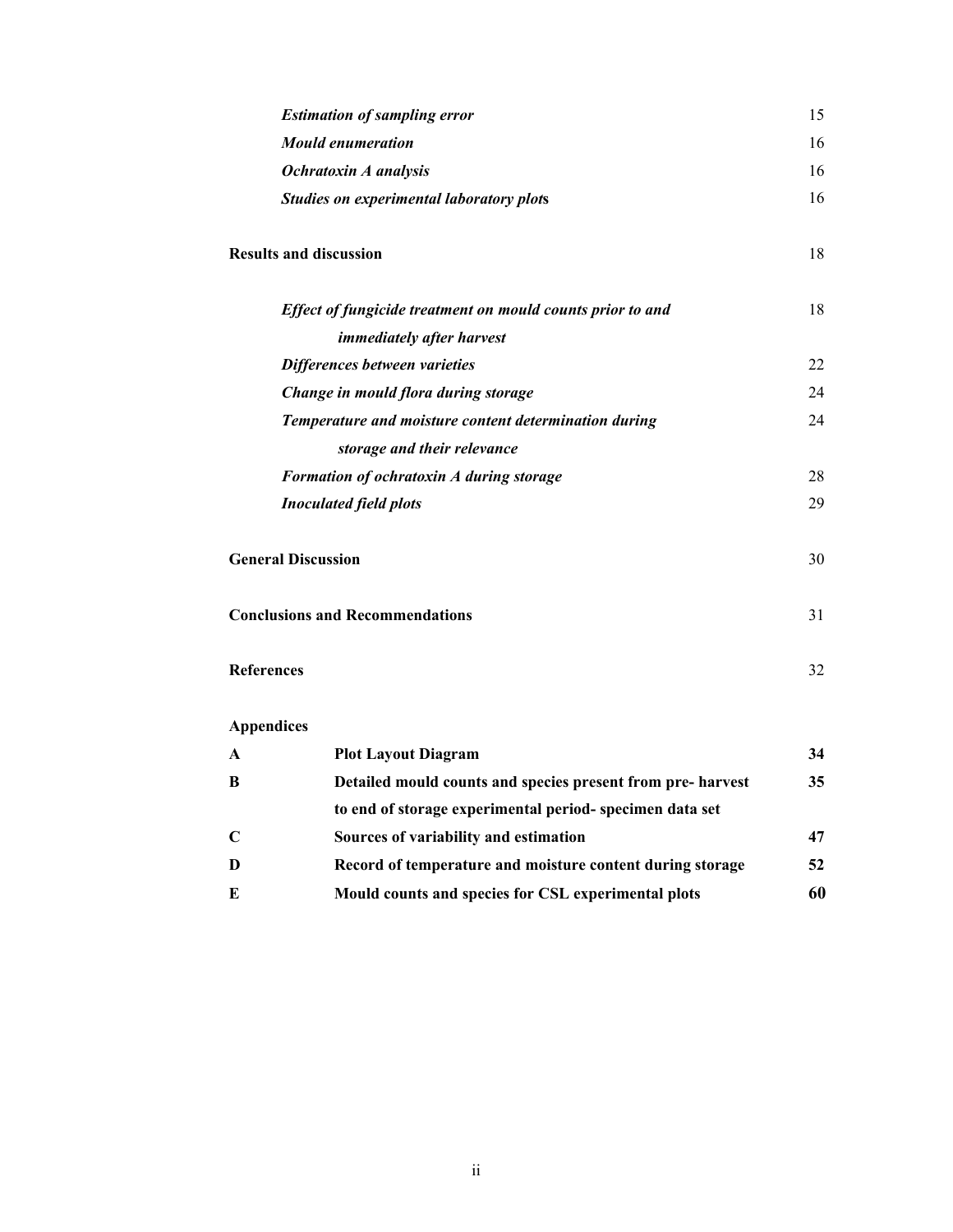#### **ABSTRACT**

Ochratoxin A is a mycotoxin produced by *Penicillium verrucosum,* a mould that occurs widely in poorly stored cereals in the UK and its occurrence is associated with storage of damp grain. Evaluation of the risk posed by this mycotoxin to human health indicates that its presence in cereals and other food products must be minimised. To this end the European Community have introduced maximum permitted limits for this mycotoxin of 5 µg/kg and 3 µg/kg for whole cereal grains and processed products respectively. The aim of this study was to examine whether different levels of field fungi on cereal grains entering storage affect the growth of the storage fungi and the development of mycotoxins (principally but not exclusively ochratoxin A) post-harvest.

Field trials were carried out in Kent, Hampshire, the Cotswolds and Yorkshire to ensure that the study covered a range of soil types, geographical and climatic locations. At each site 2 malting barley varieties 2 bread-making wheat and 2 feed wheat were grown in 2000 and 2001. At each site and for each variety, 24 m x 120 m plots were established and all received 'standard' commercial applications of fertilisers, insecticides, growth regulators and herbicides. Plots were divided into four sub-plots and different fungicide regimes applied to each sub plot. At harvest, grain was transferred undried into 0.5 tonne bags, stored under cover and monitored for moisture content and temperature for 28-42 days. Samples taken at harvest and during the storage period were examined for moulds and for ochratoxin A.

The fungicide application regime used had little effect on the composition or amounts of field moulds, in particular sooty moulds, entering storage. Two scenarios were put forward; either field moulds were able to establish themselves on the ear after the activity of the T3 fungicide spray had diminished or mixing of spores in the combine had a levelling effect on spore numbers. Either scenario suggests that trying to manipulate levels of field moulds entering the store to reduce mycotoxin development is not a viable option. Neither *P. verrucosum* nor ochratoxin A were found in any of the grain samples at harvest. Cereals are put at risk from ochratoxin A (or other mycotoxins) under fairly well defined combinations of temperature and grain moisture content but its actual development is determined by other factors that are strongly indicated but not proven. It is concluded that prediction cannot be made on the basis of grain moisture and temperature alone. There is a strong indication that grain may become contaminated with *P. verrucosum* during or shortly after harvest through the presence of this fungus in handling equipment or the store environment.

Results from this project confirm that the most effective method for preventing ochratoxin A formation in stored grain is the rapid dying of moist grain, to moisture content below 15%, before storage.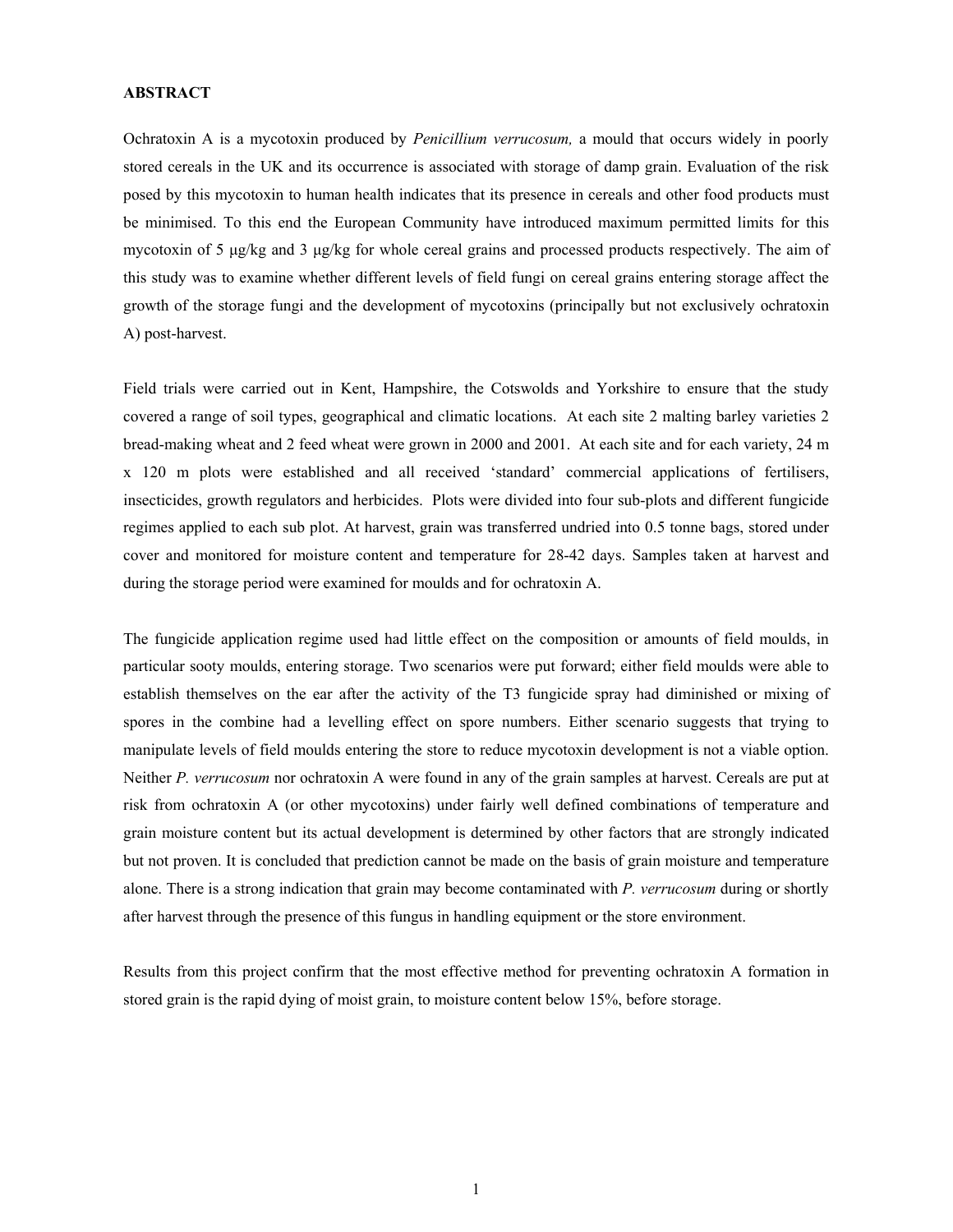#### **SUMMARY**

#### **Introduction**

The presence of mycotoxins in cereals reduces the quality of grain, is likely to be a risk to human and animal health, and causes economic loss through their effect on livestock production. The moulds associated with grain are generally divided into 'field' and 'storage fungi'. Field fungi such as *Fusarium*, *Cladosporium* and *Alternaria* species infect the ear during growth of the crop. These organisms appear to 'die out' after harvest as they are overgrown by 'storage' fungi such as *Aspergillus* and *Penicillium* species during storage. In the UK the important mycotoxins formed in grain by field fungi include trichothecenes (e.g. deoxynivalenol, nivalenol, HT2 toxin and T2 toxin) and zearalenone (all produced by *Fusarium* species).

Aflatoxins are the most important fungal toxins worldwide and together with ochratoxin A are the only storage mycotoxins for which legislation currently exists within the EC. Earlier legislation for aflatoxins has recently been widened to include cereals although these toxins are rarely produced under UK conditions. Recently, maximum permissible levels of 5 ppb in raw cereals and 3 ppb in processed products have been set for ochratoxin A. Surveys of stored UK cereals show that a small but persistent percentage of samples examined exceed this level (2-3%). This represents a large tonnage of grain and a potential serious economic loss. The food and brewing industries are increasingly demanding high quality cereals for food and drink products and require grain conforming to the statutory limits set. There is a major incentive for the UK Cereal Industry to minimise ochratoxin A and other mycotoxins in grain to enable it to remain competitive with other member states within the EU. Clearly there is an urgent need to understand the factors that encourage mycotoxin formation both pre and post harvest as this may provide a means of minimising this problem.

It has been known for many years that grain must be stored dry under good hygienic conditions to prevent mould growth, insect invasion and to maintain quality. Compliance with Good Agricultural practice (GAP) will address most of these requirements. The continued occurrence of ochratoxin A in grain suggests that either GAP is not always rigidly followed or that all the factors involved in the formation of ochratoxin A are not fully understood.

The time between harvest and the reduction of grain moisture to a safe level is of vital importance and ambient air ventilation or hot air dryers are commonly used. If grain can be dried within a few hours a significant risk of ochratoxin A formation only arises on those occasions when damp grain has to be stored before drying e.g. because the capacity of the dryers is exceeded. Under such circumstances it is vital that the wettest grain, at greatest risk from toxin production, is given priority.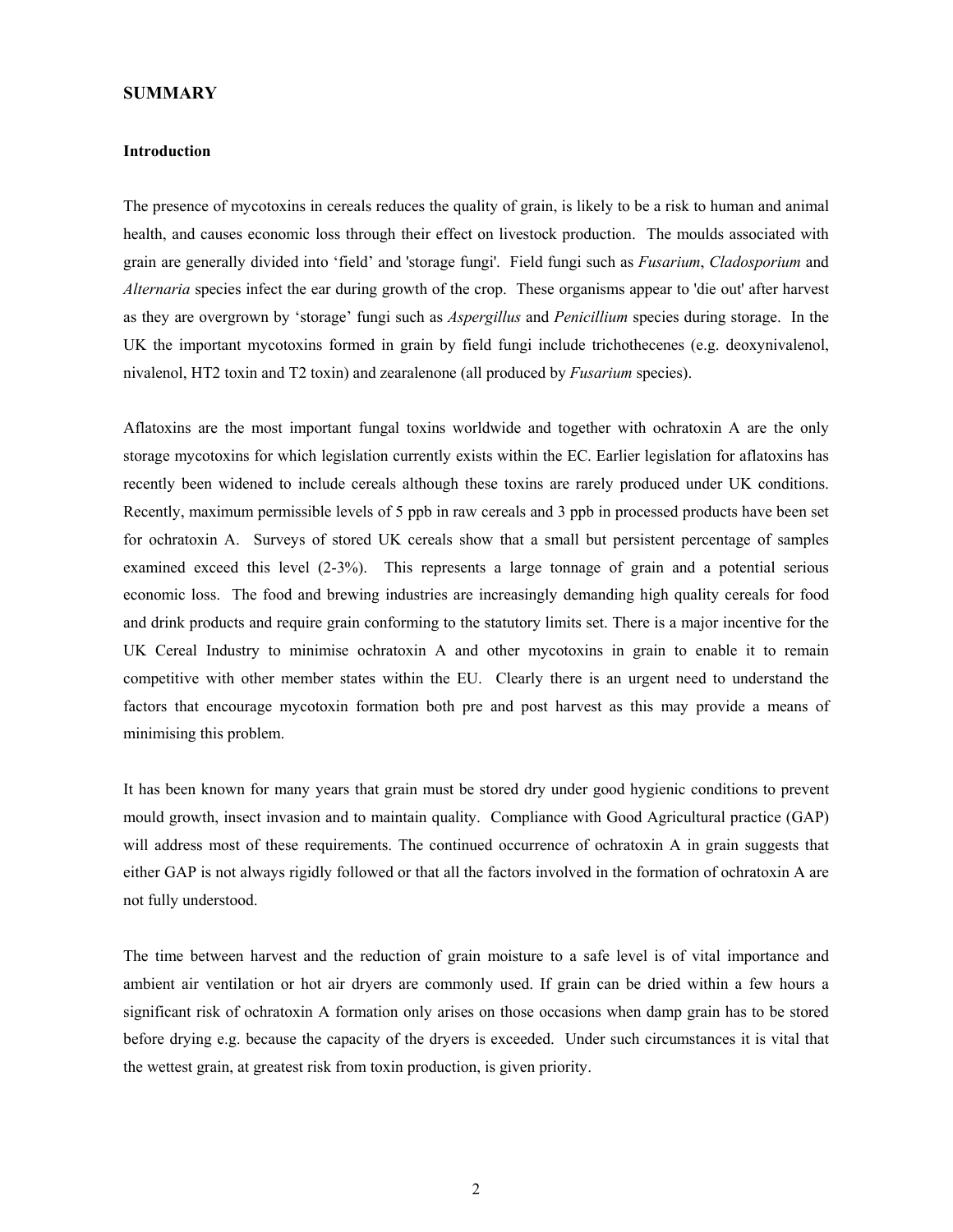The continued occurrence of ochratoxin A in UK grain must imply that either grain is not/cannot always be dried quickly enough or that stored grain is not managed effectively. If these situations are unavoidable it is important that all factors that affect the potential formation of ochratoxin A are fully understood and sound advice is available on how to minimise this risk. There is evidence to suggest that some practices in the field, including fungicide application, may affect the extent of the formation of storage mycotoxins through its effect on field micro-flora. This may be one reason why it has been difficult to predict the extent of mycotoxin problem formation during storage.

Current guidelines for safe storage of cereals may not be specific enough to avoid or minimise mycotoxin occurrence. The aim of this study was to examine the effects of different fungal infections resulting from common fungicide regimes, on the development of storage organisms and ochratoxin A production. In addition, different storage situations were produced to assess more widely the relationship between the growth of storage moulds, mycotoxins (not exclusively restricted to ochratoxin A) and storage conditions. The Report discusses any changes necessary to current guidelines and means of effectively disseminating the information relevant to this problem.

#### **Materials & Methods**

#### *On farm studies*

Field trials were carried out on Velcourt managed farms in Kent (Dover), Hampshire (Braishfield), the Cotswolds (Stowell Park) and Yorkshire (Settrington) to ensure the study covered a range of soil types, geographical and climatic locations. At each site 2 malting barley varieties (Pearl and Halcyon), 2 breadmaking wheat (Hereward and Malacca) and 2 feed wheat (Consort and Claire) were grown for 2 successive years (2000 and 2001). At each site and for each variety, plots 24 m x 120 m were established and all received 'standard' commercial applications of fertilisers, insecticides, growth regulators and herbicides. The main plots were divided into four sub-plots 24 m x 30 m (labelled A-D) and different fungicides regimes applied to each sub plot. For wheat these were T1 and T2 applications of Opus (a.i. epoxiconazole  $125g/l$ ) + Amistar(a.i. azoxystrobin 250g/l) at  $\frac{1}{4}$  and  $\frac{3}{4}$  rate with and without an ear wash (T3) of Folicur (a.i. tebuconazole 250 g/l). For barley T1 and T2 applications were Landmark (a.i. epoxiconazole +kresoximmethyl both  $125g/l$ ) at ¼ and ¼ rate with and without an ear wash of Folicur.

#### **Sampling**

Just prior to harvest a random sample of 200 ears (20 ears from 10 points within a plot) was taken from each wheat and barley sub-plot. The grain from each sub-plot was harvested at moisture contents in the range 18- 25 % and 500 kg placed in a plastic 'hessian-like' bag. All bags were stored under cover without any drying.

Grain samples (approximately 2 kg) were taken from each bulk bag at harvest and then after 4, 7, 14 and 28 days storage in the first year of the trial. In the second year selected bags were also sampled after 42 days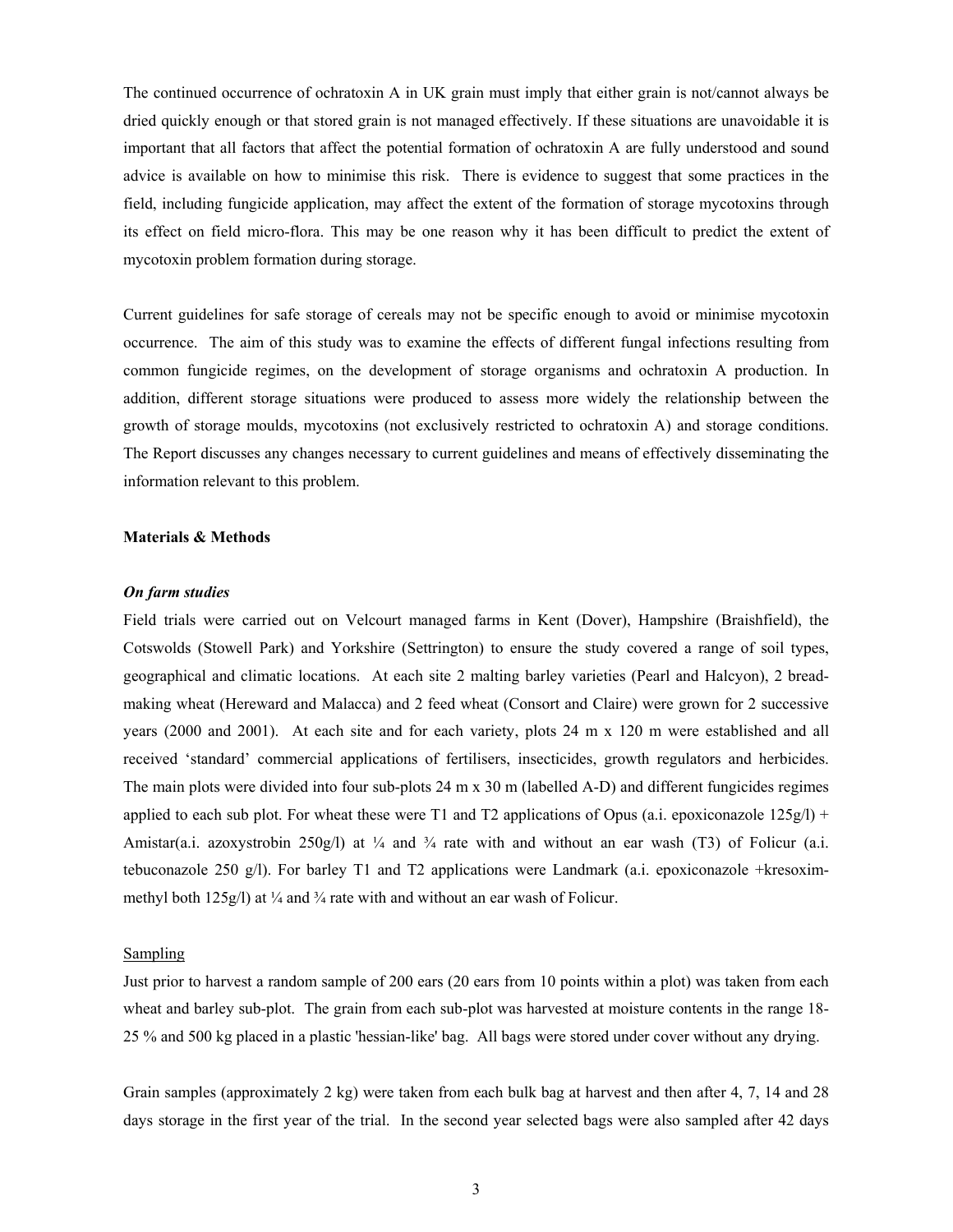storage. The sample was obtained by combining ten 200 g sub-samples taken at random from through out the bulk to ensure that the 2 kg sample was representative of the bulk. In the second year of the trial the sampling of the bulk was carried out using a multi-level grain-sampling spear (comprising 3 compartments, one at the top, one in the centre and one near the bottom of the spear). Three sub-samples were taken using the spear, one from the centre of the bag and the other two from positions diagonally opposed to each other in the outer part of the bag. These were combined to give the 2 kg bulk sample required. At each sample date care was taken to avoid sampling from the outside edge of the bag or from the same position within the bag. Samples were returned to the laboratory without delay for mould identification and counting and for ochratoxin A analysis.

Grain temperature in each 500 kg sample bag was recorded at sampling using an industry standard temperature probe and the moisture content of the composite 2 kg samples checked using calibrated moisture meters.

#### Mould enumeration and ochratoxin A analysis

Mould counts and species identification were carried out by well-established standard methods, including use of a medium optimised for *P .verrucosum*Analysis for ochratoxin A was carried out using a fully validated HPLC method based that provides reliable quantitative results. Estimation of errors in acquiring the samples from the bulk grain and in mould counting was carried out by taking 10 replicate 2 kg samples drawn from selected samples. Pre-harvest grain was not analysed for ochratoxin A as no potential ochratoxin A producing fungi were isolated from these samples.

#### *Studies on experimental laboratory plots*

At CSL 2 plots (12 m x 9 m) of winter wheat cv. Charger were drilled at a seed rate of 320 kg/ha in October 1999. Each main plot was subsequently divided into four sub-plots (3 m x 9 m). At the third node detectable growth stage (GS 33) the two main plots were treated with either a  $\frac{1}{4}$  rate or a  $\frac{3}{4}$  rate fungicide application of Landmark (active ingredients epoxiconazole 125  $g/l$  and kresoxim methyl 125  $g/l$ ). Plants were inoculated in June 2000 at mid-anthesis (GS 65). Three of the four sub-plots in each main plot were spray inoculated with 1.5 l of a suspension containing 104 conidia per ml of either *Alternaria alternata* (isolate 764), *Cladosporium hebarum* (isolate 183) or an equal mixture of the two isolates. The fourth plot was sprayed with an equal volume of water. Through the use of mist irrigation the humidity around the ear was maintained at 70 % for five days post inoculation in order to aid ear infection.

Plots were harvested at grain moisture content of about 22 % at the end of August. A sample of 200 ears per sub-plot was taken just prior to harvest and the grain removed using a Hege 16 laboratory thresher (Hans-Ulrich Hege GmbH  $\&$  Co., Germany). The remainder of the grain harvested from each plot (approximately 25 kg) was stored in sealed potato sacks at 20˚C. A representative 200 g sample was taken from each sack at 4, 7 and 14 days. All grain samples were analysed using methods used in the main storage experiment.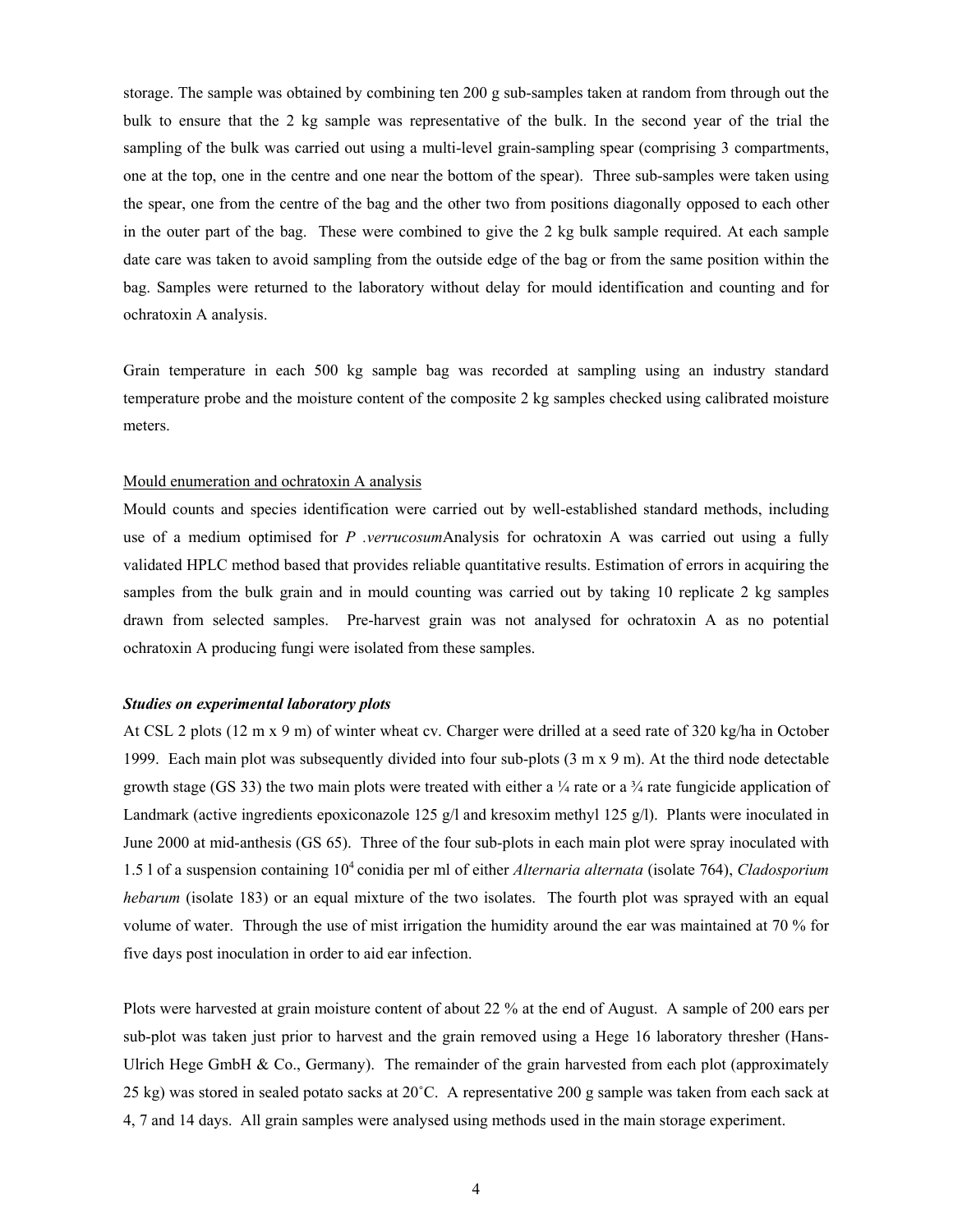#### **Results and discussion**

#### *Effect of fungicide treatment on mould counts prior to and immediately after harvest*

Moulds isolated from grain and chaff samples taken immediately prior to harvest comprised mainly of *Cladosporium* and *Alternaria* species (sooty moulds). Some *Penicillium* species were present but no *P. verrucosum* was detected in these pre-harvest samples. Fungi occurred in approximately the same proportions on both the chaff and grain with, in each case, *Cladosporium* species being the predominant moulds isolated. However, mould levels on the chaff were generally a factor of about 10 higher than those found on grain.

Table 1 summarises the total moulds infecting wheat at harvest in 2001. Results in 2000 and for barley were, in general, similar.  $Log_{10}$  values for mould counts are shown for each experimental treatment. In total 128 samples of wheat and 64 of barley were examined over the 2 years. A mean value is calculated for each site to indicate the total level of fungal infection. Results were similar to the pre-harvest samples, the fungal species isolated at harvest being almost exclusively the sooty moulds with some *Fusarium* species present. Again *Cladosporium* species were present at higher levels than *Alternaria*.

The study was set up to examine the extent to which levels of field fungi may affect the production of toxins, particularly ochratoxin A, in store. Each situation resulted in a set of 4 adjacent plots treated identically except for the application of fungicide. Errors in sampling and mould counting were estimated so that a difference in value of greater than  $log_{10}$  0.7 between any 2 matched samples is considered to indicate a significant effect.

In both years, no clear effect could be related to the original fungicide treatments, neither did different cultivars have significantly different flora. Some differences related to site so that barley at Dover suffered a much higher level of infection in 2000 than in 2001 although different fungicide treatments produced the same result in each sample in the set.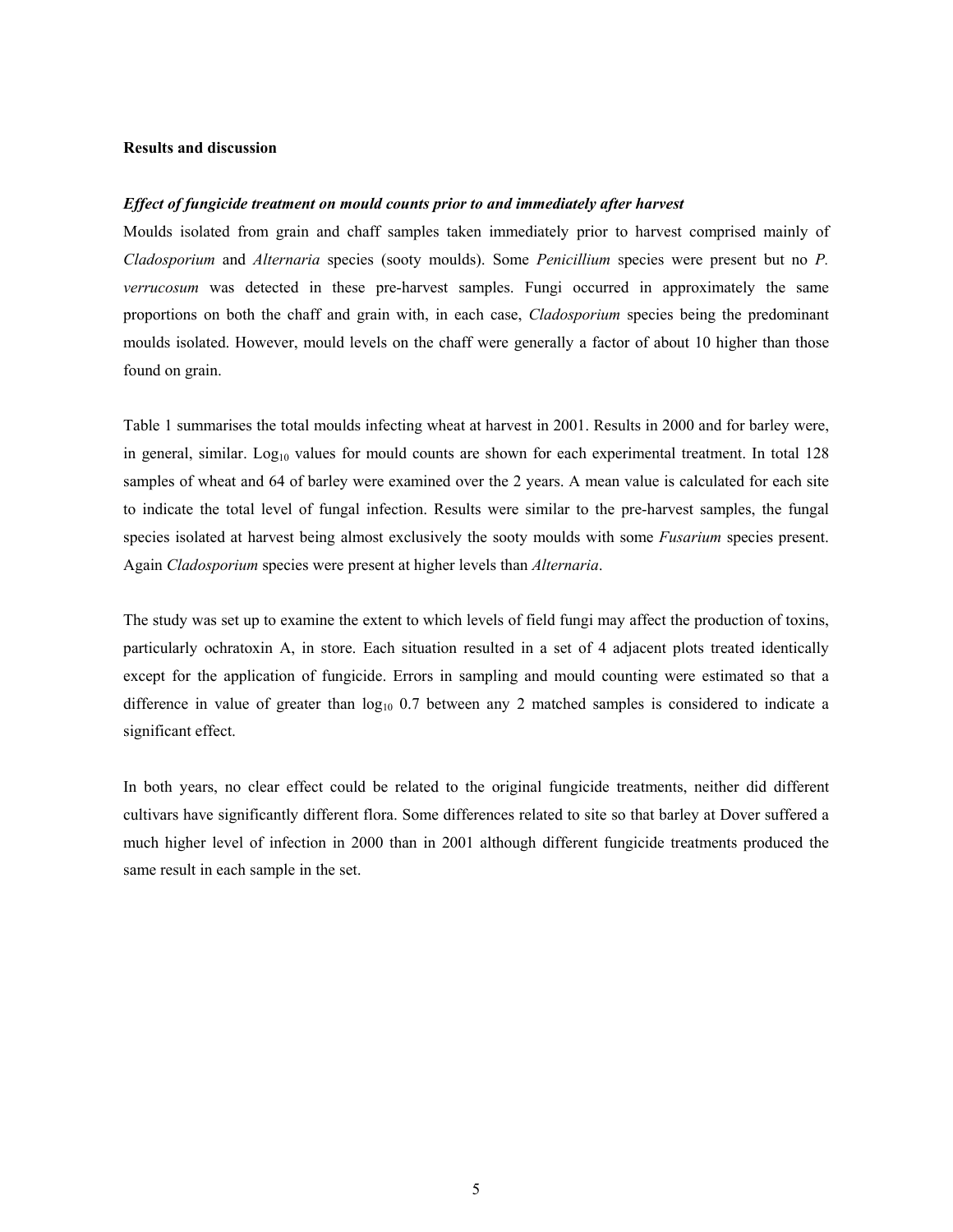|                     |          |      |      |      |      | Mould counts $log_{10}$ CFU/gram, for each fungicide treatment |
|---------------------|----------|------|------|------|------|----------------------------------------------------------------|
| Site                | Variety  | A    | B    | C    | D    | Mean value*                                                    |
| <b>Stowell Park</b> | Hereward | 4.93 | 4.71 | 4.78 | 4.82 |                                                                |
|                     | Malacca  | 5.09 | 5.17 | 5.12 | 5.16 | 4.92                                                           |
|                     | Consort  | 4.51 | 5.01 | 5.02 | 4.82 |                                                                |
|                     | Claire   | 4.69 | 4.90 | 4.96 | 4.08 |                                                                |
| Braishfield         | Hereward | 5.26 | 5.26 | 5.38 | 5.39 |                                                                |
|                     | Malacca  | 5.51 | 5.24 | 5.38 | 5.49 | 5.36                                                           |
|                     | Consort  | 5.29 | 5.51 | 5.08 | 5.19 |                                                                |
|                     | Claire   | 5.51 | 5.32 | 5.27 | 5.40 |                                                                |
| Settrington         | Hereward | 5.12 | 5.19 | 5.09 | 4.65 |                                                                |
|                     | Malacca  | 5.27 | 5.14 | 5.13 | 5.19 | 5.16                                                           |
|                     | Consort  | 5.22 | 5.15 | 5.35 | 5.16 |                                                                |
|                     | Claire   | 5.16 | 4.98 | 5.24 | 5.14 |                                                                |
| Dover               | Hereward | 4.97 | 4.99 | 5.08 | 5.00 |                                                                |
|                     | Malacca  | 4.83 | 5.08 | 4.86 | 4.96 | 5.00                                                           |
|                     | Consort  | 5.08 | 4.91 | 5.05 | 5.15 |                                                                |
|                     | Claire   | 5.07 | 4.98 | 4.98 | 4.88 |                                                                |

Table 1: Total mould counts for species of *Alternaria, Cladosporium* and *Fusarium* determined in wheat at harvest, 2001.

 $*$ = log<sub>10</sub> of average of each mould count for the site

The absence of variation in sooty mould levels resulting from the differential use of fungicides may have several explanations. Sooty moulds are saprophytes, which colonise the senescing ear late in the growing season, at a time when fungicidal activity has ended. Surface sterilisation of some samples (data not presented) indicated that all sooty mould counts were a result of external rather than internal infection of the grain. Separation of grain from chaff during the harvesting process will disturb spores, which will circulate in the combine and adhere to the grain surface. This mixing of spores in the combine may have a levelling effect on spore numbers thus hiding any differences, which may have been achieved through the differential use of fungicide. Differences in other ear pathogens, such as powdery mildew, brown and yellow rust, may have been achieved through using the different fungicide regimes. Such pathogens would not have been accounted for in this study as they were not assessed for in the field, also as they are obligate pathogens would not have grown on agar plates and therefore counts could not have been carried out.

Levels of *Fusarium* found in both years were low. Recent research has shown that for optimum control of *Fusarium* species on the ear, fungicides need to be applied during flowering within two to three days of the *Fusarium* inoculum arriving on the ear. This study followed current commercial practice by applying an ear wash at GS 59/60.

### *Change in mould flora during storage*

It is generally accepted that ochratoxin A is nearly always a post-harvest problem. To establish whether or not there are on-going effects in store that relate back to the levels of field moulds entering the store it is vital that the 4 samples in each set are grown on the same soil, receive common agricultural input and are exposed to the same climatic conditions. Once grain is transferred to the 0.5 tonne-scale storage the most important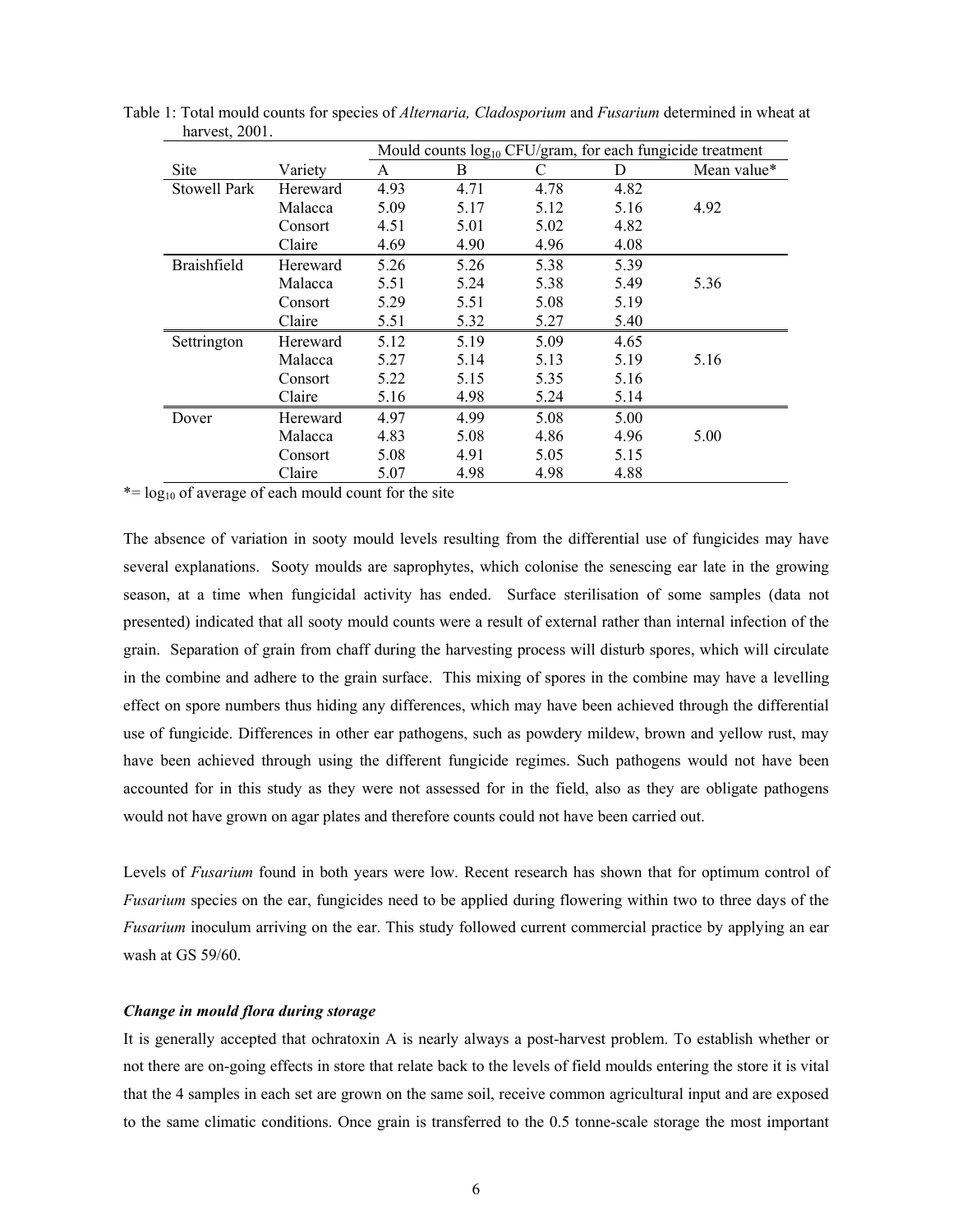parameters that need to be monitored are temperature and the moisture content of the grain in the bags. In 2000 the moisture content of each grain sample and its temperature immediately after harvest was recorded but not then subsequently monitored during storage. In 2001, a comprehensive record of the moisture content of each stored batch of grain and its temperature was carried out on each farm. This showed how closely each set of samples were matched in terms of temperature and moisture and also served to indicate as early as possible those samples that heated. Having this information and the estimate of variability expected due to sampling, mould counts and chemical analysis, made it possible to determine whether any differences in subsequent mould or mycotoxin formation related to the nature of the original fungicide applications. Typical data for temperature and moisture content are shown in figure 1, in which temperature and grain moisture content is plotted against time for the 28 day storage period.





A, B, C, D= different fungicide treatments,  $M =$  moisture content, %, T= Temperature °C Dotted lines are temperature, continuous lines are moisture content

Results show that in 2001 all the sets of stored wheat were well matched so that any difference in the rate or amount of mould development or ochratoxin A formation could be related to the level of field mould entering the store. The sets of stored barley at Braishfield and Dover were also well matched. Differences were seen between samples at Stowell Park and Settrington because high initial moisture content of the barley at harvest caused grain heating at variable rates in each bag. The aim to produce different conditions was thus achieved as grain at moisture contents between 18 and 24% at different temperatures and levels and combination of moulds were produced.

Immediately after harvest the most commonly found 'storage' fungi were *Penicillium* species. However, these were always at very low levels in comparison to the 'field' fungi and *P. verrucosum* was not isolated from any sample at this time. The absence of *P. verrucosum* in grain from the field is consistent with the absence of ochratoxin A in freshly harvested grain. Storage of cereals with moisture contents above 15% is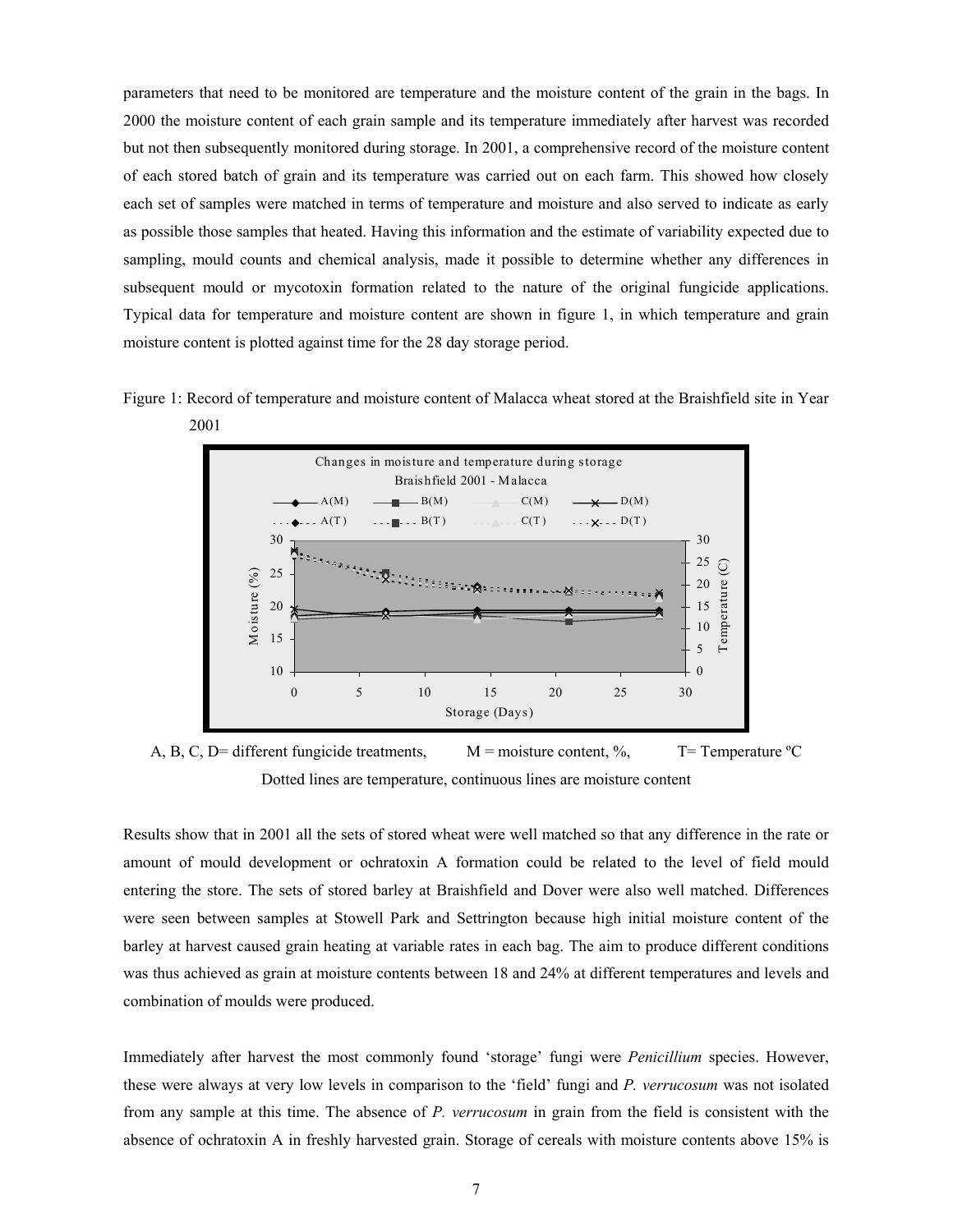likely to result in a rise in the levels of storage moulds present. The way this occurs will depend on the actual moisture content, temperature of storage and the fungal species present, with the fungal profile changing with time. Here, by 28 days storage *Penicillium* and other storage fungi had in general increased considerably. Grain in 2001 was harvested at higher moisture content than in 2000, thus the development of *Penicillium* species occurred earlier and built up to higher levels. All grain at Stowell Park and Dover stored above 20% moisture content developed *P. verrucosum* by 28 days (Table 2).

| Moisture   | Mean   |          |           |                          |                               |                          |             |                          | Ochratoxin A (OA) $\mu$ g/kg and P. verrucosum (PV) counts, $\log_{10}$ for fungicide regime used |                          |
|------------|--------|----------|-----------|--------------------------|-------------------------------|--------------------------|-------------|--------------------------|---------------------------------------------------------------------------------------------------|--------------------------|
| content, % | temp.  |          | A         |                          | $\, {\bf B}$                  |                          | $\mathbf C$ |                          | D                                                                                                 |                          |
| range      | 28days | Variety  | <b>OA</b> | PV                       | <b>OA</b>                     | PV                       | <b>OA</b>   | PV                       | <b>OA</b>                                                                                         | PV                       |
|            |        |          |           |                          | Stowell Park, 28 days storage |                          |             |                          |                                                                                                   |                          |
| 24-24.5    | 19     | Hereward | < 0.2     | 3.2                      | 0.2                           | 4.0                      | < 0.2       | 3.7                      | < 0.2                                                                                             | 4.0                      |
| 21.5-23.5  | 16     | Malacca  | 5.2       | 3.8                      | < 0.2                         | 3.3                      | 0.7         | 4.5                      | 0.6                                                                                               | 3.4                      |
| 22.5-24.5  | 21     | Consort  | < 0.2     | 3.6                      | < 0.2                         | 4.7                      | 37          | 4.8                      | < 0.2                                                                                             | 4.0                      |
| 22.5-24.5  | 18     | Claire   | 0.8       | 4.8                      | < 0.2                         | 4.4                      | 0.4         | 3.7                      | < 0.2                                                                                             | 2.7                      |
|            |        |          |           |                          | Braishfield, 28 days storage  |                          |             |                          |                                                                                                   |                          |
| 18-20      | 16.5   | Hereward | < 0.2     |                          | < 0.2                         |                          | < 0.2       |                          | < 0.2                                                                                             |                          |
| 18-19.5    | 17.5   | Malacca  | < 0.2     |                          | < 0.2                         |                          | < 0.2       |                          | < 0.2                                                                                             |                          |
| 17.5-19    | 16.5   | Consort  | < 0.2     | $\overline{\phantom{0}}$ | < 0.2                         | $\overline{\phantom{a}}$ | < 0.2       |                          | < 0.2                                                                                             | $\blacksquare$           |
| 18-19.5    | 16.5   | Claire   | < 0.2     |                          | < 0.2                         | 3.7                      | < 0.2       | $\overline{\phantom{0}}$ | < 0.2                                                                                             |                          |
|            |        |          |           |                          | Setterington, 28 days storage |                          |             |                          |                                                                                                   |                          |
| 19-20      | 15     | Hereward | < 0.2     | 2.0                      | < 0.2                         |                          | < 0.2       |                          | < 0.2                                                                                             | 2.2                      |
| 18.5-19.5  | 15     | Malacca  | < 0.2     | $\overline{\phantom{a}}$ | < 0.2                         | $\blacksquare$           | < 0.2       |                          | < 0.2                                                                                             | $\overline{\phantom{a}}$ |
| 19.5-20    | 15     | Consort  | < 0.2     |                          | < 0.2                         |                          | < 0.2       | 1.7                      | < 0.2                                                                                             | $\overline{\phantom{a}}$ |
| 19-19.5    | 15     | Claire   | < 0.2     | $\overline{\phantom{a}}$ | < 0.2                         |                          | < 0.2       | $\overline{\phantom{a}}$ | < 0.2                                                                                             | $\overline{\phantom{a}}$ |
|            |        |          |           |                          | Dover, 28 days storage        |                          |             |                          |                                                                                                   |                          |
| 19-20.5    | 16     | Hereward | 0.6       | 4.4                      | 0.4                           | 5.5                      | 3.2         | 3.0                      | < 0.2                                                                                             | 4.5                      |
| 18-19.5    | 14.5   | Malacca  | < 0.2     | $\overline{\phantom{a}}$ | 2.5                           | $\overline{\phantom{0}}$ | < 0.2       | 2.9                      | < 0.2                                                                                             | $\overline{\phantom{a}}$ |
| 19-20.5    | 16     | Consort  | 1.4       | 4.6                      | < 0.2                         | 3.8                      | < 0.2       | 4.3                      | 0.3                                                                                               | 4.6                      |
| 18.5-20.5  | 15     | Claire   | 0.2       | 3.2                      | < 0.2                         | 2.7                      | 0.4         | 3.0                      | < 0.2                                                                                             | 3.7                      |
|            |        |          |           |                          | Dover, 42 days storage        |                          |             |                          |                                                                                                   |                          |
|            | 14.5   | Hereward | 4.0       | 5.7                      | 4.9                           | 5.7                      | 0.5         | 4.4                      | 2.7                                                                                               | 4.7                      |
|            | 13.5   | Malacca  | 0.6       | 3.5                      | 0.4                           | 3.7                      | < 0.2       | 3.0                      | < 0.2                                                                                             | 4.5                      |
|            | 15     | Consort  | 8.1       | 4.9                      | 0.5                           | 4.3                      | 21.9        | 4.7                      | 22.8                                                                                              | 4.6                      |
|            | 13.5   | Claire   | 0.3       | 4.6                      | 0.3                           | 3.4                      | 1.8         | 5.0                      | < 0.2                                                                                             | 3.9                      |

Table 2: *P. verrucosum* and ochratoxin A content ( $\mu$ g/kg) of wheat samples stored for 28 days - 2001

\* A =  $\frac{1}{4}$  rate T1 + T2; B =  $\frac{1}{4}$  rate T1, T2 + T3; C =  $\frac{3}{4}$  rate T1 + T2; D =  $\frac{3}{4}$  rate T1, T2 + T3

Levels of storage fungi after 28 days storage showed no correlation with the different fungicide regimes used but were more influenced by the harvest temperature and moisture content of the grain. The largest increases in *Penicillium* species were seen where grain was stored with an initial moisture content between 18 and 24 %, and where the initial storage temperature was between 15 and 22°C. *Penicillium* moulds, including *P.*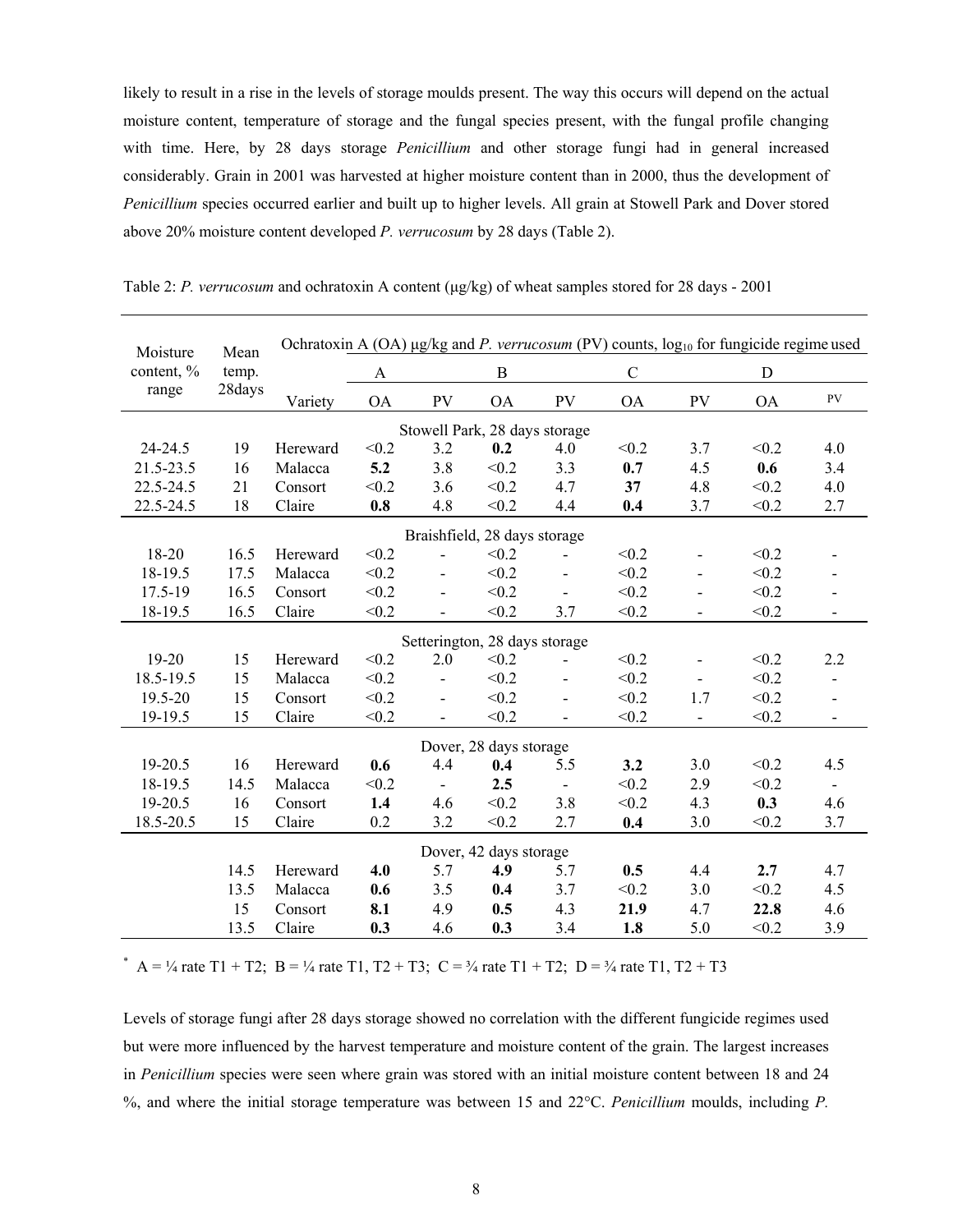*verrucosum*, favour lower temperatures so that grain up to 25% moisture at a temperature between 10 and 25°C is at most risk from the development of ochratoxin A.

In general, *P. verrucosum* was at levels much lower than the other *Penicillium* species and there was generally a lag phase before it appeared. This suggests that the initial inoculum of *P. verrucosum* was very low and as no *P. verrucosum* was isolated from the field, that the grain became contaminated either during the harvest or on entering the store. Possible sources of inoculum suggested are the combine, spores in grain dust, ventilation systems or residues remaining in stores and handling equipment. Thus good hygiene between harvests may also help reduce ochratoxin A.

Where the harvest moisture content of barley was greater than 24 % and the initial storage temperature of grain was between 18-24°C, rapid heating of the grain occurred and under such circumstances it was the *Aspergillus* species which dominated. At Settrington in 2001, barley was harvested at a moisture content of about 27 % and grain temperature of 18°C. By 21 days temperature had risen in one storage bag to over 60°C and only *Aspergillus* species were isolated. Species found included several important mycotoxinproducing moulds such as *A. flavus* (aflatoxins), *A. nidulans* (sterigmatocystin) and *A. fumigatus*. When harvest moisture contents were between 15 and 18 % no one type of storage mould predominated, however *Eurotium* and *Wallemia* species were, often visible by 28 days. *Wallemia sebi* has been reported as a possible source of mycotoxins.

#### *Formation of ochratoxin A during storage*

Little ochratoxin A was detected in 2000 because wheat and barley were too dry at harvest, this was consistent with the absence or low amounts of *P.verrucosum* detected. In 2001, wheat ranged from 18 to 24.5% moisture content at harvest and at these levels significant problems with ochratoxin A would be expected during storage. No ochratoxin A was detected in barley because samples were either too wet or too dry at harvest. Samples that were too wet resulted in heating and the pre-dominance of thermophilic mould species. Conditions of storage at Braishfield, Settrington and Dover would not be expected to lead to rapid development of ochratoxin A although the grain would be at risk in the long term if not dried. Grain from Stowell Park should however present a high risk. In practice, ochratoxin A only developed in wheat at Stowell Park and Dover. *P.verrucosum* was always found in samples containing ochratoxin A but some samples contained the mould without ochratoxin A. At Dover in 2001 both *P. verrucosum* and ochratoxin A increased between 28 and 42 days. Storage conditions at Stowell Park and Dover were very different and yet the frequency of ochratoxin A and amount of infection with *P. verrucosum* was similar. In contrast, the moisture content and temperature conditions at Stowell Park, Braishfield and Settrington were quite similar although ochratoxin was formed in some samples at Stowell Park but not at Braishfield. This suggests that development of ochratoxin A is also site related or dependent on a factor that has not been identified in this study. The difficulty in predicting whether or not ochratoxin will develop, even when storage conditions favour its production, has been a common theme running through research studies over recent years. One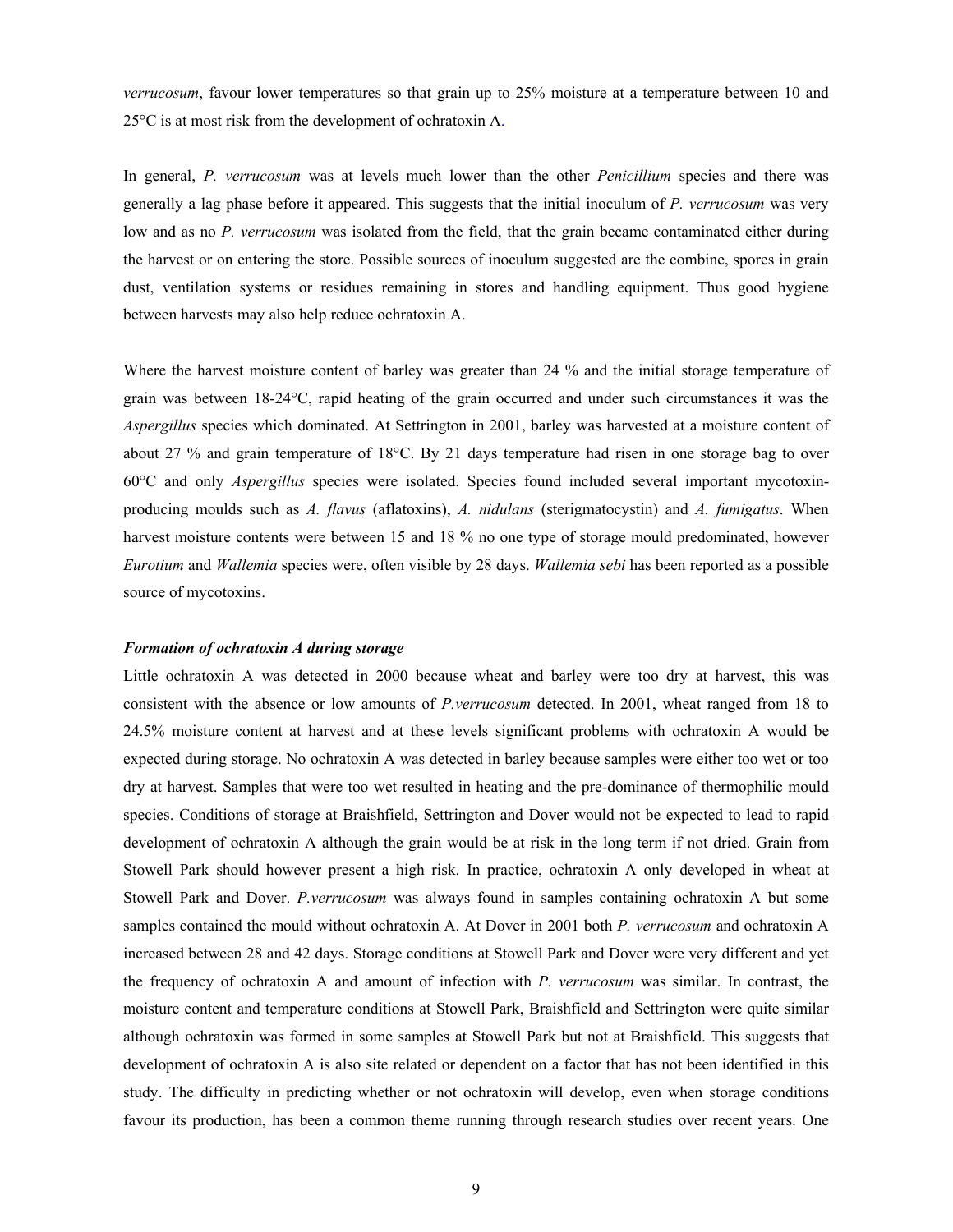factor often discussed in this context is the origin and point of infection with *P. verrucosum* and that could at least in part be crucial and could help to explain this unpredictability.

#### **General discussion**

In the years studied, the application of fungicide during cereal growth in the field had little effect on the amount or composition of field moulds present on grain at harvest, which in turn had no demonstrable effect on the development of storage moulds or the formation of ochratoxin A. Most of the field moulds present on the samples studied were *Alternaria* and *Cladosporium. Fusarium* infection was low both in 2000 and 2001. Finding no-effect means that post-harvest factors need not be considered when developing new fungicides or application regimes to control pre-harvest disease and mycotoxin formation.

This study identifies 3 situations that can occur during storage of cereals. Firstly when grain is below 16- 17% moisture content it presents a very small risk of mycotoxins developing in store at any temperature as long as it is then effectively managed. Because within a large bulk the moisture content recorded is the average value, grain for storage should be at no higher than 14-15% to provide a sufficient safety margin. Secondly, grain of 18-25% moisture is at high risk from storage mould growth and mycotoxin development. The risk will also depend partly on temperature and, in general, development of mould will become slower once temperatures fall below 15˚C although *Penicillium* moulds, including *P. verrucosum,* favour lower temperatures. Thus grain between 18 and 25% moisture at any temperature between 10˚ and 25˚C is at risk from the development of ochratoxin A. Thirdly, if temperatures rise above 25˚C, *Aspergillus* species tend to dominate so that important mycotoxin species such as *A. flavus* (aflatoxins), *A. nidulans* (sterigmatocystin) or *A. fumigatus* (range of less well studied mycotoxins) may develop.

The development of *P. verrucosum* and ochratoxin A is clearly difficult to predict and to eliminate or minimise ochratoxin A it is essential to dry grain to 15% or below as soon as possible after harvest and ensure that the whole bulk of grain remains at or below this moisture throughout storage. Whether or not grain clearly at potential risk will develop ochratoxin A, or how quickly, is difficult to predict. This work and other studies suggest that there are other factors involved such that a confident forecast cannot be made on the basis of grain moisture and temperature alone. One question that remains unanswered is at what point the grain becomes infected with spores of *P. verrucosum*. This mould appears to be closely associated with the storage situation including grain handling machinery and storage structures. Dust and old grain residues are thus likely reservoirs of mould spores and it is suggested that scrupulous hygiene in handling equipment, ventilation systems and stores is vital to reduce the infection of fresh grain. As *P. verrucosum* is closely associated with dust it is possible that air movement, including ventilation systems used for on floor aeration of hot air drying of grain might assist in this inoculation process.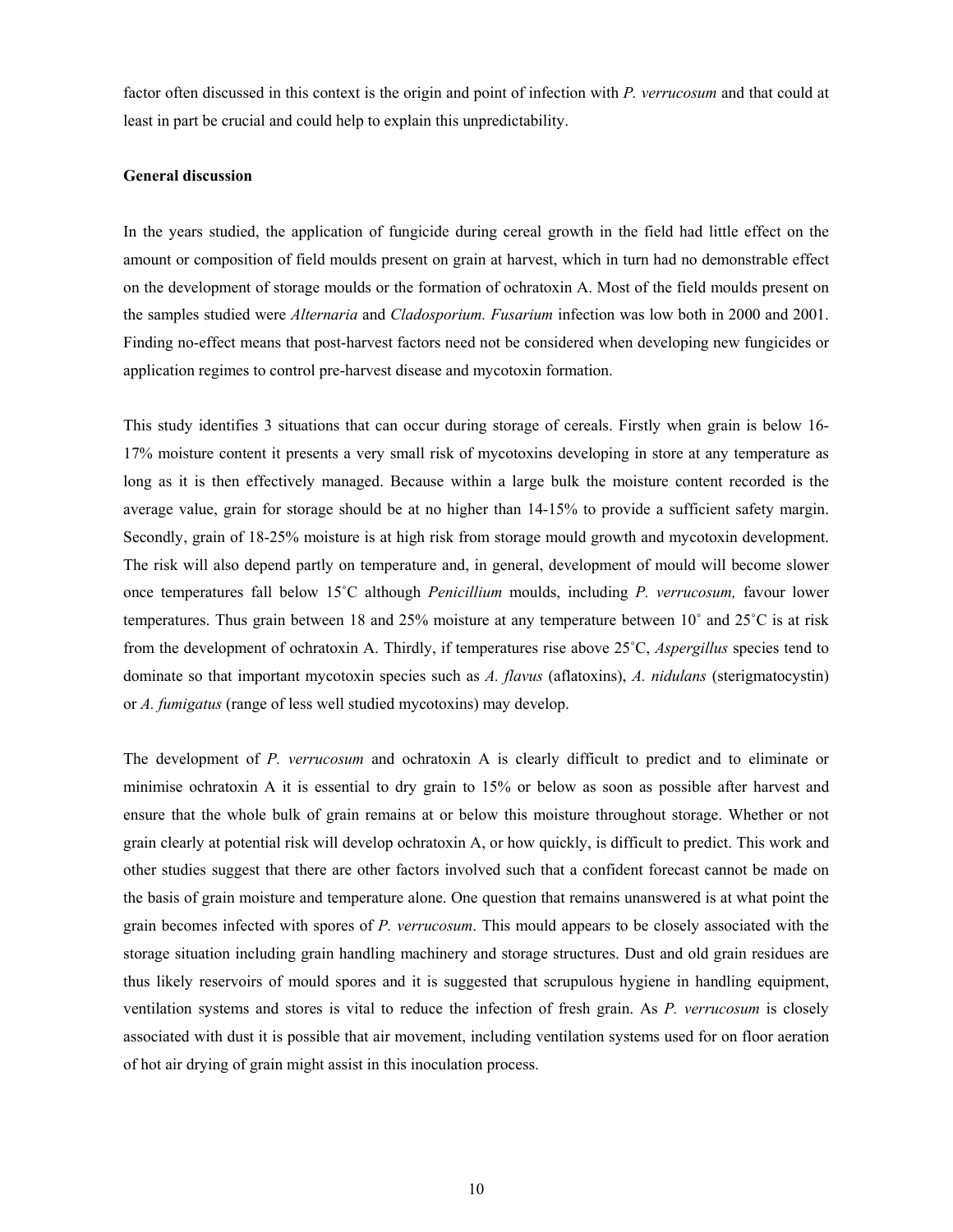#### **Conclusions and recommendations**

This project, in part, aimed to bridge a gap between field and store in respect of establishing if differing levels of field fungi resulting from different fungicide regimes would subsequently affect the development of storage fungi and hence the development of toxins such as ochratoxin A. No effects on the levels of field moulds or subsequent mycotoxin formation in store could be attributed to different fungicide treatments although the 2 seasons were not ideal as 2000 was very dry and in 2001 there was very little disease pressure.

Even under precisely controlled conditions it is difficult to predict whether grain potentially at risk from the formation of ochratoxin A will actually become contaminated or indeed how quickly. A confident forecast of ochratoxin A contamination of grain cannot be made on the basis of grain moisture and temperature alone, other factors must be involved. Evidence is accumulating that the source and time at which the grain becomes 'inoculated' with *P. verrucosum* must be important. It is clear that there was little or no ochratoxin A producing fungi in the field as no *P. verrucosum* was isolated at harvest. A rapid, simple to use diagnostic test specific for *P. verrucosum* could provide a better indication of whether cereals were at risk.

Sources of inoculum may be contaminated combines, trailers, augers, grain stores etc. that have not been cleaned and contain left over contaminated grain from the previous harvest. A more rigorous hygiene programme at the beginning and during harvest may help to reduce sources of *P. verrucosum* inoculum and may also give more time in bottle neck situations at drying before the development of ochratoxin A. However more research is needed in the areas of sources of infection, the control of these points of infection and the production of ochratoxin A in bottle neck situations.

In summary, this study does not suggest any relationship between fungicide regime, effect of mould levels at harvest and subsequent development of ochratoxin A in store. Cereals are put at risk from ochratoxin A by fairly well defined combinations of temperature and grain moisture content but its actual development is determined by other factors that are strongly indicated but not proven. Recommendations for grain storage should include a section specifically devoted to ochratoxin A.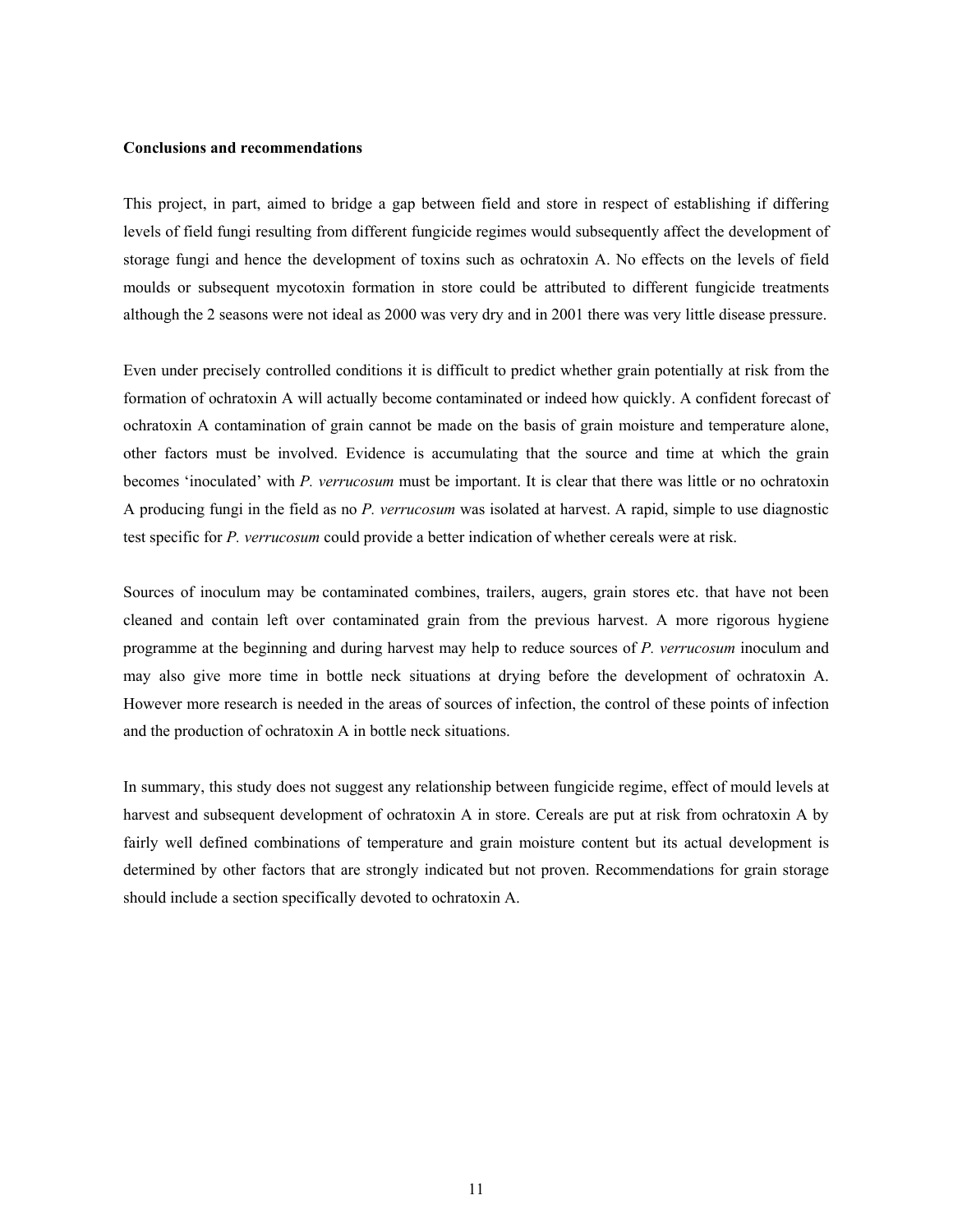#### **TECHNICAL REPORT**

#### **Introduction**

The presence of mycotoxins in cereals reduces the quality of grain, is likely to be a risk to human and animal health, and causes economic loss through their effect on livestock production. The moulds associated with grain are generally divided into 'field' and 'storage fungi'. Field fungi such as *Fusarium*, *Cladosporium* and *Alternaria* species infect the ear during growth of the crop. These organisms appear to 'die out' after harvest as they are overgrown by 'storage' fungi such as *Aspergillus* and *Penicillium* species during storage (Christenson and Kaumann, 1969). In the UK the important mycotoxins formed in grain by field fungi include trichothecenes (e.g. deoxynivalenol, nivalenol, HT2 toxin and T2 toxin) and zearalenone (all produced by *Fusarium* species).

Aflatoxins are the most important fungal toxins worldwide and together with ochratoxin A are the only storage mycotoxins for which legislation currently exists within the EC. Earlier legislation for aflatoxins has recently been widened to include cereals although these toxins are rarely produced under UK conditions. Recently, maximum permissible levels of 5 ppb in raw cereals and 3 ppb in processed products have been set for ochratoxin A. Surveys of stored UK cereals (Scudamore *et al.,* 1999; Prickett *et al*., 2000) show that a small but persistent percentage of samples examined exceed this level (2-3%). This represents a large tonnage of grain and a potential serious economic loss. The food and brewing industries are increasingly demanding high quality cereals for food and drink products and require grain conforming to the statutory limits set. There is a major incentive for the UK Cereal Industry to minimise ochratoxin A and other mycotoxins in grain to enable it to remain competitive with other member states within the EU. Clearly there is an urgent need to understand the factors that encourage mycotoxin formation both pre and post harvest as this may provide a means of minimising this problem.

It has been known for many years that grain must be stored dry under good hygienic conditions to prevent mould growth, insect invasion and to maintain quality. Compliance with Good Agricultural practice (GAP) will address most of these requirements. The continued occurrence of ochratoxin A in grain suggests that either GAP is not always rigidly followed or that all the factors involved in the formation of ochratoxin A are not fully understood.

Through a HACCP like approach the major Critical Control Point for the prevention of ochratoxin A formation has been identified as the rapid and effective drying of grain at harvest (FSA 1999, unpublished report). The time between harvest and the reduction of grain moisture to a safe level is of vital importance. Grain can be dried through the use of ambient air ventilation or hot air dryers. In general the use of ambient air ventilation has been shown to work well (Scudamore and Wilkin, 1999) provided the store and drying equipment are well maintained, the grain is not excessively wet or the air temperature not too low. As this is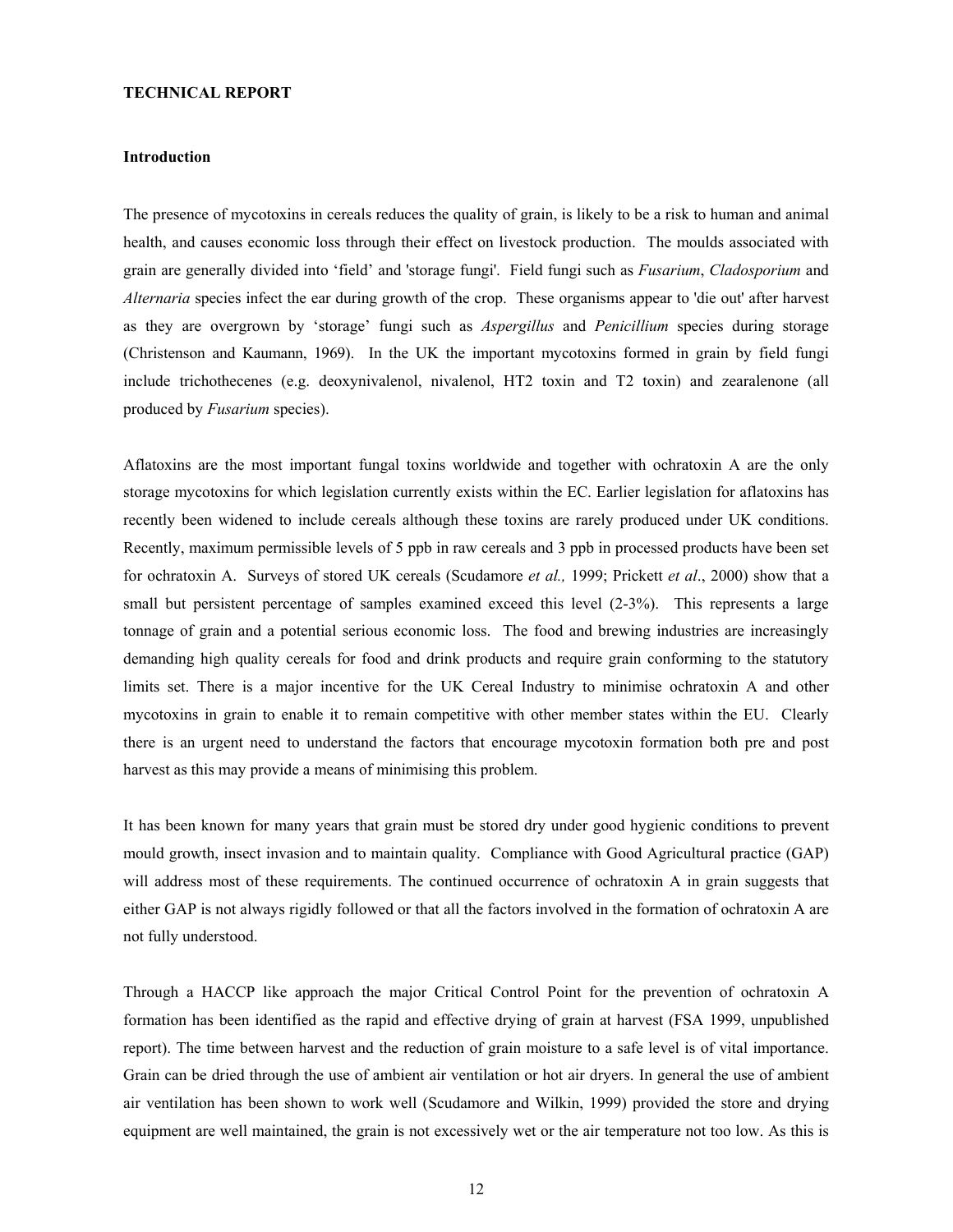a relatively slow method of drying grain, the upper layers within a stack can remain wet for a considerable length of time and may be at the risk from ochratoxin A formation for the longest. Hot air drying is a more rapid and efficient method of drying grain to a safe storage moisture content. As grain can be dried within a few hours a significant risk of ochratoxin A formation only arises on those occasions when damp grain has to be stored before drying e.g. because the capacity of the dryers is exceeded. Under such circumstances it is vital that the wettest grain, at greatest risk from toxin production, is given priority.

The continued occurrence of ochratoxin A in UK grain must imply that either grain is not/cannot always be dried quickly enough or that stored grain is not managed effectively. If these situations are unavoidable it is important that all factors that affect the potential formation of ochratoxin A are fully understood and sound advice is available on how to minimise this risk. There are sufficient citings in the scientific literature (e.g. Mislivec *et al*. 1988, Ramakrishna *et al*. 1993) to suggest that some factors in the field prior to harvest may affect the extent of the formation of storage mycotoxins although this possibility has not been fully investigated and may be one reason why it is very difficult to predict the likely extent of the mycotoxin problem during storage. A current HGCA study is investigating the effects of fungicides on *Fusarium* Ear Blight, mycotoxin accumulation and ways to optimise its control. This concentrates on *Fusarium* infection and the field interactions but the effect of fungicide treatment on field fungi might subsequently influence how storage fungi and associated mycotoxins develop. If changes in fungicide application regimes subsequently affect the formation of field or storage mycotoxins it is important to be fully aware of the potential effects of such changes.

Current guidelines for safe storage of cereals may not be specific enough to avoid or minimise mycotoxin occurrence. The aim of this study was to examine the effects of different fungal field infections resulting from common fungicide regimes, on the subsequent development of storage organisms and ochratoxin A production. In addition, whether or not fungicides have any indirect post harvest effects, the different storage situations generated in the course of this study presents the opportunity to assess more widely the relationship between the growth of storage moulds, mycotoxins (not exclusively restricted to ochratoxin A) and storage conditions. The Report discusses any changes necessary to current guidelines and means of effectively disseminating the information relevant to this problem.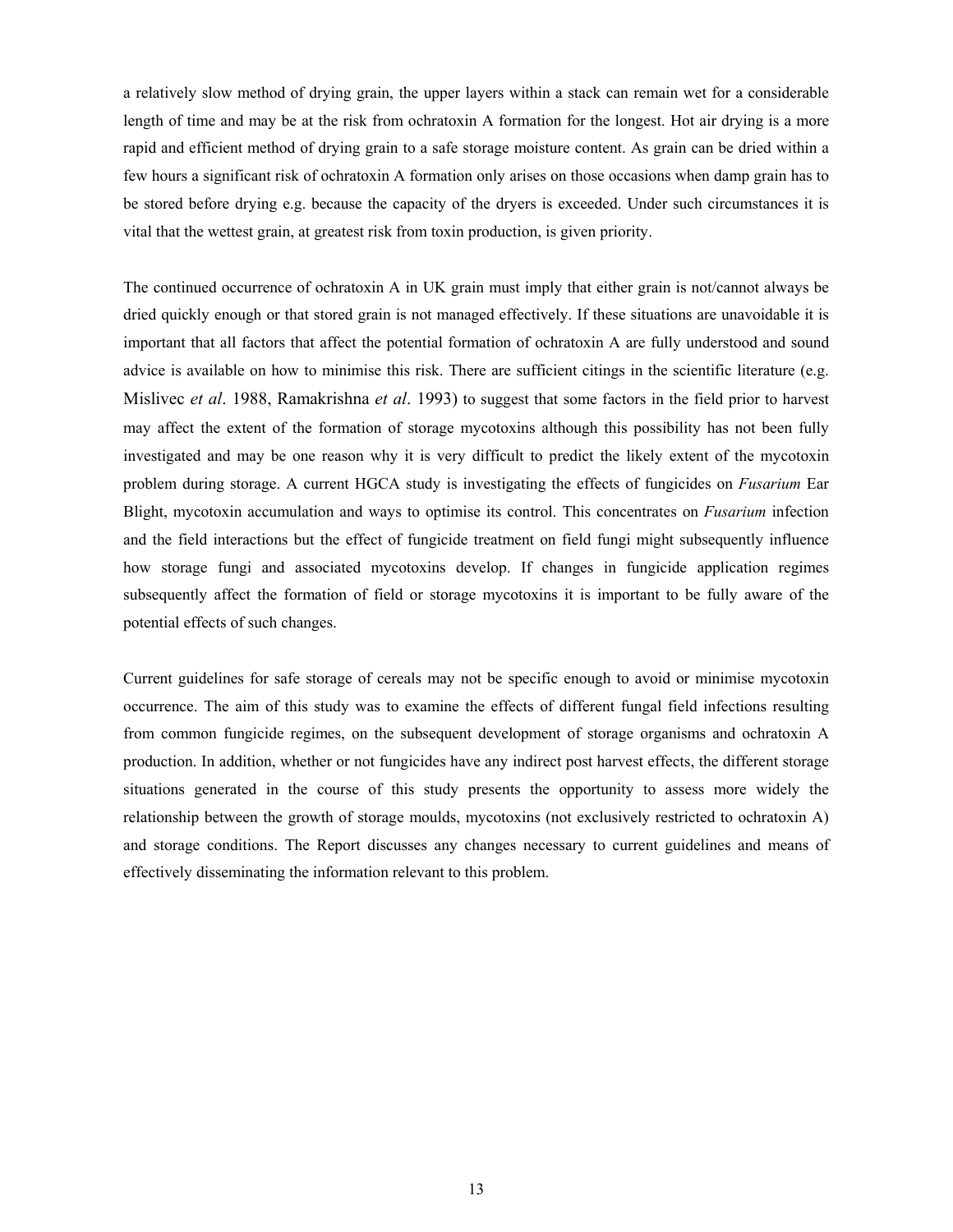#### **Materials & Methods**

#### *On farm studies*

Field trials were carried out on Velcourt managed farms in Kent (Dover), Hampshire (Braishfield), the Cotswolds (Stowell Park) and Yorkshire (Settrington) to ensure the study covered a range of soil types, geographical and climatic locations. At each site 2 malting barley varieties (Pearl and Halcyon), 2 breadmaking wheat varieties (Hereward and Malacca) and 2 feed wheat varieties (Consort and Claire) were grown for 2 successive years (2000 and 2001). At each site and for each variety, plots were established 24 m x 120 m, these plots all received 'standard' commercial applications of fertilisers, insecticides, growth regulators and herbicides. The main plots were divided into four sub-plots 24 m x 30 m (labelled A-D) and different fungicides regimes applied to each sub plot as detailed in Table 1a and 1 b. Details of the trial plan are shown in Appendix A.

#### Harvest

Just prior to harvest a random sample of 200 ears (20 ears from 10 points within a plot) was taken from each wheat and barley sub-plot. The grain from each sub-plot was harvested at moisture content in the range 18- 25 % and 500 kg placed in a plastic 'hessian-like' bag. All bags were stored under cover but without any drying.

#### Sampling

Grain samples (2 kg) were taken from each bulk bag at harvest and then after 4, 7, 14 and 28 days storage in the first year of the trial. In the second year selected bags were also sampled after 42 days storage. In order to ensure that the 2 kg sample was representative of the bulk this was obtained by combining ten 200 g subsamples taken at random from through out the bulk.

In the second year of the trial sampling of the bulk was carried out using a multi-level grain-sampling spear (comprising 3 compartments, one at the top, one in the centre and one near the bottom of the spear). Three sub-samples were taken using the spear, one from the centre of the bag and the other two from positions diagonally opposed to each other in the outer part of the bag. These were combined to give the approximately 2 kg bulk samples required. At each sample date care was taken to avoid sampling from the outside edge of the bag or from the same position within the bag.

Grain temperature in each 500 kg sample bag was recorded at the time of sampling using an industry standard temperature probe and the moisture content of the individual composite 2 kg samples checked using calibrated moisture meters.

To avoid changes in mould and toxin levels during the transportation of grain samples they were sent for analysis as soon as possible after each sampling time. On arrival at the analytical laboratory (CSL) the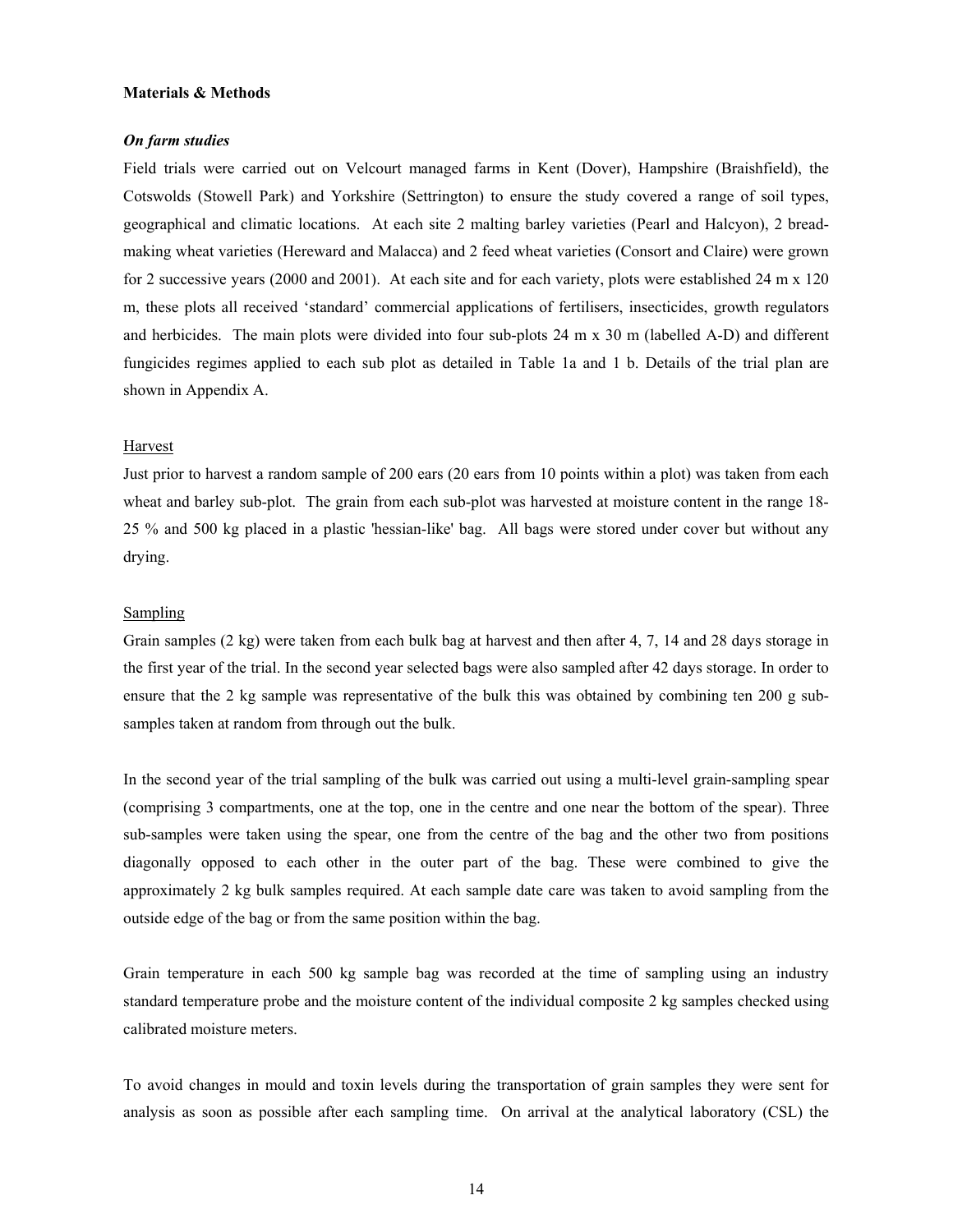samples were split; half for mould analysis (stored at 4°C before processing) and the other portion for toxin determination (stored at -30°C).

| Fungicide<br>Treatment |      | Fungicide and timing             |                               |
|------------------------|------|----------------------------------|-------------------------------|
|                        | rate | T1 and T2                        | T <sub>3</sub>                |
| A                      | 1/4  | Opus (a.i. epoxiconazole 125g/l) | No application                |
|                        |      | + Amistar (a.i. azoxystrobin     |                               |
|                        |      | 250g/l                           |                               |
| B                      | 1/4  | Opus (a.i. epoxiconazole 125g/l) | Folicur                       |
|                        |      | + Amistar (a.i. azoxystrobin     | $(a.i.$ tebuconazole 250 g/l) |
|                        |      | 250g/l                           |                               |
| $\mathcal{C}$          | 3/4  | Opus (a.i. epoxiconazole 125g/l) | No application                |
|                        |      | + Amistar (a.i. azoxystrobin     |                               |
|                        |      | 250g/l                           |                               |
| D                      | 3/4  | Opus (a.i. epoxiconazole 125g/l) | Folicur                       |
|                        |      | + Amistar (a.i. azoxystrobin     | (a.i. tebuconazole $250$ g/l) |
|                        |      | $250g/l$ )                       |                               |

Table 1a: Details of fungicide applications to wheat plots

 $T1 = 2<sup>nd</sup>$  node detectable;  $T2 = flag$  leaf ligule just visible;  $T3 = end$  of heading

| Treatment | Fungicide | Fungicide and timing                 |                               |  |  |
|-----------|-----------|--------------------------------------|-------------------------------|--|--|
|           | rate      | T <sub>1</sub> and T <sub>2</sub>    | T <sub>3</sub>                |  |  |
| A         | 1/4       | Landmark (a.i. epoxiconazole         | No application                |  |  |
|           |           | $+k$ resoxim-methyl both 125 $g$ /l) |                               |  |  |
| B         | 1/4       | Landmark (a.i. epoxiconazole $+$     | Folicur                       |  |  |
|           |           | kresoxim-methyl both $125g/l$ )      | (a.i. tebuconazole $250$ g/l) |  |  |
| C         | 3/4       | Landmark (a.i. epoxiconazole $+$     | No application                |  |  |
|           |           | kresoxim-methyl both $125g/l$ )      |                               |  |  |
| D         | 3/4       | Landmark (a.i. epoxiconazole $+$     | Folicur                       |  |  |
|           |           | kresoxim-methyl both $125g/l$ )      | $(a.i.$ tebuconazole 250 g/l) |  |  |

Table 1b: Details of fungicide applications to barley plots

 $T1 = 2<sup>nd</sup>$  node detectable;  $T2 = flag$  leaf ligule just visible;  $T3 = end$  of heading

#### Estimation of sampling error

Estimation of the sampling errors to be expected in acquiring the samples from the bulk grain was carried out in year two of the project. Ten replicate 2 kg samples were drawn from the bulk bag of barley cultivar Pearl stored for 4 days at Braishfield and from the wheat cultivar Consort stored for 28 days at Stowell Park.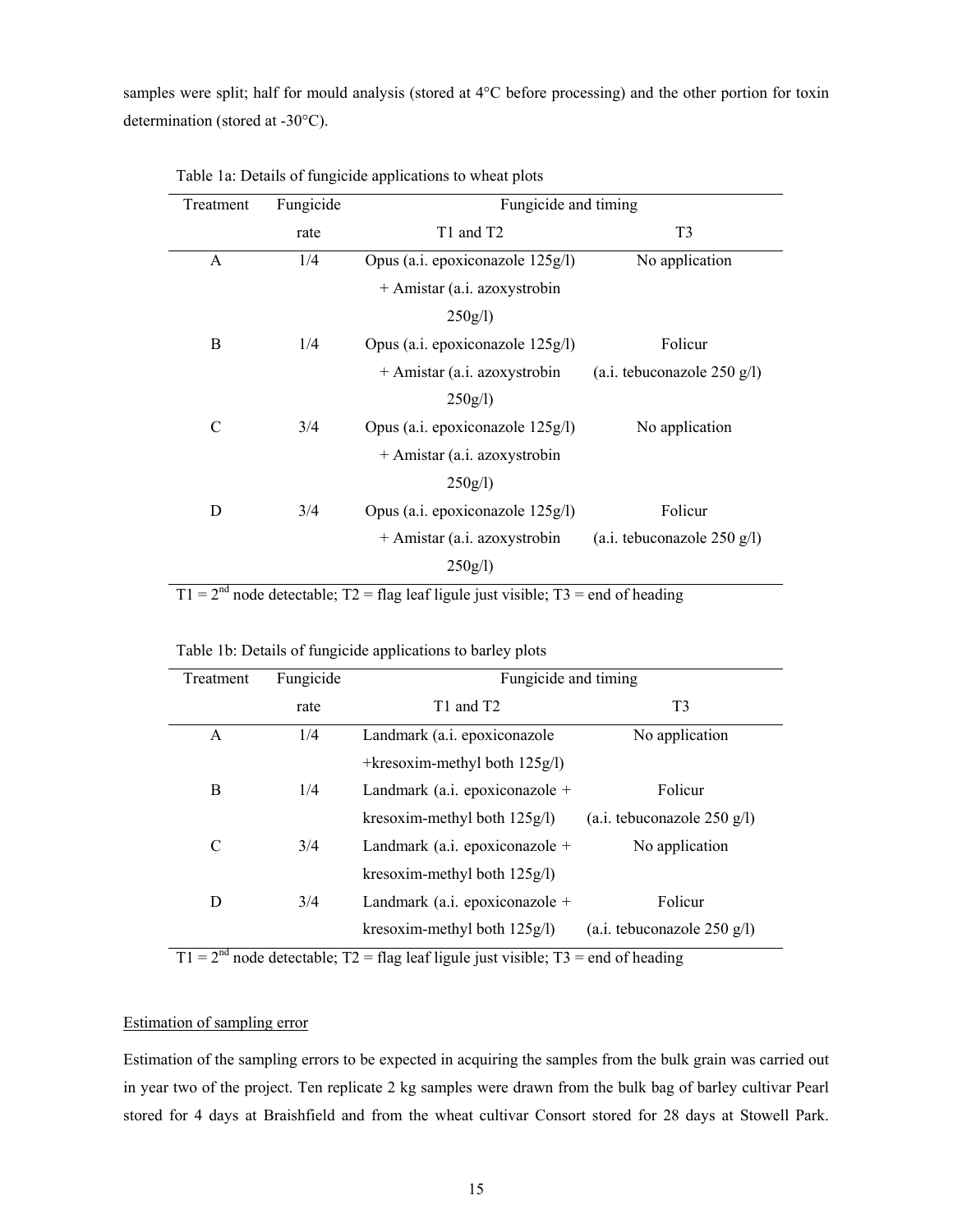Mould counts were carried out for each replicate sample using the standard counting method used throughout the study and the total error would comprise that due to sampling and that inherent in mould counting.

#### Mould enumeration

For mould analysis 40 g taken from each grain sample was weighed directly into a stomacher bag, 360 ml of 0.1 % bacteriological peptone (Unipath) water was added and the grain soaked for 30 minutes. After soaking, the grain was stomached for 1 minute and the resulting suspension labelled as the  $10^{-1}$  dilution. This suspension was serially diluted down to  $10^{-6}$ . For each dilution, two DG18 agar plates (31.5 g commercial dehydration formulation; 220 g glycerol; 50 mg chloramphenicol; 1000 ml distilled water) were labelled and 0.1 ml dilution suspension pipetted onto the agar surface. The inoculum was spread over the surface of the agar and incubated at 25°C for 10 days. Colonies on each plate were identified and counted.

#### Ochratoxin A analysis

The whole sample of each grain portion stored for ochratoxin A analysis was milled and mixed thoroughly. The remainder was then re-frozen and stored for future reference. Analysis for ochratoxin A was carried out using a fully validated HPLC method based on that tested by Scudamore and MacDonald 1998 that provides fully quantitative results. Pre-harvest grain was not analysed for ochratoxin A as no potential ochratoxin A producing fungi were isolated from these samples. The total error would comprise that due to sampling and that inherent in ochratoxin A analysis.

25 g of ground sample was extracted in 100 ml of acetonitrile:water (60:40). The mixture was blended using a homogeniser for 3 minutes and filtered the through filter paper by gravity. 5 ml of the filtrate was added to 55 ml phosphor buffered saline solution (PBS). This was transferred  $\geq$  55 ml in to a pre-labelled plastic sample tube, and place on an ASPEC (automated sample preparation equipment) for automated immunoaffinity column clean-up and analysis.

The immunoaffinity clean-up column was conditioned with PBS, the sample added (50 ml), the column washed with PBS and then air-dried. Ochratoxin A was eluted with 2% acetic acid in methanol. The eluate was diluted with water before HPLC analysis.

A Spherisorb ODS2 HPLC column (25cm x 4.6mm) was used, with an inline filter, C18 guard column or equivalent and a mobile phase consisting of acetonitrile:water:acetic acid (99:99:2), flowing at 1 ml/minute. The product was detected using fluorescence with excitation set at 333nm and emission at 477nm.

### *Studies on experimental laboratory plot***s**

At CSL 2 plots (12 m x 9 m) of winter wheat c.v. Charger were drilled at a seed rate of 320 kg/ha in October 1999. Each main plot was subsequently divided into four sub-plots (3 m x 9 m).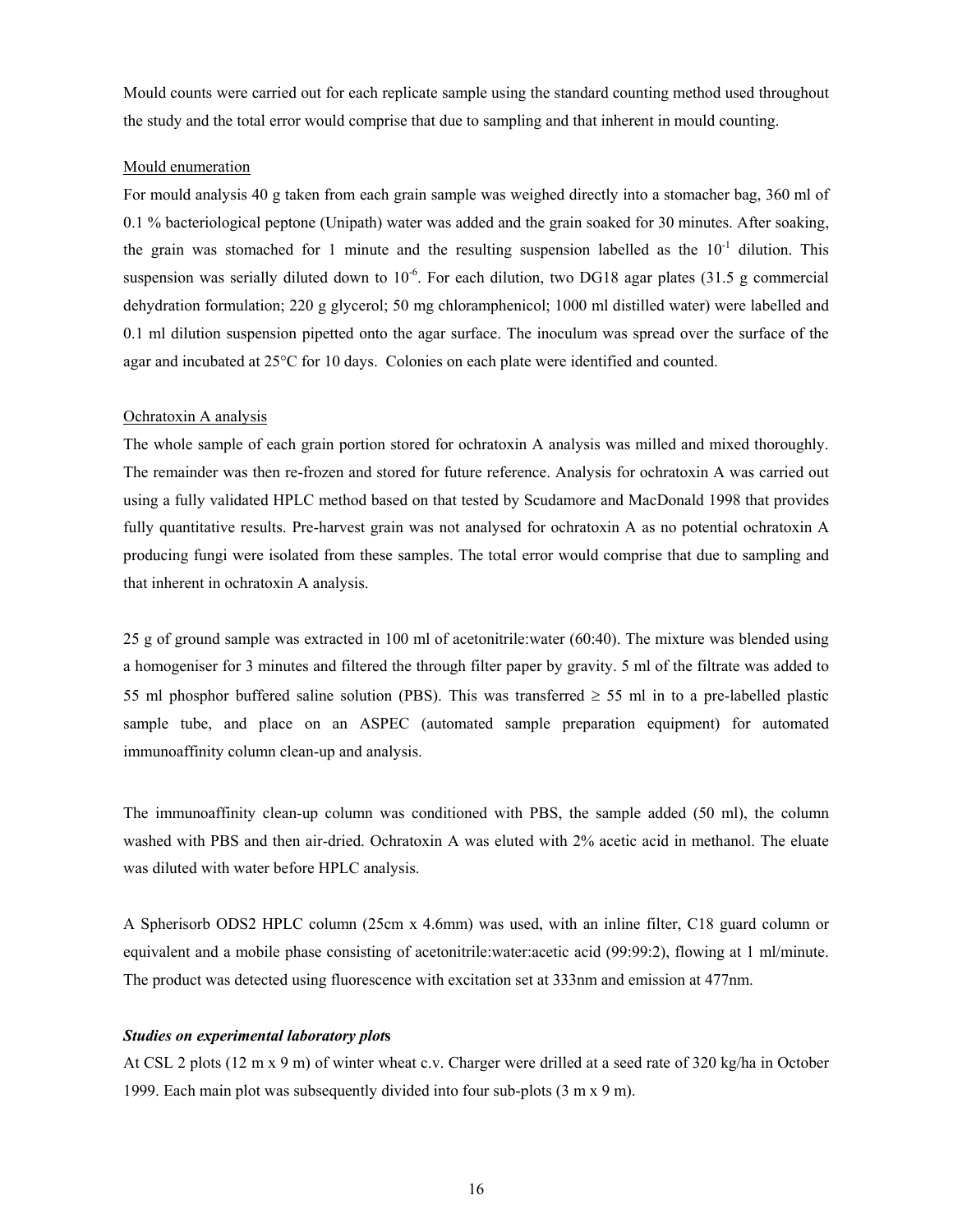At the third node detectable growth stage (GS 33) the two main plots were treated with either a  $\frac{1}{4}$  rate or a  $\frac{3}{4}$ rate fungicide application of Landmark (active ingredients epoxiconazole 125 g/l and kresoxim methyl 125 g/l).

Plants were inoculated in June 2000 at mid-anthesis (GS 65). Three of the four sub-plots in each main plot were spray inoculated with 1.5 l of a conidial suspension containing 10<sup>4</sup> conidia per ml of either *Alternaria alternata* (isolate 764), *Cladosporium hebarum* (isolate 183) or an equal mixture of the two isolates. The fourth plot was sprayed with an equal volume of water. Through the use of mist irrigation the humidity around the ear was maintained at 70 % for five days post inoculation in order to aid ear infection.

Plots were harvested at grain moisture content of about 22 % at the end of August. A sample of 200 ears per sub-plot was taken just prior to harvest and the grain removed using a Hege 16 laboratory thresher (Hans-Ulrich Hege GmbH  $\&$  Co., Germany). The remainder of the grain harvested from each plot (approximately 25 kg) was stored in sealed potato sacks at 20˚C. A representative 200 g sample was taken from each sack at 4, 7 and 14 days. All grain samples were analysed using methods used in the main storage experiment.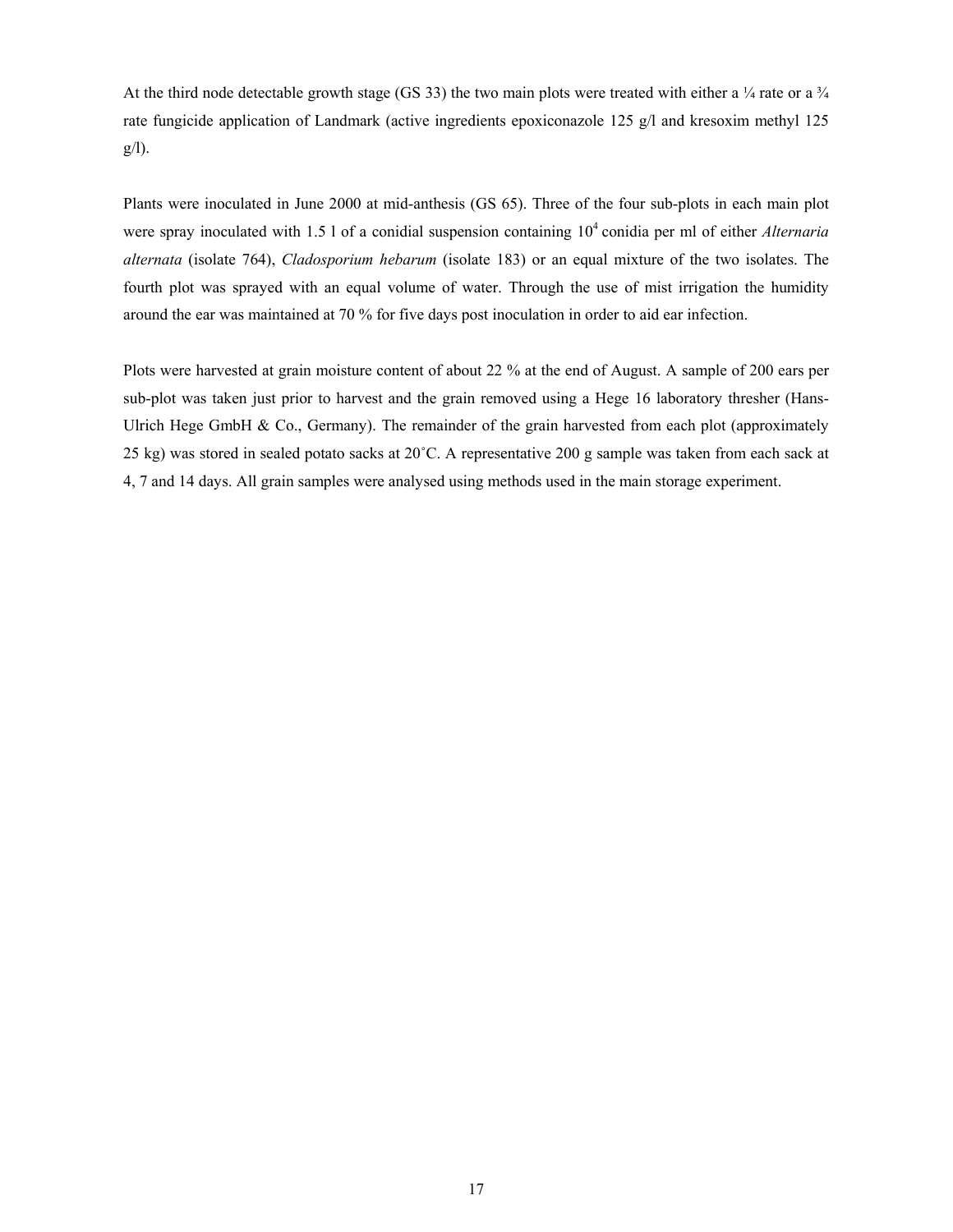#### **Results and discussion**

#### *Effect of fungicide treatment on mould counts prior to and immediately after harvest*

Moulds isolated from grain and chaff samples taken immediately prior to harvest comprised mainly of *Cladosporium* and *Alternaria* species (the sooty moulds). Some *Penicillium* species were present but no *P. verrucosum* was detected in these pre-harvest samples. The fungi occurred in approximately the same proportions on both the chaff and grain with, in each case, *Cladosporium* species being the predominant moulds isolated. However, mould levels on the chaff were generally higher than those found on grain by a factor of about 10. Because a large amount of data was collected a specimen set considered to be representative is provided in Appendix B

A summary of the total moulds infecting wheat and barley grains at harvest in 2000 and 2001 are presented in tables 2-5 and should be considered together with data in Appendix B.  $Log_{10}$  values for mould counts are shown for each experimental treatment, in total 128 for wheat and 64 for barley. In addition, a mean value is calculated for each site to indicate the total level of fungal infection. Values for yeasts are not included. At harvest results were similar to the pre-harvest samples, the fungal species isolated being almost exclusively the sooty moulds with some *Fusarium* species present. Again *Cladosporium* species were present at higher levels than *Alternaria*.

The study was set up to provide a snap shot of the extent to which levels of field fungi may affect the production of toxins, particularly ochratoxin A, in store. Each situation resulted in a set of 4 adjacent plots treated identically except for the application of fungicide. Past experience of mould counting techniques led to the conclusion that a difference of 2-5 times in mould count would be needed to indicate a significant effect. This would equate to a  $log_{10}$  value of 0.3-0.7. In addition there would be a second source of error associated with sampling. Attempts at testing that this value was appropriate were made and this is described in detail in Appendix C. The calculations and logic support that a difference in value greater than  $log_{10}$  0.7 between any 2 matched samples is a realistic figure to indicate a significant effect.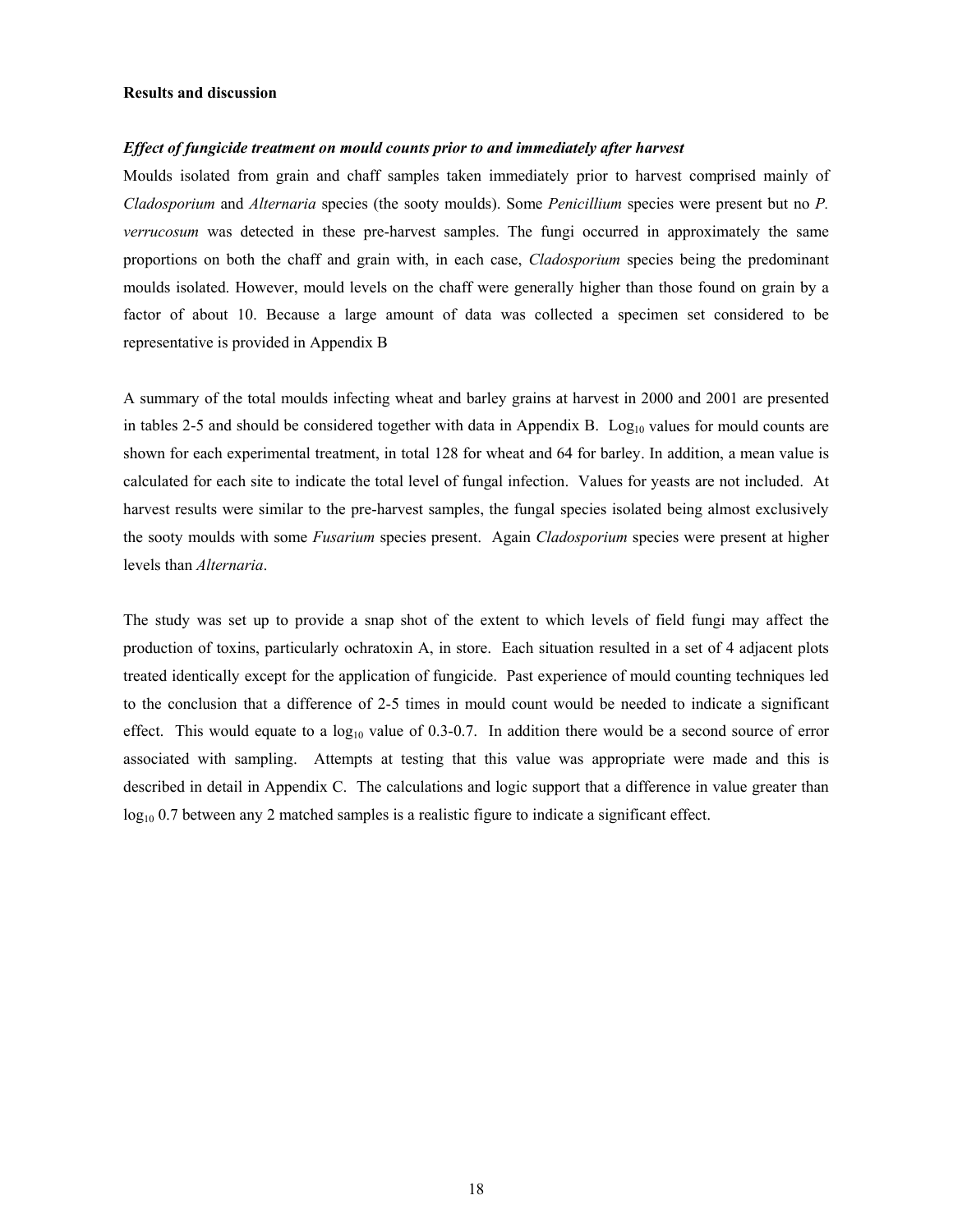|                     |          |      | Mould counts log <sub>10</sub> CFU/gram, for each<br>fungicide treatment |               |      |             |  |  |  |
|---------------------|----------|------|--------------------------------------------------------------------------|---------------|------|-------------|--|--|--|
| Site                | Variety  | A    | B                                                                        | $\mathcal{C}$ | D    | Mean value* |  |  |  |
| <b>Stowell Park</b> | Hereward | 5.18 | 4.96                                                                     | 4.74          | 5.02 |             |  |  |  |
|                     | Malacca  | 5.02 | 4.99                                                                     | 5.30          | 4.95 | 4.95        |  |  |  |
|                     | Consort  | 4.81 | 4.86                                                                     | 4.56          | 4.62 |             |  |  |  |
|                     | Claire   | 4.79 | 5.08                                                                     | 4.77          | 4.93 |             |  |  |  |
| Braishfield         | Hereward | 5.08 | 5.08                                                                     | 5.30          | 5.08 |             |  |  |  |
|                     | Malacca  | 5.40 | 5.39                                                                     | 5.30          | 5.35 | 5.30        |  |  |  |
|                     | Consort  | 5.36 | 5.27                                                                     | 4.96          | 5.33 |             |  |  |  |
|                     | Claire   | 5.30 | 5.45                                                                     | 5.31          | 5.48 |             |  |  |  |
| Settrington         | Hereward | 4.98 | 5.03                                                                     | 5.16          | 5.03 |             |  |  |  |
|                     | Malacca  | 5.10 | 5.26                                                                     | 5.13          | 5.09 | 5.23        |  |  |  |
|                     | Consort  | 5.05 | 5.08                                                                     | 5.15          | 4.86 |             |  |  |  |
|                     | Claire   | 5.23 | 5.30                                                                     | 5.31          | 5.82 |             |  |  |  |
| Dover               | Hereward | 4.83 | 4.99                                                                     | 5.04          | 4.82 |             |  |  |  |
|                     | Malacca  | 5.23 | 4.81                                                                     | 5.04          | 4.97 | 4.98        |  |  |  |
|                     | Consort  | 4.91 | 4.98                                                                     | 5.10          | 5.13 |             |  |  |  |
|                     | Claire   | 5.04 | 4.81                                                                     | 4.95          | 4.63 |             |  |  |  |

Table 2: Effect of fungicide on total mould counts for *Alternaria, Cladosporium* and *Fusarium* species determined from wheat grain at harvest (2000).

 $* = log_{10}$  of average of each mould count for the site

Table 3: Effect of fungicide on total mould counts for *Alternaria, Cladosporium* and *Fusarium* species determined from barley grain at harvest (2000).

|                     |         |      | Mould counts $log_{10}$ CFU/gram, for each<br>fungicide treatment |      |      |            |  |  |  |
|---------------------|---------|------|-------------------------------------------------------------------|------|------|------------|--|--|--|
| Site                | Variety | A    | B                                                                 | C    | D    | Mean value |  |  |  |
| <b>Stowell Park</b> | Pearl   | 4.60 | 4.63                                                              | 5.02 | 4.55 | 4.66       |  |  |  |
|                     | Halcyon | 4.54 | 4.43                                                              | 4.70 | 4.48 |            |  |  |  |
| <b>Braishfield</b>  | Pearl   | 5.18 | 5.02                                                              | 5.18 | 5.11 | 5.03       |  |  |  |
|                     | Halcyon | 5.15 | 4.90                                                              | 4.84 | 4.96 |            |  |  |  |
| Settrington         | Pearl   | 5.02 | 5.04                                                              | 4.96 | 4.93 | 5.05       |  |  |  |
|                     | Halcyon | 5.16 | 5.23                                                              | 5.06 | 4.88 |            |  |  |  |
| Dover               | Pearl   | 6.04 | 5.98                                                              | 6.10 | 6.22 | 6.0        |  |  |  |
|                     | Halcyon | 6.11 | 6.16                                                              | 5.38 | 5.04 |            |  |  |  |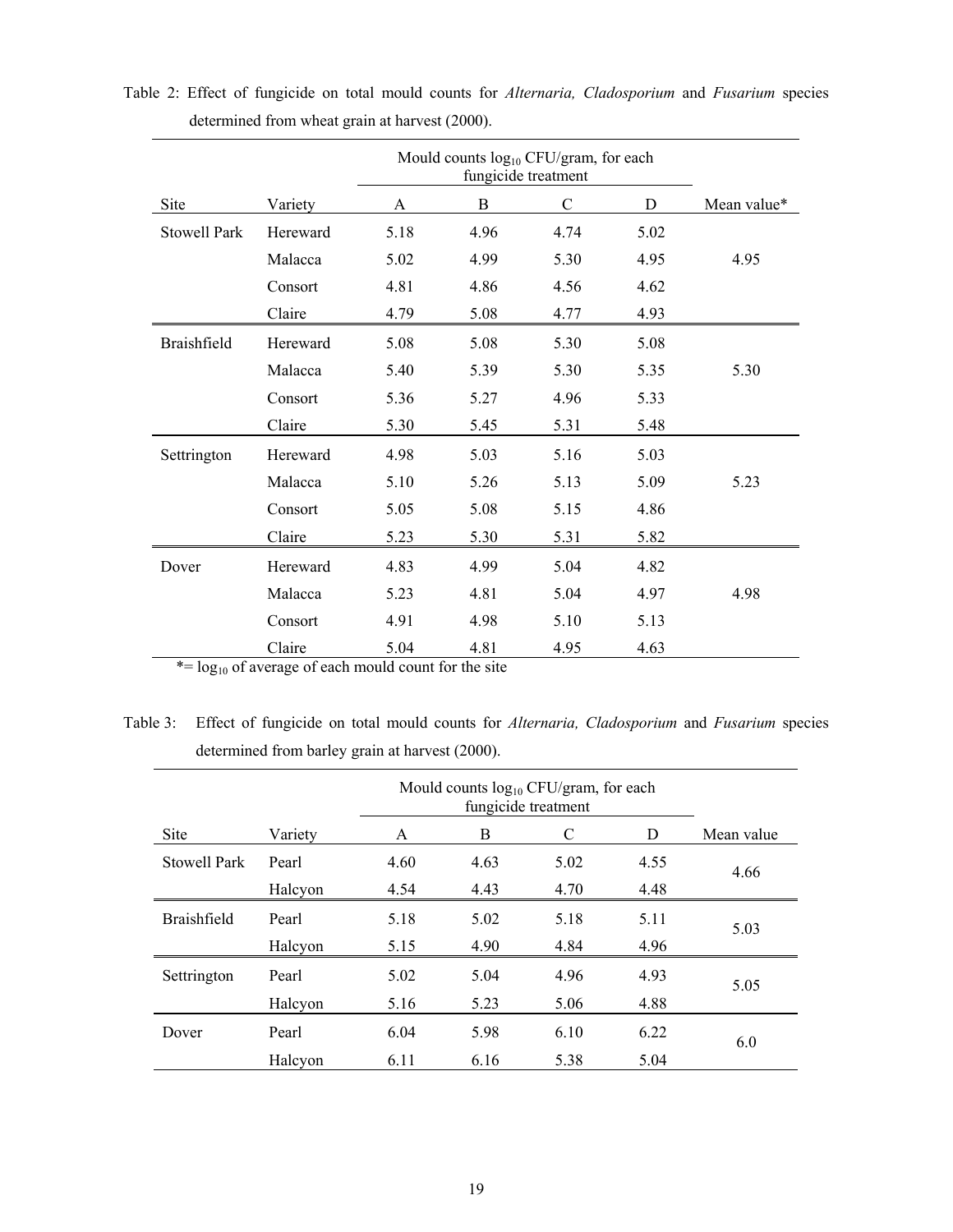|                     |          | Mould counts $log_{10}$ CFU/gram, for each |      |               |      |             |
|---------------------|----------|--------------------------------------------|------|---------------|------|-------------|
| Site                | Variety  | A                                          | B    | $\mathcal{C}$ | D    | Mean value* |
| <b>Stowell Park</b> | Hereward | 4.93                                       | 4.71 | 4.78          | 4.82 |             |
|                     | Malacca  | 5.09                                       | 5.17 | 5.12          | 5.16 | 4.92        |
|                     | Consort  | 4.51                                       | 5.01 | 5.02          | 4.82 |             |
|                     | Claire   | 4.69                                       | 4.90 | 4.96          | 4.08 |             |
| <b>Braishfield</b>  | Hereward | 5.26                                       | 5.26 | 5.38          | 5.39 |             |
|                     | Malacca  | 5.51                                       | 5.24 | 5.38          | 5.49 | 5.36        |
|                     | Consort  | 5.29                                       | 5.51 | 5.08          | 5.19 |             |
|                     | Claire   | 5.51                                       | 5.32 | 5.27          | 5.40 |             |
| Settrington         | Hereward | 5.12                                       | 5.19 | 5.09          | 4.65 |             |
|                     | Malacca  | 5.27                                       | 5.14 | 5.13          | 5.19 | 5.16        |
|                     | Consort  | 5.22                                       | 5.15 | 5.35          | 5.16 |             |
|                     | Claire   | 5.16                                       | 4.98 | 5.24          | 5.14 |             |
| Dover               | Hereward | 4.97                                       | 4.99 | 5.08          | 5.00 |             |
|                     | Malacca  | 4.83                                       | 5.08 | 4.86          | 4.96 | 5.00        |
|                     | Consort  | 5.08                                       | 4.91 | 5.05          | 5.15 |             |
|                     | Claire   | 5.07                                       | 4.98 | 4.98          | 4.88 |             |

Table 4: Effect of fungicide on total mould counts for *Alternaria, Cladosporium* and *Fusarium* species determined from wheat grain at harvest (2001).

 $* = log_{10}$  of average of each mould count for the site

Table 5: Effect of fungicide on total mould counts for *Alternaria, Cladosporium* and *Fusarium* species determined from barley grain at harvest (2001).

|                    |                             |      | Mould counts $log_{10}$ CFU/gram, for each<br>fungicide treatment |      |      |      |  |  |  |
|--------------------|-----------------------------|------|-------------------------------------------------------------------|------|------|------|--|--|--|
| Site               | B<br>D<br>Variety<br>C<br>A |      |                                                                   |      |      |      |  |  |  |
| Stowell Park       | Pearl                       | 4.94 | 4.89                                                              | 5.06 | 4.92 | 4.95 |  |  |  |
|                    | Halcyon                     | 5.07 | 4.95                                                              | 4.87 | 4.84 |      |  |  |  |
| <b>Braishfield</b> | Pearl                       | 5.26 | 4.85                                                              | 4.90 | 4.81 | 4.81 |  |  |  |
|                    | Halcyon                     | 4.58 | 4.69                                                              | 5.07 | 4.62 |      |  |  |  |
| Settrington        | Pearl                       | 4.69 | 4.93                                                              | 5.09 | 4.85 | 5.00 |  |  |  |
|                    | Halcyon                     | 4.99 | 5.00                                                              | 5.18 | 5.06 |      |  |  |  |
| Dover              | Pearl                       | 4.95 | 4.98                                                              | 4.97 | 4.74 | 4.95 |  |  |  |
|                    | Halcyon                     | 4.77 | 5.11                                                              | 4.98 | 5.02 |      |  |  |  |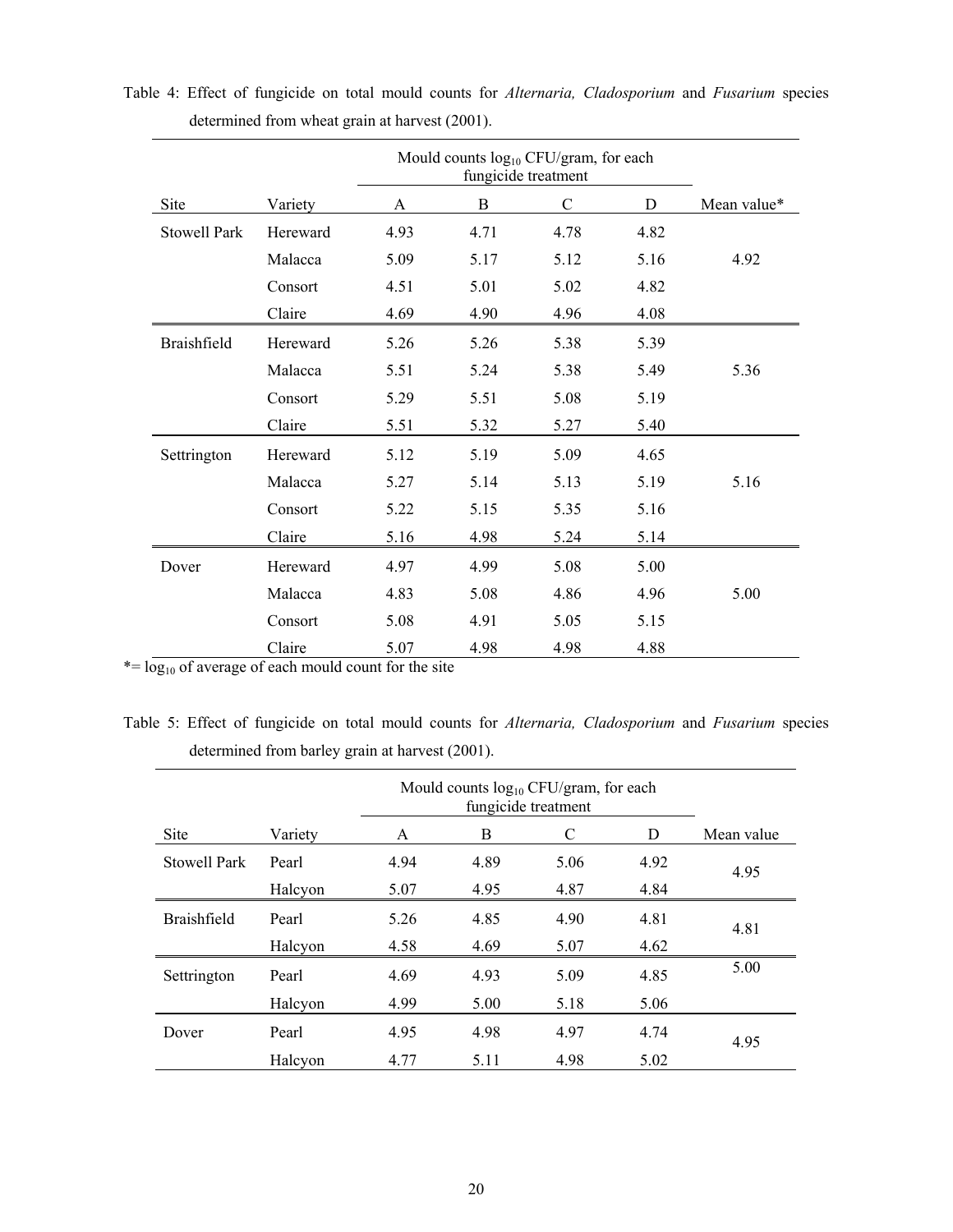In planning this study it had been anticipated that the use of 4 different fungicide regimes would have resulted in differences in fungal counts or different proportions of the species present in grain at harvest. However, in the 2 years of the experiment, 32 sets of data relating to different fungicide treatment were obtained for wheat, but the only difference in count exceeding a value of  $log_{10}$  0.7 within any set of 4 fungicide treatments was for Claire wheat grown at Stowell Park in 2001 (Table 4). Even this difference can be discounted because an atypically low *Cladosporium* count was obtained for the sample taken at harvest. Subsequent counts in samples taken after 4 and 7 days storage were substantially higher although it is highly unlikely that amounts of *Cladosporium* would have increased during storage under the existing conditions. In the same way, 16 sets of data were obtained for barley with the same absence of any significant effect on mould composition or levels. The absence of any clear effects on moulds at harvest was unexpected.

The absence of any major variation in sooty mould levels may have several explanations. Sooty moulds are saprophytes, which colonise the senescing ear. As a result they tend to colonise the ear late in the growing season, at a time when fungicidal activity may have been lost. Surface sterilisation of some samples (data not presented) indicated that all sooty mould counts were a result of external rather than internal infection of the grain. Separation of grain from chaff will disturb spore on the chaff, these would then be circulated in the combine and settle on grain surface. This action could serve to negate any differences, which may have been achieved through the differential use of fungicide. Differences in other ear pathogens, such as powdery mildew, brown and yellow rust, may have been achieved through using the different fungicide regimes. However these would not have shown up as they were not assessed in the field and would not have shown up on agar plates as they are obligate pathogens.

Mean mould counts for wheat and barley showed overall infection at a site to be similar for both years (Tables 2-5). The only exception was for the barley at Dover where infection was much higher in 2000. There were slight differences between sites with sooty mould levels in wheat highest at Braishfield and Settrington and lowest at Stowell Park and Dover, however these were probably not statistically significant. Levels in barley at Dover in 2000 were about  $log_{10} 1.0$  (10 times higher) than at any of the other sites.

Levels of *Fusarium* species isolated from grain were low in both years at all sites (Table 6). As with the sooty moulds fungicide appeared to have little or no effect on the levels of *Fusarium* species isolated. Unlike the sooty moulds the main reason for the lack of control of *Fusarium* species was the incorrect timing of fungicide application. Recent research has shown that for optimum control of *Fusarium* species on the ear, fungicides need to be applied during flowering within two to three days of the *Fusarium* inoculum arriving on the ear (GS 65 : HGCA project No 2067). This study followed current commercial practice by applying an ear wash at GS 59/60.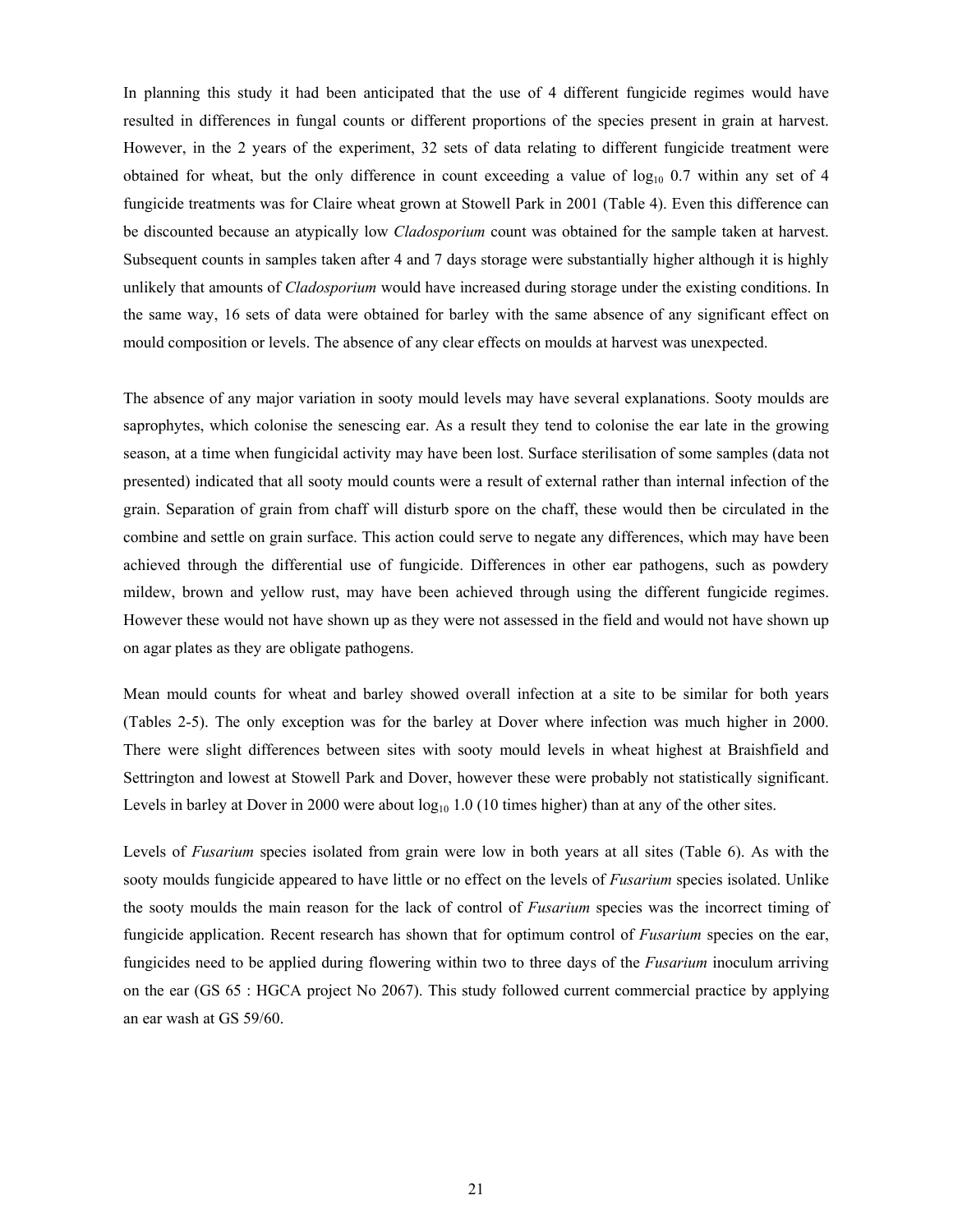| Mould counts log <sub>10</sub> CFU/gram, for each<br>fungicide treatment |          |                           |              |               |                   |                 |                    |
|--------------------------------------------------------------------------|----------|---------------------------|--------------|---------------|-------------------|-----------------|--------------------|
| Site                                                                     | Variety  | $\boldsymbol{\mathsf{A}}$ | $\, {\bf B}$ | $\mathcal{C}$ | ${\bf D}$         | Mean<br>variety | Mean all<br>values |
| <b>Stowell Park</b>                                                      | Pearl    | 3.47                      | 3.69         | 4.47          | 4.30              | 4.15            | 3.97               |
|                                                                          | Halcyon  | 3.30                      | 3.30         |               | 4.00              | 3.67            |                    |
|                                                                          | Hereward | 2.54                      | 2.74         |               | 3.39              | 2.92            |                    |
|                                                                          | Malacca  | 3.00                      | 2.30         | 2.30          | 3.39              | 2.98            | 2.97               |
|                                                                          | Consort  | 3.30                      | 3.47         |               | 3.00              | 3.17            |                    |
|                                                                          | Claire   | 2.30                      | 2.69         | 3.17          | 2.47              | 2.79            |                    |
| Braishfield                                                              | Pearl    |                           |              |               | $\overline{a}$    |                 |                    |
|                                                                          | Halcyon  |                           |              | 2.30          | 3.00              |                 |                    |
|                                                                          | Hereward | 3.00                      | 3.39         | 3.17          | 2.39              | 3.11            |                    |
|                                                                          | Malacca  | 3.30                      | 3.47         | 3.47          | 3.39              | 3.41            | 3.31               |
|                                                                          | Consort  | 2.69                      | 2.69         | 3.30          |                   | 3.18            |                    |
|                                                                          | Claire   | 3.69                      | 2.39         | 2.69          | 2.69              | 3.19            |                    |
| Settrington                                                              | Pearl    | 2.69                      | 3.00         | 3.17          | 3.17              | 3.05            | 3.05               |
|                                                                          | Halcyon  | $\overline{\phantom{a}}$  | 3.00         | 3.39          | 3.00              | 3.05            |                    |
|                                                                          | Hereward | 4.00                      | 4.17         | 3.60          | 2.69              | 3.86            |                    |
|                                                                          | Malacca  | 3.39                      | 2.17         | 3.47          | 4.30              | 3.80            | 3.95               |
|                                                                          | Consort  | 4.00                      | 3.39         | 4.00          | 4.17              | 3.97            |                    |
|                                                                          | Claire   | 4.17                      | 4.30         | 4.00          | 3.69              | 4.09            |                    |
| Dover                                                                    | Pearl    | 2.00                      | 2.00         | $\frac{1}{2}$ | $\qquad \qquad -$ |                 |                    |
|                                                                          | Halcyon  | 3.00                      | 3.17         | 3.00          | 2.00              | 3.06            |                    |
|                                                                          | Hereward | 4.74                      | 5.17         | 5.00          | 4.17              | 4.85            |                    |
|                                                                          | Malacca  | 4.69                      | 4.17         | 4.77          | 4.60              | 4.61            | 4.74               |
|                                                                          | Consort  | 4.74                      | 4.00         | 4.81          | 5.19              | 4.85            |                    |
|                                                                          | Claire   | 5.00                      | 4.30         | 4.00          | 4.17              | 4.56            |                    |

Table 6: Mould counts for *Fusarium* species determined from wheat and barley grain at harvest (2001).

### *Differences between varieties*

The mean mould count from each site for each variety for each of the 4 treatments received is given in tables 7 and 8. Hereward had the lowest mould counts in both 2000 and 2001 although the difference was so small as to be statistically insignificant. Both barley varieties appeared to have similar levels of moulds but the levels were different for the 2 years.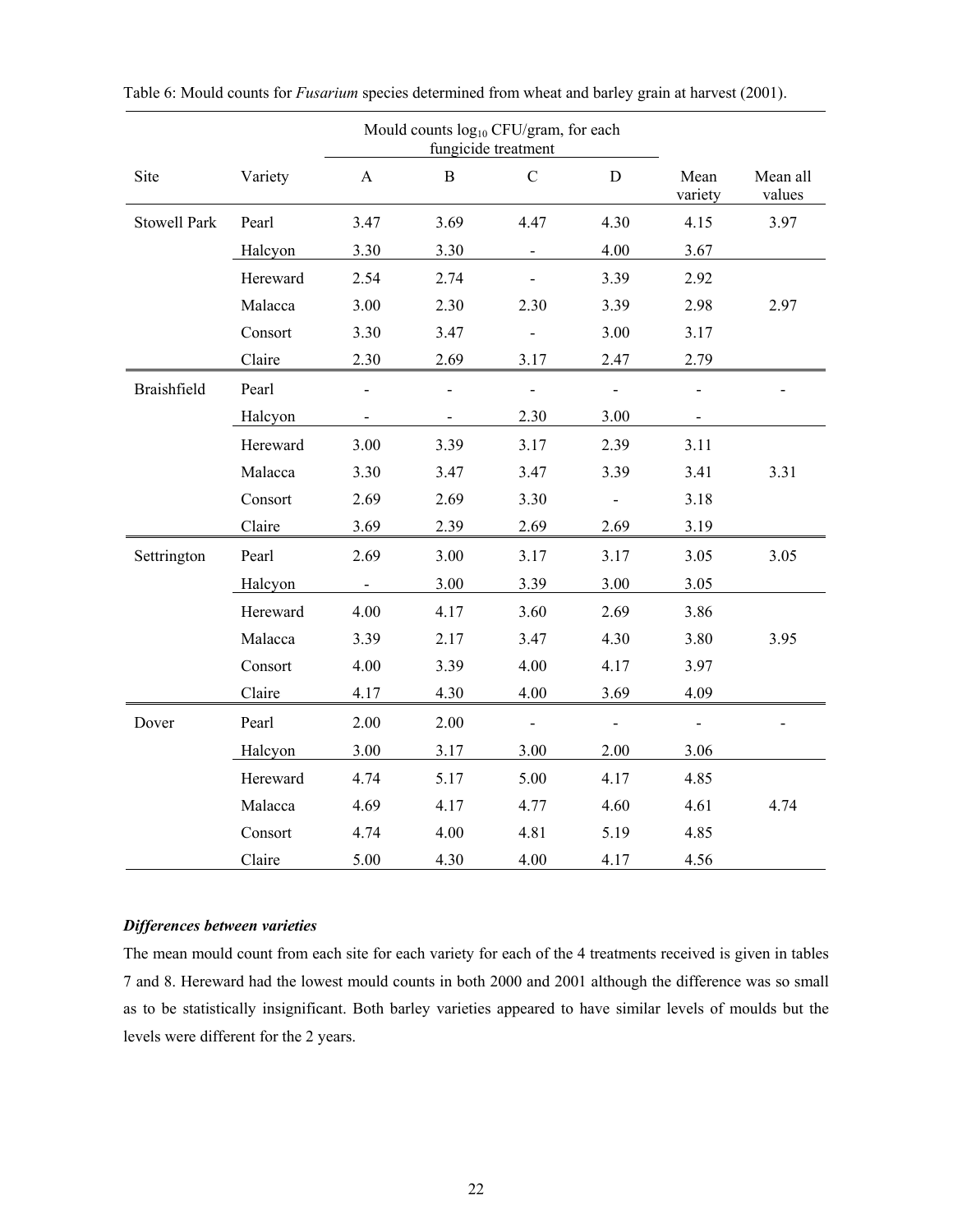|          |      | Mould counts log <sub>10</sub> CFU/gram, for each fungicide treatment, per variety |               |                  |             |
|----------|------|------------------------------------------------------------------------------------|---------------|------------------|-------------|
| Variety  | A    | B                                                                                  | C             | D                | Mean        |
|          |      |                                                                                    | <b>WHEAT</b>  |                  |             |
| Hereward | 5.04 |                                                                                    |               |                  |             |
| Malacca  | 5.21 | 5.17                                                                               | 5.21          | 5.12             | 5.16        |
| Consort  | 5.08 | 5.07                                                                               | 4.99          | 5.06             | 5.06        |
| Claire   | 5.13 | 5.21                                                                               | 5.14          | 5.44             | $5.25^{\$}$ |
| Mean     | 5.12 | 5.12                                                                               | 5.12          | $5.19(5.10)^{s}$ |             |
|          |      |                                                                                    | <b>BARLEY</b> |                  |             |
| Pearl    | 5.54 | 5.48                                                                               | 5.60          | 5.68             | 5.58        |
| Halcyon  | 5.60 | 5.63                                                                               | 5.07          | 4.88             | 5.41        |
| Mean     | 5.57 | 5.56                                                                               | 5.41          | 5.45             |             |

Table 7: Effect of variety effects on total mould counts for *Alternaria, Cladosporium* and *Fusarium* species determined from wheat and barley grain at harvest (2000).

\$= discarding very high *Cladosporium* count at Settrington

Table 8: Effect of variety effects on total mould counts for *Alternaria, Cladosporium* and *Fusarium* species determined from wheat and barley grain at harvest (2001).

|          | Mould counts $log_{10}$ CFU/gram, for each fungicide treatment, per variety |      |               |      |      |  |  |  |  |  |
|----------|-----------------------------------------------------------------------------|------|---------------|------|------|--|--|--|--|--|
| Variety  | A                                                                           | B    | C             | D    | Mean |  |  |  |  |  |
|          |                                                                             |      | <b>WHEAT</b>  |      |      |  |  |  |  |  |
| Hereward | 5.09                                                                        |      |               |      |      |  |  |  |  |  |
| Malacca  | 5.24                                                                        | 5.16 | 5.16          | 5.24 | 5.21 |  |  |  |  |  |
| Concert  | 5.11                                                                        | 5.21 | 5.15          | 5.10 | 5.14 |  |  |  |  |  |
| Claire   | 5.20                                                                        | 5.08 | 5.14          | 5.08 | 5.13 |  |  |  |  |  |
| Mean     | 5.17                                                                        | 5.14 | 5.15          | 5.13 |      |  |  |  |  |  |
|          |                                                                             |      | <b>BARLEY</b> |      |      |  |  |  |  |  |
| Pearl    | 4.99                                                                        | 4.91 | 5.01          | 4.84 | 4.95 |  |  |  |  |  |
| Halcyon  | 4.89                                                                        | 4.96 | 5.04          | 4.92 | 4.96 |  |  |  |  |  |
| Mean     | 4.94                                                                        | 4.94 | 5.03          | 4.88 |      |  |  |  |  |  |

Comparison of mean mould counts at harvest, for both wheat and barley, indicated that the use of different fungicide regimes, i.e. 3/4 rate and 1/4 rate with and without an ear wash application, had not produced different levels of 'field' fungi entering store. However, the levels of moulds and their composition did vary from site to site.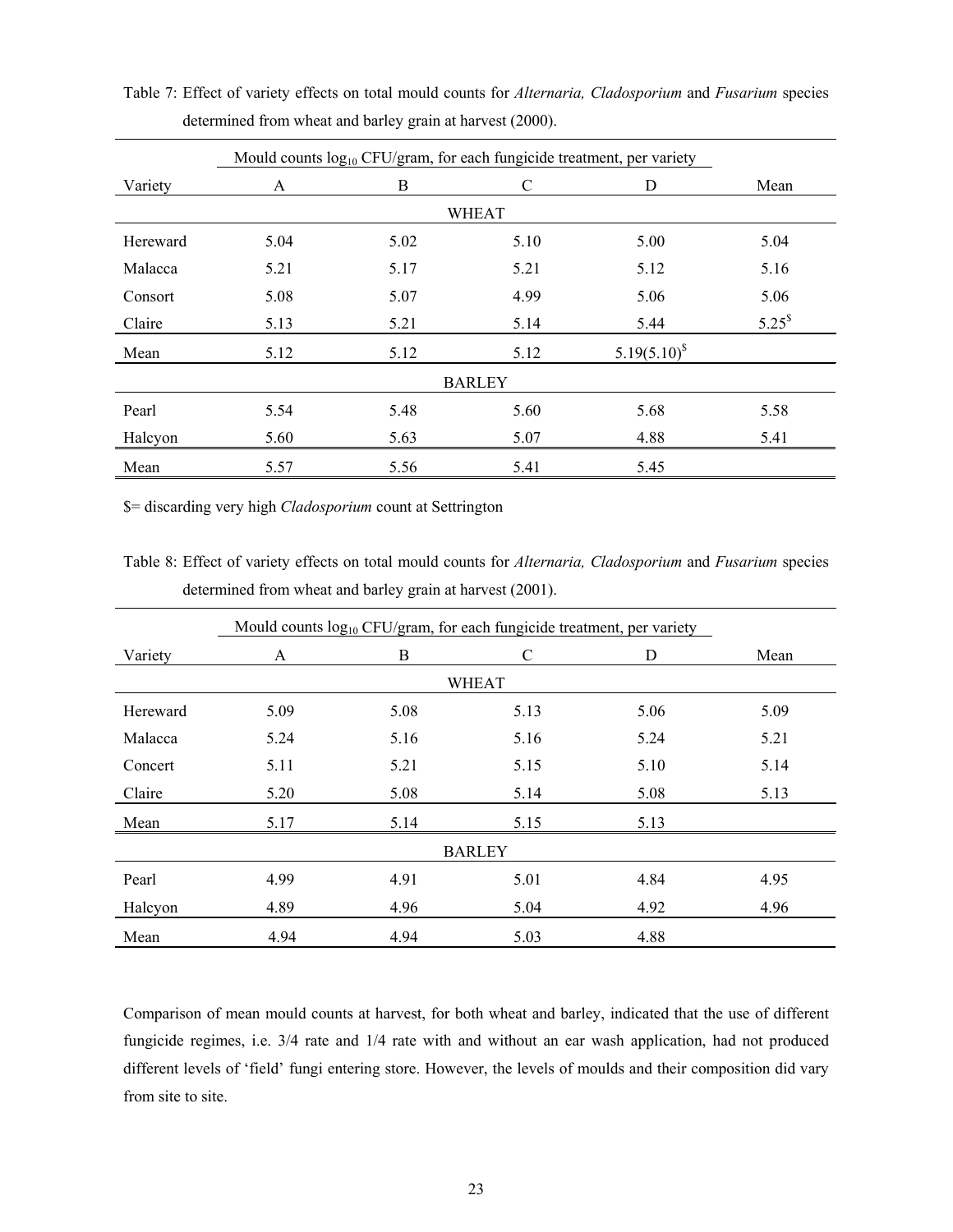#### *Change in mould flora during storage*

Results from this study and limited evidence from other reports confirm that ochratoxin A is nearly always a post-harvest problem. To establish whether or not there are on-going effects in store that relate back to the fungicide regime applied in the field it is vital that the 4 samples in each comparative set representing the different fungicide applications are treated in the identical manner, i.e. are grown on the same soil, receive common agricultural input and are exposed to the same climatic conditions. This was achieved for each set of samples prior to and at harvest. Once grain is transferred to the 0.5 tonne storage bags kept under cover the important parameters that need to be monitored are temperature and the moisture content of the grain in the bags. External factors such as ventilation and avoidance of direct sunlight must be kept similar for each bag.

#### *Temperature and moisture content determination during storage and their relevance*

In 2000 the moisture content of each grain sample and its temperature immediately after harvest was recorded but for most of the samples these factors were not then subsequently monitored during storage. This led to the possibility that effects identified could have been due to changes resulting from different temperatures or moisture contents in individual bags rather than from different levels of field moulds entering the store. To remove this uncertainty in 2001, a comprehensive record of the moisture content of each stored batch of grain and its temperature was carried out on each farm. This showed how closely each of the 4 differently treated batches of grain in each set were matched in terms of temperature and moisture and also served to indicate when heating of the grain developed. The availability of this information considered together with the estimate of variability expected from sampling, mould counting and chemical analysis, made it possible to determine any differences in subsequent mould or mycotoxin formation that were due to the original fungicide applications. An example of the data for temperature and moisture content is shown in graphical form in figure 1 while the complete records for the other 31 sets are provided in Appendix D. Temperature and grain moisture content is plotted against time for the 28 day storage period.

In 2001 sets of stored wheat within each site and between fungicide regimes were well matched so that difference in mould development or ochratoxin A formation could be related the level of field mould entering the store. The sets of stored barley at Braishfield and Dover were also well matched. Differences were seen between sites for example at Stowell Park and Settrington high initial moisture content of the barley at harvest caused grain heating. The aim to produce different conditions was thus achieved as grain at moisture contents between 18 and 24% at different temperatures and levels and combination of moulds were produced.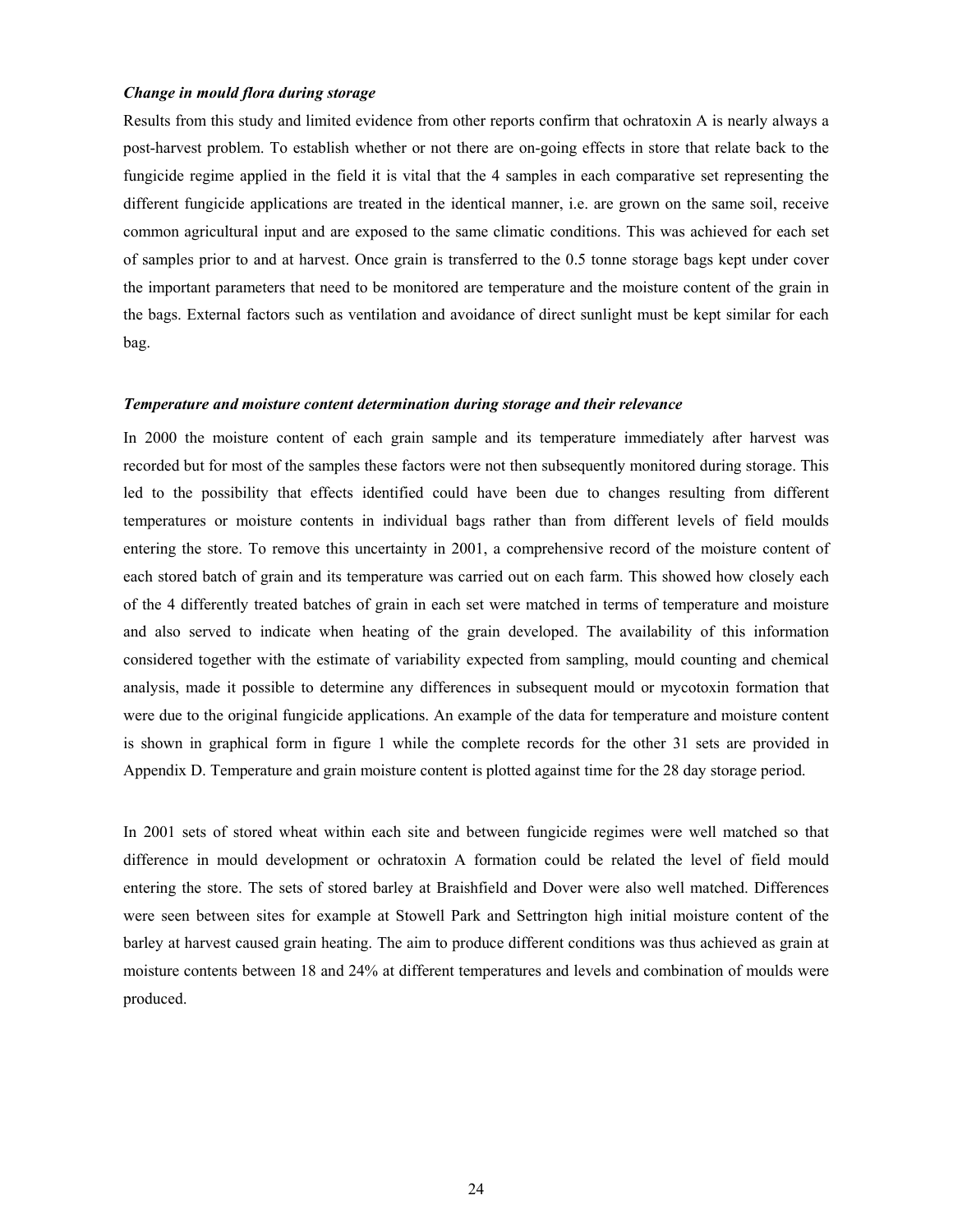Figure 1: Record of storage temperature and moisture content in Malacca wheat stored at Braishfield in 2001.



A, B, C, D= different fungicide treatments,  $M =$  moisture content, %, T= Temperature °C Dotted lines are temperature, continuous lines are moisture content

Monitoring of temperature and grain moisture content thus showed that a number of different storage conditions were achieved, as was originally planned. Careful control and monitoring of conditions thus allowed the maximum chance of detecting any effects due to field application of fungicides and also provided the opportunity to study the formation of moulds and ochratoxin A over a range of conditions in a simulated storage situation.

Examination of grain immediately after harvest for the presence of 'storage' fungi indicated that *Penicillium* species were the most commonly found being present in most samples. However, these were always at very low levels in comparison to the 'field' fungi; *P. verrucosum* was not isolated from any sample. These Penicillia were too variable and present at too low levels to relate to fungicide application. The absence of *P. verrucosum* in grain sampled at harvest is consistent with findings elsewhere which has also shown that *P. verrucosum* is rarely, if ever, present in samples taken at harvest. A result of this is that ochratoxin A is extremely unlikely to occur in freshly-harvested grain.

Storage of cereals with moisture content above approximately 15% is likely to result in a rise in the levels of storage moulds present. The way this occurs will depend on the moisture content, storage temperature and the fungal species present. Table 9 shows the total for *Penicillium* species*,* excluding *P. verrucosum,* after 28 days storage during 2000 for wheat at the Dover site. Samples where *P. verrucosum* was present are shown in bold type. In most cases the *Penicillium* levels were considerably higher than those found at harvest. *P.*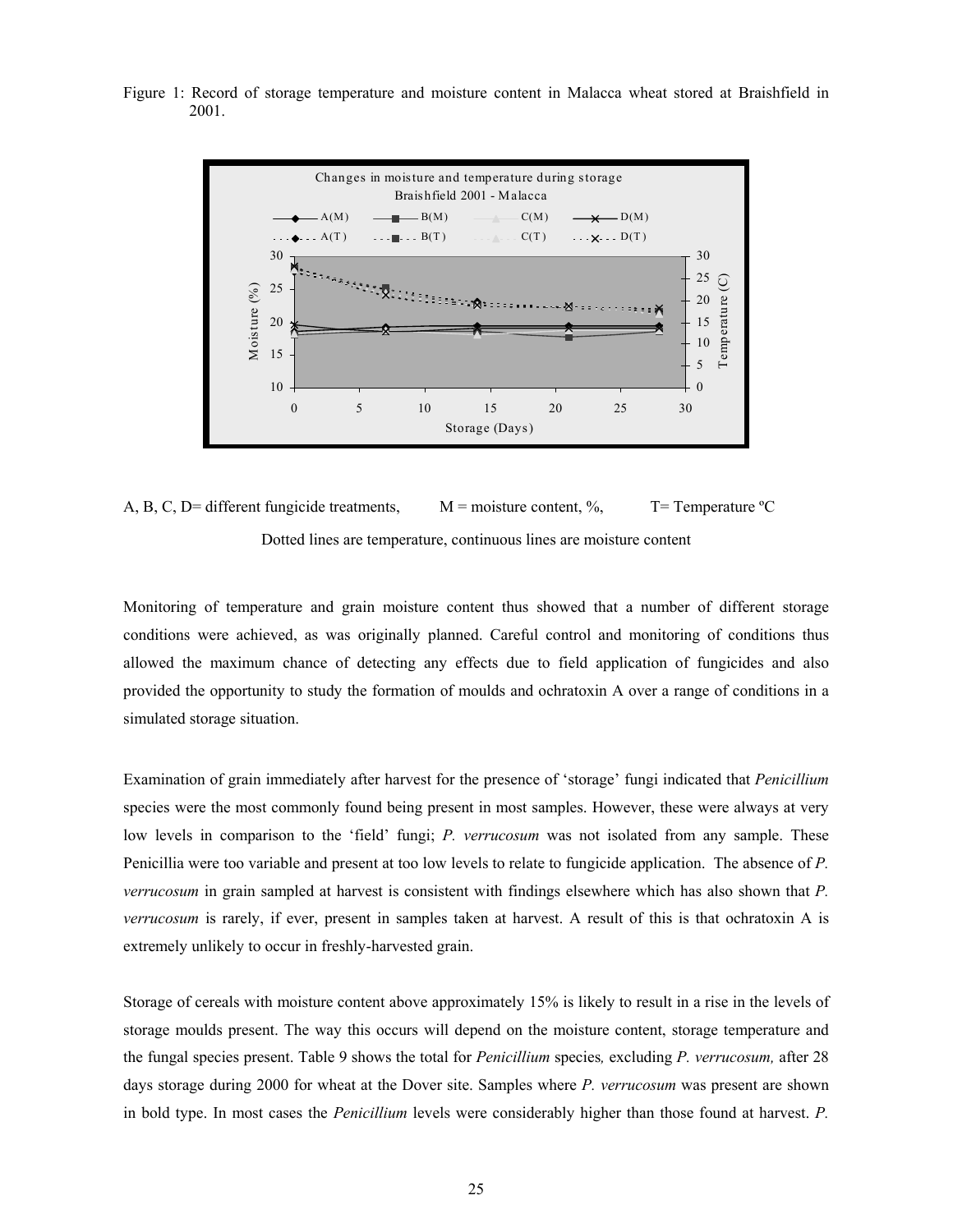*verrucosum* was only detected in Malacca wheat treated with fungicide regimes C and D. However, the findings were consistent with the moisture content and temperature that fell from 22˚C at harvest to about 18˚C by 28 days. There was no clear indication that any specific fungicide treatment had affected the development of Penicillia in store. Temperature and moisture content were similar for the 4 storage bags. Raw data for this and the other 3 sites in 2000 are given in Appendix D.

Table 9: *Penicillium* counts (excluding *P. verrucosum*) from wheat grain after 28 days storage for matched sets of 4 fungicide treatments (Dover, 2000).

|   |                                |                    | Total <i>Penicillium</i> mould counts, $log_{10}$ |                   |
|---|--------------------------------|--------------------|---------------------------------------------------|-------------------|
|   | Hereward $(18.4)$ <sup>*</sup> | Malacca $(18.0)$ * | Consort $(18.4)$ <sup>*</sup>                     | Claire $(18.5)^*$ |
|   |                                | <b>DOVER</b>       |                                                   |                   |
| A | 5.54                           | 4.18               | 5.30                                              | 4.74              |
| B | 5.48                           | 4.70               | 4.70                                              | none              |
|   | 5.41                           | 4.60               | 5.60                                              | 5.18              |
|   | 5.90                           | 4.30               | 5.56                                              | 5.42              |

\* = Mean moisture content for A-D, % at harvest. Samples in **bold** type also contained *P. verrucosu*m

Table 10 presents the equivalent data for wheat for 2001 obtained on all 4 sites. Except for some of the barley each set of stored samples was closely matched for temperature and moisture content throughout the 28 days of storage as discussed earlier. However, because grain was generally harvested at higher moisture than in 2000, the development of *Penicillium* species was earlier and built up to higher levels. In addition all the grain at Stowell Park and Dover stored above 20% moisture content also had developed *P. verrucosum* by 28 days. Similar to the field fungi, the use of different fungicide regimes did not produce consistent differences in levels of storage fungi entering store. Equally, differences seen in levels of storage fungi after 28 days storage were not related to the different fungicide regimes. These seemed to be more related to the harvest temperature and moisture content of the grain.

The largest increases in *Penicillium* species were seen where grain was stored with an initial moisture content between 18 and 24 %, and where the initial storage temperature was between 15 and 22°C. This was seen particularly in grain stored from winter wheat crops at Stowell Park and Dover in 2001 (Table 10). A similar set of storage condition may have occurred in wheat stored at Settrington in 2000 (Table 9) as high levels of *Penicillium* species were isolated, however it is difficult to verify this as grain storage temperatures were not recorded in 2000. *Penicillium* moulds, including *P. verrucosum*, favour lower temperatures so that grain up to 25% moisture at a temperature between 10 and 25C is at most risk from the development of ochratoxin A.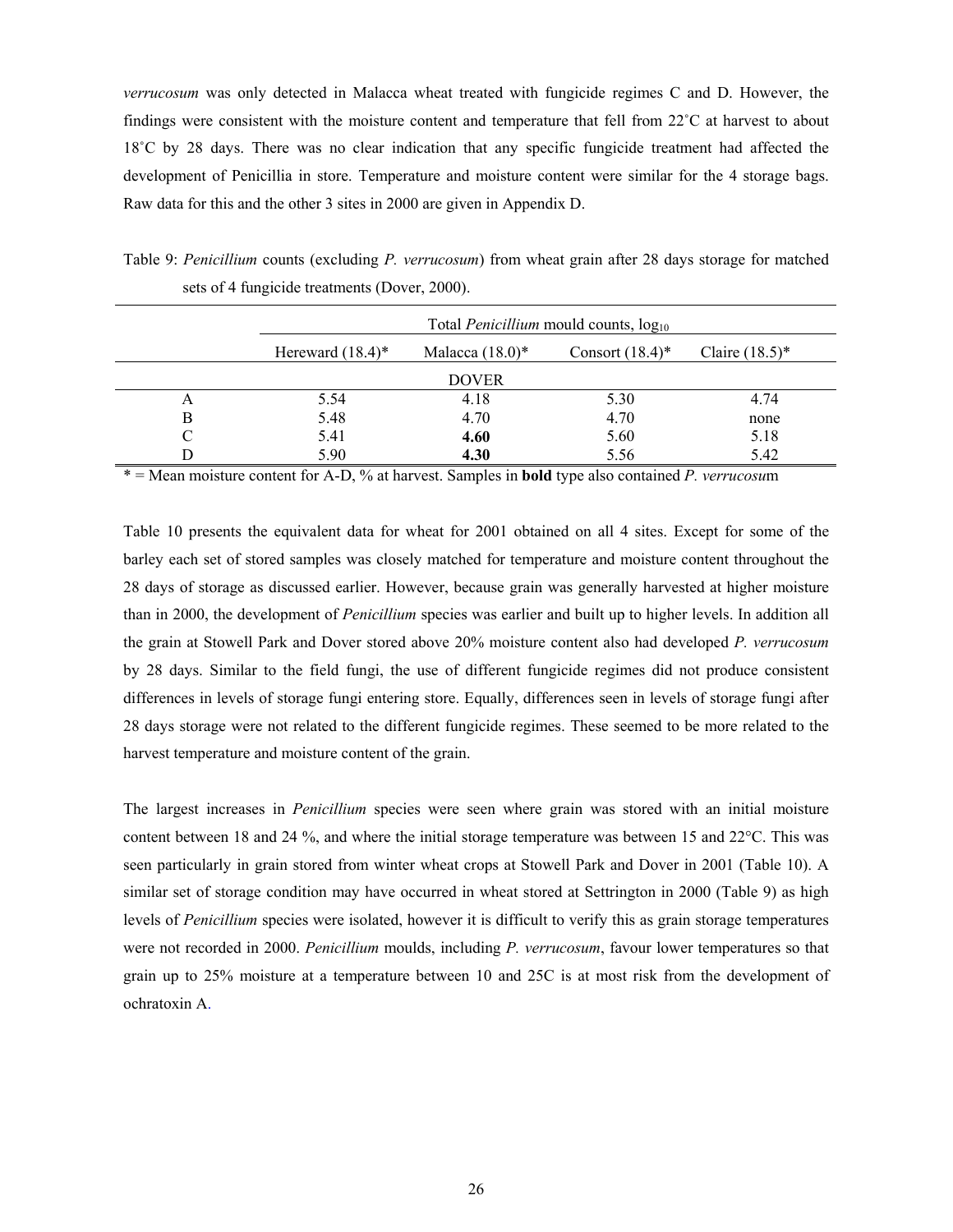|               |                 |                     | Total <i>Penicillium</i> mould counts, log <sub>10</sub> |                 |  |
|---------------|-----------------|---------------------|----------------------------------------------------------|-----------------|--|
|               | Hereward        | Malacca             | Consort                                                  | Claire          |  |
|               |                 | <b>BRAISHFIELD</b>  |                                                          |                 |  |
| A             | $4.39(19.2)^*$  | $4.47(18.5)^*$      | $5.00(18.2)*$                                            | $5.39(19.4)$ *  |  |
| B             | 3.30            | 4.77                | 5.00                                                     | 5.10            |  |
| С             | 3.69            | 3.00                | 2.69                                                     | 5.36            |  |
| D             | 3.69            | 4.30                | 3.39                                                     | 4.93            |  |
|               |                 | <b>STOWELL PARK</b> |                                                          |                 |  |
| A             | 5.65 $(24.2)$ * | 5.06 $(23.0)^*$     | 5.69 $(24.4)^*$                                          | 5.50 $(23.7)^*$ |  |
| B             | 5.59            | 4.97                | 5.63                                                     | 5.69            |  |
| $\mathcal{C}$ | 5.47            | 5.38                | 5.73                                                     | 5.71            |  |
| D             | 5.36            | 5.47                | 5.64                                                     | 5.81            |  |
|               |                 |                     |                                                          |                 |  |
|               |                 | <b>SETTERINGTON</b> |                                                          |                 |  |
| $\mathbf{A}$  | 4.17 $(19.3)^*$ | $4.17(19.0)*$       | $4.17(19.7)^*$                                           | $3.14(19.2)$ *  |  |
| B             | 4.69            | 4.39                | 4.00                                                     | 4.65            |  |
| C             | 4.00            | 4.39                | 4.30                                                     | 4.09            |  |
| D             | 4.74            | 4.17                | 4.30                                                     | 4.00            |  |
|               |                 | <b>DOVER</b>        |                                                          |                 |  |
| $\mathbf{A}$  | 5.91 $(20.5)^*$ | $5.74(18.5)*$       | 6.00 $(20.5)^*$                                          | 5.82 $(20.5)^*$ |  |
| $\bf{B}$      | 5.74            | 5.67                | 6.04                                                     | 5.67            |  |
| $\mathcal{C}$ | 5.90            | 5.49                | 5.83                                                     | 5.65            |  |
| D             | 5.91            | 5.59                | 5.90                                                     | 5.72            |  |
|               |                 |                     |                                                          |                 |  |

Table 10: *Penicillium* counts (excluding *P. verrucosum*) from wheat grain after 28 days storage for matched sets of 4 fungicide treatments on 4 sites (2001).

\* = Mean moisture content for A-D, % at harvest. Samples in **bold** type also contained *P. verrucosu*m

In general, where *P. verrucosum* was isolated from grain, it was found at levels much lower than the other *Penicillium* species. This, in addition to the long lag phase generally associated with the appearance of *P. verrucosum,* suggests that the initial inoculum of *P. verrucosum* was very low. There are two possible points at which grain may become contaminated by *P.verrucosum*, one during harvesting and the other on entering the store. If the combine is over-wintered still containing residues of grain then these will absorb moisture and eventually become mouldy. If this is not removed before the start of harvest, it will provide a source of inoculum which could contaminate freshly harvested grain as it passes through the combine. A second possible source for contamination of grain by *P. verrucosum* spores may be the grain dust derived from residues of previously handled stored grain with spores being spread through the ventilation systems used for aeration and drying of grain or from residues remaining in stores and handling equipment. Thus ensuring good hygienic procedures between harvests in addition to drying may also help reduce contamination of grain by ochratoxin A.

Where the harvest moisture content of barley was greater than 24 % and the initial storage temperature of grain was between 18-24°C, rapid heating of the grain occurred and under such circumstances it was the *Aspergillus* species which dominated. At Settrington in 2001, barley was harvested at a moisture content of about 27 % (Table 10) with an initial grain temperature of 18°C. Grain temperature after 21 days storage had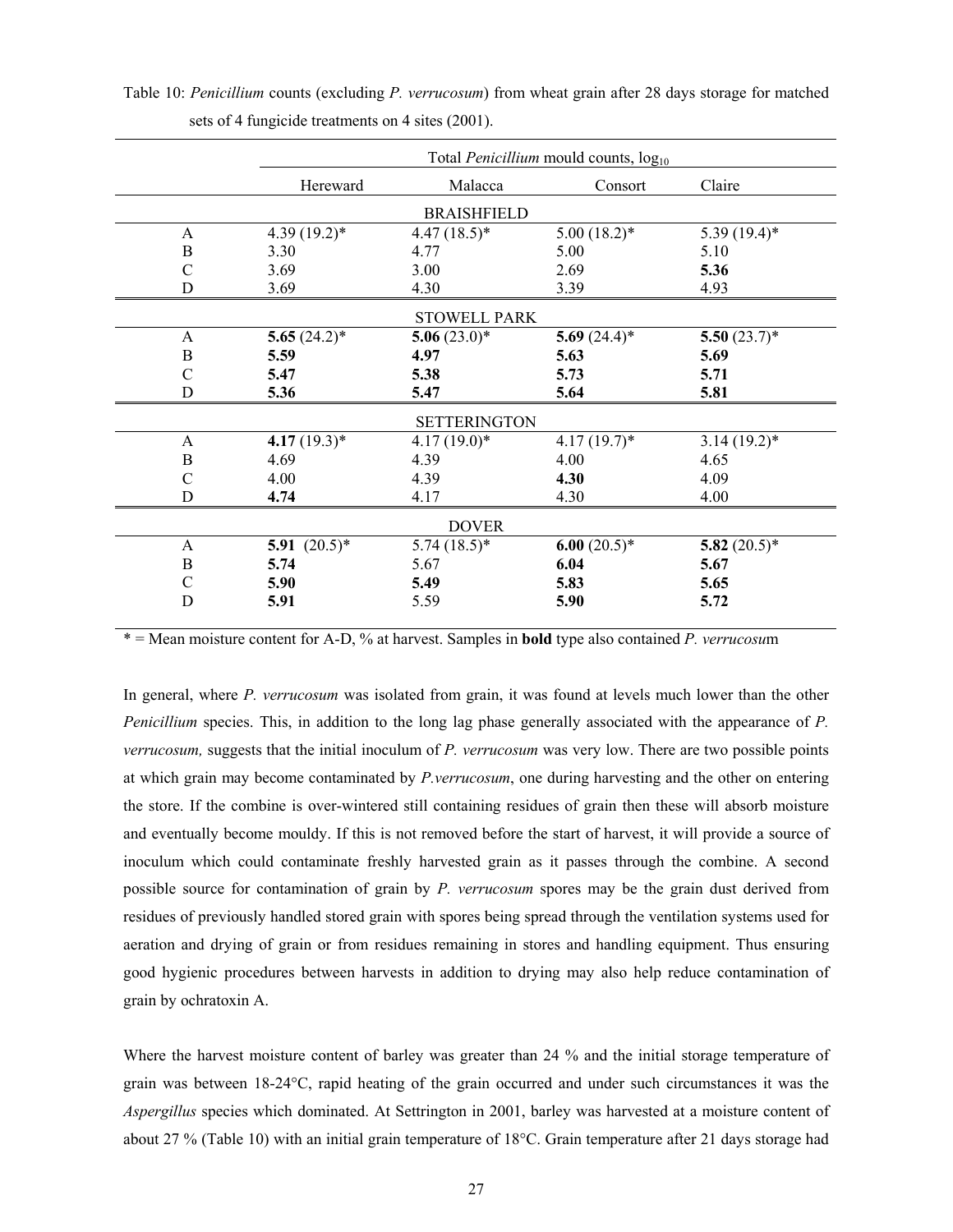risen in one storage bag to over 60°C and only *Aspergillus* species were isolated. Among the *Aspergillus* species found were several important mycotoxin producing moulds including *A. flavus* (aflatoxins), *A. nidulans* (sterigmatocystin) and *A. fumigatus* (this is a human pathogen and produces a range of less studied mycotoxins).

When harvest moisture contents were between 15 and 18 % no one type of storage mould predominated, however *Eurotium* and *Wallemia* species were, in general, isolated more frequently after 28 days in this moisture range. Work elsewhere has identified *Wallemia sebi* as a possible source of mycotoxins (Moss 1993). Grain at the lower end of this moisture range is at very small risk from mycotoxins developing in store at any temperature. However, this is an average moisture content and within a large bulk of grain there will be a much wider distribution of moisture. Storage at this moisture content leaves too small a margin should transfer of moisture occur over a long period so that storage moisture no higher than 14-15% is important to provide a sufficient safety margin. This is backed up by this study because grain harvested and stored at 15 % moisture content (Table 9) showed no increase in moulds even after 28 days storage.

#### *Formation of ochratoxin A during storage*

Chemical analysis was carried out using the HPLC method described earlier. This is a well-studied and validated method and is accepted for government-supported surveillance and considered suitable for statutory control purposes with typical operational parameters already established. The error due to analysis was considered small in relation to sampling and mould counting.

In 2000, very little ochratoxin A was detected mainly because grain, both wheat and barley, was too dry at harvest. This was consistent with the absence or low amounts of *P.verrucosum* detected. In 2001, wheat ranged from 18 to 24.5% moisture content at harvest and at these levels significant problems with ochratoxin A would be expected during storage. Table 11 shows the results obtained for ochratoxin A in wheat after 28 days storage for all samples and in addition after 42 days at Dover. Mould counts for *P. verrucosum* are attached alongside each analytical result. Earlier studies suggest that the conditions of storage at Braishfield, Settrington and Dover would not lead to rapid development of ochratoxin A although the grain would be at risk in the long term if not dried. Grain from Stowell Park would present a high risk. In the event, ochratoxin A only developed in wheat at Stowell Park and Dover. *P. verrucosum* was found in all samples containing ochratoxin A but some samples contained the mould without ochratoxin A. At Dover in 2001 both *P. verrucosum* and ochratoxin A increased between 28 and 42 days storage. However there was no significant different in *P. verrucosum* counts or in ochratoxin A occurrence or concentration that could be attributed to the original different fungicide regimes.

Storage conditions at Stowell Park and Dover were very different and yet the frequency of ochratoxin A and levels of *P. verrucosum* were similar. Conversely, even though the moisture content and temperature conditions at Stowell Park, Braishfield and Settrington were similar ochratoxin A was formed in some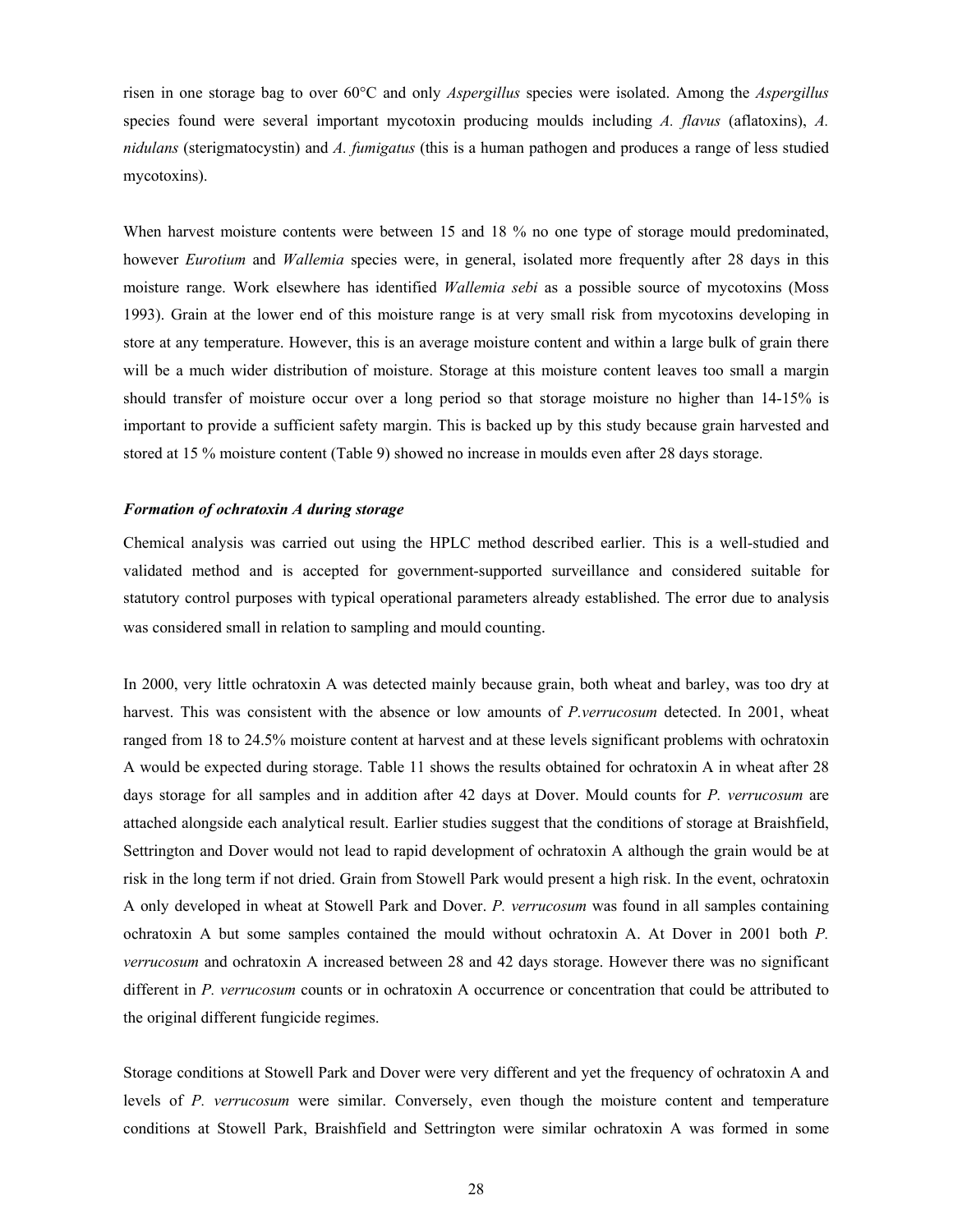samples at Stowell Park but not at Braishfield. This suggests that development of ochratoxin may be dependent on a factor that has not been specifically identified in this study. The difficulty in predicting whether or not ochratoxin A will develop, even when storage conditions favour its production, has been a common theme running through research studies over recent years. One factor often discussed as crucial in this context is the point at which *P. verrucosum* contaminates grain. Discovering this could help this the unpredictability.

| Moisture   | Mean   | Ochratoxin A (OA) $\mu$ g/kg and P. verrucosum (PV) counts, $\log_{10}$ for fungicide regime used                                      |           |                          |                                        |                          |             |                          |           |                          |
|------------|--------|----------------------------------------------------------------------------------------------------------------------------------------|-----------|--------------------------|----------------------------------------|--------------------------|-------------|--------------------------|-----------|--------------------------|
| content, % | temp.  |                                                                                                                                        | A         |                          | $\bf{B}$                               |                          | $\mathbf C$ |                          | D         |                          |
| range      | 28days | Variety                                                                                                                                | <b>OA</b> | PV                       | <b>OA</b>                              | PV                       | <b>OA</b>   | PV                       | <b>OA</b> | ${\rm PV}$               |
|            |        |                                                                                                                                        |           |                          | Stowell Park, 28 days storage          |                          |             |                          |           |                          |
| 24-24.5    | 19     | Hereward                                                                                                                               | < 0.2     | 3.2                      | 0.2                                    | 4.0                      | < 0.2       | 3.7                      | < 0.2     | 4.0                      |
| 21.5-23.5  | 16     | Malacca                                                                                                                                | 5.2       | 3.8                      | < 0.2                                  | 3.3                      | 0.7         | 4.5                      | 0.6       | 3.4                      |
| 22.5-24.5  | 21     | Consort                                                                                                                                | < 0.2     | 3.6                      | < 0.2                                  | 4.7                      | 37          | 4.8                      | < 0.2     | 4.0                      |
| 22.5-24.5  | 18     | Claire                                                                                                                                 | 0.8       | 4.8                      | < 0.2                                  | 4.4                      | 0.4         | 3.7                      | < 0.2     | 2.7                      |
|            |        |                                                                                                                                        |           |                          | Braishfield, 28 days storage           |                          |             |                          |           |                          |
| 18-20      | 16.5   | Hereward                                                                                                                               | < 0.2     |                          | < 0.2                                  |                          | < 0.2       |                          | < 0.2     |                          |
| 18-19.5    | 17.5   | Malacca                                                                                                                                | < 0.2     |                          | < 0.2                                  |                          | < 0.2       |                          | < 0.2     |                          |
| 17.5-19    | 16.5   | Consort                                                                                                                                | < 0.2     |                          | < 0.2                                  |                          | < 0.2       |                          | < 0.2     |                          |
| 18-19.5    | 16.5   | Claire                                                                                                                                 | < 0.2     |                          | < 0.2                                  | 3.7                      | < 0.2       | $\overline{\phantom{0}}$ | < 0.2     | $\overline{\phantom{0}}$ |
|            |        |                                                                                                                                        |           |                          |                                        |                          |             |                          |           |                          |
| $19 - 20$  | 15     | Hereward                                                                                                                               | < 0.2     | 2.0                      | Setterington, 28 days storage<br>< 0.2 |                          | < 0.2       |                          | < 0.2     | 2.2                      |
| 18.5-19.5  | 15     | Malacca                                                                                                                                | < 0.2     | $\blacksquare$           | < 0.2                                  | $\overline{\phantom{0}}$ | < 0.2       |                          | < 0.2     | $\blacksquare$           |
| 19.5-20    | 15     | Consort                                                                                                                                | < 0.2     |                          | < 0.2                                  |                          | < 0.2       | 1.7                      | < 0.2     | $\overline{\phantom{0}}$ |
| 19-19.5    | 15     | Claire                                                                                                                                 | < 0.2     | $\overline{\phantom{0}}$ | < 0.2                                  | $\overline{\phantom{0}}$ | < 0.2       | $\overline{\phantom{0}}$ | < 0.2     | $\overline{\phantom{a}}$ |
|            |        |                                                                                                                                        |           |                          |                                        |                          |             |                          |           |                          |
|            |        |                                                                                                                                        |           |                          | Dover, 28 days storage                 |                          |             |                          |           |                          |
| 19-20.5    | 16     | Hereward                                                                                                                               | 0.6       | 4.4                      | 0.4                                    | 5.5                      | 3.2         | 3.0                      | < 0.2     | 4.5                      |
| 18-19.5    | 14.5   | Malacca                                                                                                                                | < 0.2     | $\overline{\phantom{a}}$ | 2.5                                    | $\overline{\phantom{0}}$ | < 0.2       | 2.9                      | < 0.2     | $\overline{\phantom{a}}$ |
| 19-20.5    | 16     | Consort                                                                                                                                | 1.4       | 4.6                      | < 0.2                                  | 3.8                      | < 0.2       | 4.3                      | 0.3       | 4.6                      |
| 18.5-20.5  | 15     | Claire                                                                                                                                 | 0.2       | 3.2                      | < 0.2                                  | 2.7                      | 0.4         | 3.0                      | < 0.2     | 3.7                      |
|            |        |                                                                                                                                        |           |                          | Dover, 42 days storage                 |                          |             |                          |           |                          |
|            | 14.5   | Hereward                                                                                                                               | 4.0       | 5.7                      | 4.9                                    | 5.7                      | 0.5         | 4.4                      | 2.7       | 4.7                      |
|            | 13.5   | Malacca                                                                                                                                | 0.6       | 3.5                      | 0.4                                    | 3.7                      | < 0.2       | 3.0                      | < 0.2     | 4.5                      |
|            | 15     | Consort                                                                                                                                | 8.1       | 4.9                      | 0.5                                    | 4.3                      | 21.9        | 4.7                      | 22.8      | 4.6                      |
|            | 13.5   | Claire                                                                                                                                 | 0.3       | 4.6                      | 0.3                                    | 3.4                      | 1.8         | 5.0                      | < 0.2     | 3.9                      |
|            |        | A = $\frac{1}{4}$ rate T1 + T2; B = $\frac{1}{4}$ rate T1, T2 + T3; C = $\frac{3}{4}$ rate T1 + T2; D = $\frac{3}{4}$ rate T1, T2 + T3 |           |                          |                                        |                          |             |                          |           |                          |

Table 11: Ochratoxin A content (µg/kg) of wheat samples stored for 28 days - 2001

#### *Inoculated field plots*

In small experimental plots at the CSL site, no differences in contamination of grain by either *Cladosporium* or *Alternaria* species were detected at harvest between inoculated and control plots. There are two possible explanations for this. Firstly mixing of spores during combining, as described earlier or through incorrect timing of the inoculum. Inoculation of plots occurred at mid flowering (GS65), however, sooty mould development takes place on the senescing ear. Thus inoculum may have arrived at the ear too early, with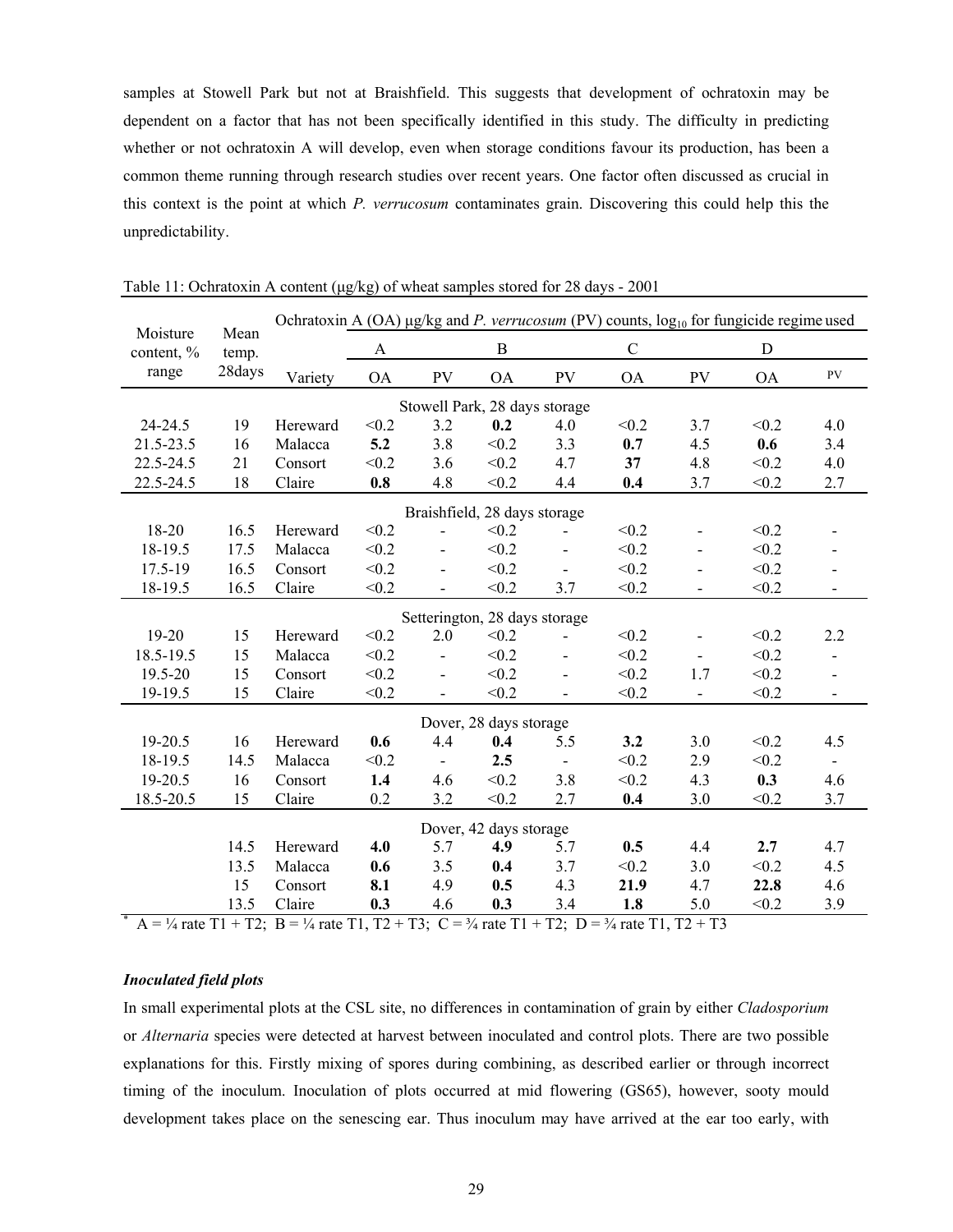spores not surviving the intervening period between inoculation and natural ear colonisation by the sooty mould fungi. With hindsight a more appropriate time for inoculation of sooty mould species might have been GS85.

There was no *P. verrucosum* isolated and hence no ochratoxin A was detected, in any of the grain samples from either sooty mould inoculated or control plots during storage. However, other *Penicillium* species increased significantly in the grain stored from plots both inoculated and control plots treated with ¾ rate Landmark at GS33 when compared to those from the plot treated with  $\frac{1}{4}$  rate Landmark (see Appendix E). As there were no obvious differences in the level of field fungi or moisture content between the two fungicide treatments it is difficult to explain this difference.

#### **General Discussion**

In the years studied, the application of fungicide during cereal growth in the field had little effect on the amount or composition of field moulds present on grain at harvest, which in turn had no demonstrable effect on the development of storage moulds or the formation of ochratoxin A. Most of the field moulds present on the samples studied were *Alternaria* and *Cladosporium. Fusarium* infection was low both in 2000 and 2001. Finding no-effect means that post-harvest factors need not be considered when developing new fungicides or application regimes to control pre-harvest disease and mycotoxin formation.

This study identifies 3 situations that can occur during storage of cereals. Firstly when grain is below 16- 17% moisture content it presents a very small risk of mycotoxins developing in store at any temperature as long as it is then effectively managed. Because within a large bulk the moisture content is the average value, grain for storage should be at no higher than 14-15% to provide a sufficient safety margin. Secondly, grain of 18-25% moisture is at high risk from storage mould growth, in particular *Penicillium* species, and mycotoxin development. The risk will also depend partly on temperature and in general development of mould will become slower once temperatures fall below 15˚C although *Penicillium* moulds including *P. verrucosum* favour lower temperatures. Thus grain between 18 and 25% moisture at any temperature between 10˚ and 25˚C is at risk from the development of ochratoxin A. Thirdly, if temperatures rise above 25˚C, *Aspergillus* species tend to dominate so that important mycotoxin producing species such as *A. flavus* (aflatoxins). *A. nidulans* (sterigmatocystin) or *A. fumigatus* (range of less studied mycotoxins) may develop.

The development of *P. verrucosum* and ochratoxin A in cereals is clearly difficult to predict and so to eliminate or minimise ochratoxin A it is essential to dry grain to 15% or below as soon as possible after harvest and ensure that the whole bulk of grain remains at or below this moisture throughout storage. Whether or not grain at potential risk will develop ochratoxin A, or how quickly, is difficult to predict. This work and other studies suggest that there are other factors involved such that a confident forecast cannot be made on the basis of grain moisture and temperature alone. One question that remains unanswered is at what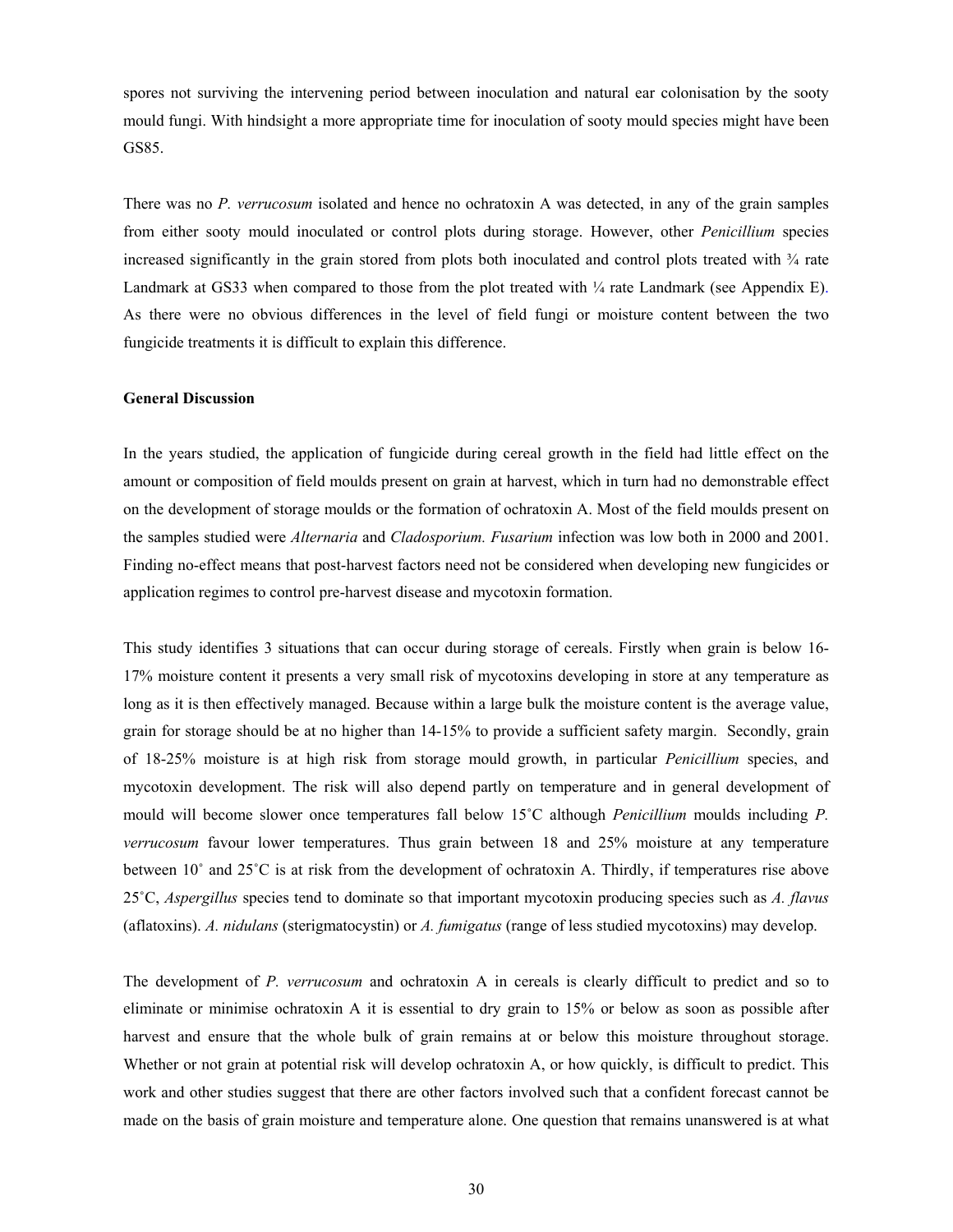point the grain becomes infected with spores of *P. verrucosum*. This mould appears to be closely associated with the storage situation including grain handling machinery and storage structures. Dust and old grain residues are thus likely reservoirs of mould spores and it is suggested that scrupulous hygiene in handling equipment, ventilation systems and stores is vital to reduce the infection of fresh grain. *As P. verrucosum* is closely associated with dust it is possible that air movement, including ventilation systems used for on floor aeration of hot air drying of grain might assist in this inoculation process.

#### **Conclusions and recommendations**

Generally in mould ecology studies, the field and storage situations have been studied in isolation thus ignoring any possible dynamic interactions that may be taking place. This project, in part, aimed to bridge that gap between field and store in respect of establishing if differing levels of field fungi would subsequently affect the development of storage fungi and hence the development of toxins such as ochratoxin A. This was to be achieved through the use of differential fungicide regimes to manipulate levels of field fungi on the ear and thus subsequently on grain. However, no significant differences in the levels of field fungi, in particular the sooty moulds were seen between the various fungicide regimes used. Following on from this, there appeared to be no detectable influence on the development of storage fungi that could be related to levels of field fungi entering the store. However, subtle changes may not have been picked up and would need to be the subject of a further and separately designed experiment.

The development of sooty moulds on the ear after a fungicide has ceased to be effective and possible mixing of spores in the combine may both serve to balance the levels of field fungi entering the store. Thus it would seem that the use of fungicides to prevent later development of storage fungi through manipulation of field fungi is not appropriate at least in the 2 seasons studied in this project. These 2 seasons were not helpful in maximising any differences, as year 1 was very dry and in year 2 there was very little disease pressure.

This project has once again reiterated the importance of effective and efficient drying of grain in order to reduce the chances of contamination of grain by ochratoxin A. The formation of mycotoxins post-harvest is based on grain moisture content, temperature, the fungi present and the time it is held under unsatisfactory conditions. To eliminate or minimise the development of ochratoxin A it is thus essential to dry grain quickly to 15% or below as soon as possible after harvest. It is then vital to ensure by constant monitoring that the whole bulk of grain remains at or below this moisture throughout storage and that even small pockets of damp grain are avoided. High concentrations of ochratoxin may develop in these small damp areas and this could contaminate a much greater tonnage of grain when moved or sold.

It has shown that even under precisely controlled conditions it is difficult to predict whether grain potentially at risk from the formation of ochratoxin A contamination will actually become contaminated or indeed how quickly. This and other studies suggest that a confident forecast of ochratoxin A contamination of grain can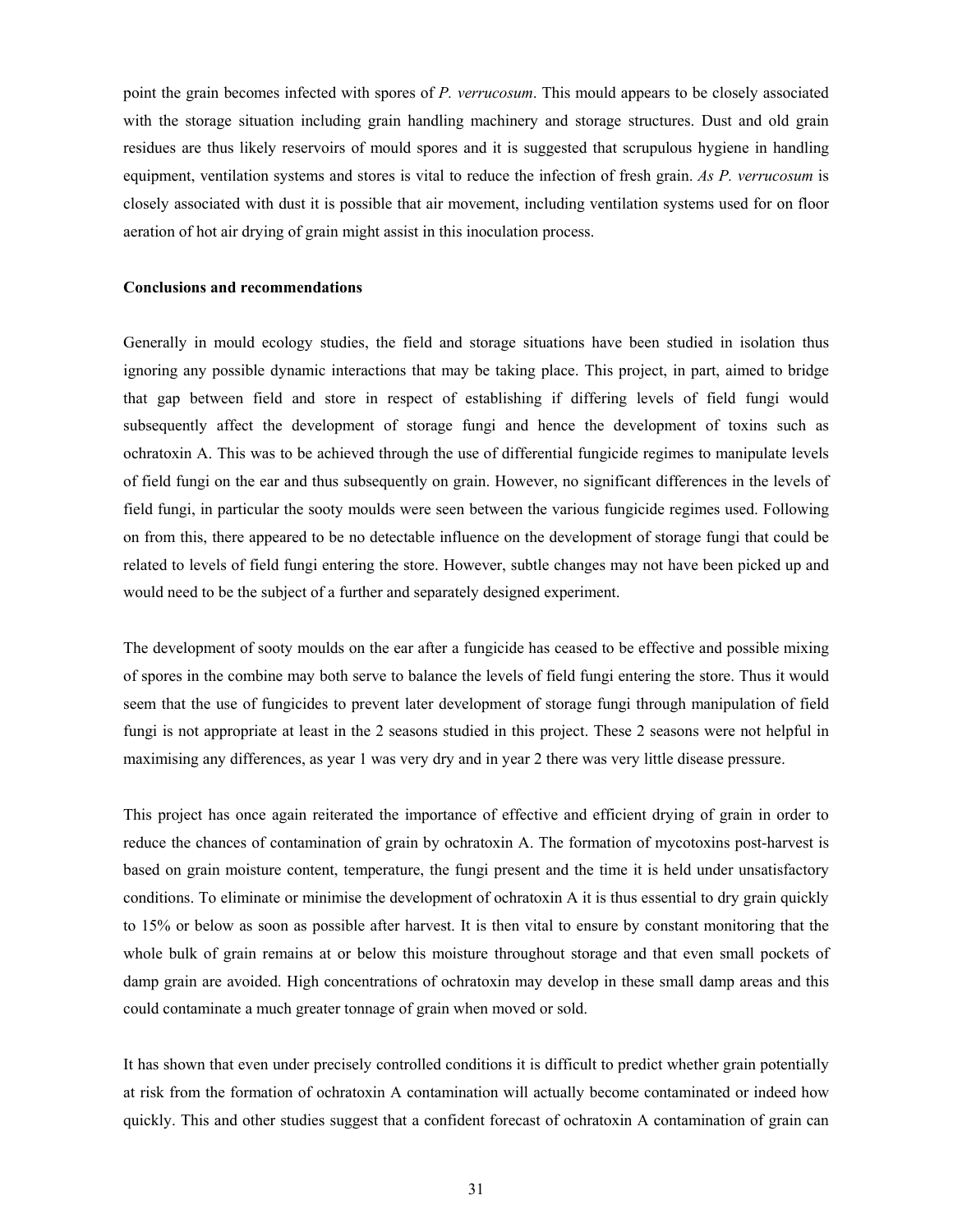not be made on the basis of grain moisture and temperature alone, other factors must be involved. Evidence is accumulating as other factors are understood or eliminated that the source and time at which the grain becomes 'inoculated' with *P. verrucosum* must be important. It is clear that there was little or no ochratoxin A producing fungi in the field as no *P. verrucosum* was isolated from that source in this project and confirms the data presented in other studies. A rapid, simple to use diagnostic test specific for *P. verrucosum* could provide a better indication of whether cereals were at potential risk through the presence of this organism but the time of application of the test would need to be carefully targeted.

Potential sources of inoculum may come from contaminated combine, trailers, augers, grain store etc. that have not been cleaned and contains left over contaminated grain from the previous harvest. A more rigorous hygiene programme at the beginning and during harvest may help to reduce sources of *P. verrucosum* inoculum and may also give more time in bottle neck situations at drying before the development of ochratoxin A. However more research is needed in the areas of sources of infection, the control of these points of infection and the production of ochratoxin A in bottle neck situations.

In summary, this study does not suggest any relationship between fungicide regime, effect of mould levels at harvest and subsequent development of ochratoxin A in store. Cereals are put at risk from ochratoxin A by fairly well defined combinations of temperature and grain moisture content but its actual development is determined by other factors that are strongly indicated but not proven. Recommendations for grain storage should include a section specifically devoted to ochratoxin A..

### **References**

- CHRISTENSEN, C. M., and KAUMANN, H. H., 1969, Characteristics of field and storage fungi. In: Grain storage. The role of fungi in quality loss. (Minneapolis: University of Minneapolis Press), 17-36.
- FOOD STANDARDS AGENCY, 1999, Prevention of mycotoxin contamination of cereals by application of HACCP techniques from field to end-user, final Report of project FS 2088, author A. J. Alldrick.
- MISLIVEC, P. B., TRUCKSESS, M. W., and STOLOFF, L., 1988, Effect of other toxigenic mould species on aflatoxin production by *Aspergillus flavus* in sterile broth shake culture. *Journal Food Protection*, **51**, 449-451.
- MOSS, M. O., 1993, Occurrence and significance of some lesser studied mycotoxins. In: *Proceedings of the United Kingdom Workshop on the Significance of Mycotoxins*, edited by K. A. Scudamore, (Slough, Central Science Laboratory, MAFF), 21-23 April 1993, pp, 186-189.
- PRICKETT, A. J., MACDONALD, S., and WILDEY, K. B., 2000, Survey of mycotoxins in stored grain from the 1999 harvest in the UK. HGCA Project Report No. 201E.
- RAMAKRISHMA, N., LACEY, J. M., and SMITH, J. E., 1993, Effects of water activity and temperature on the growth of fungi interacting on barley grain. *Mycological Research*, **97**, 1393-1402.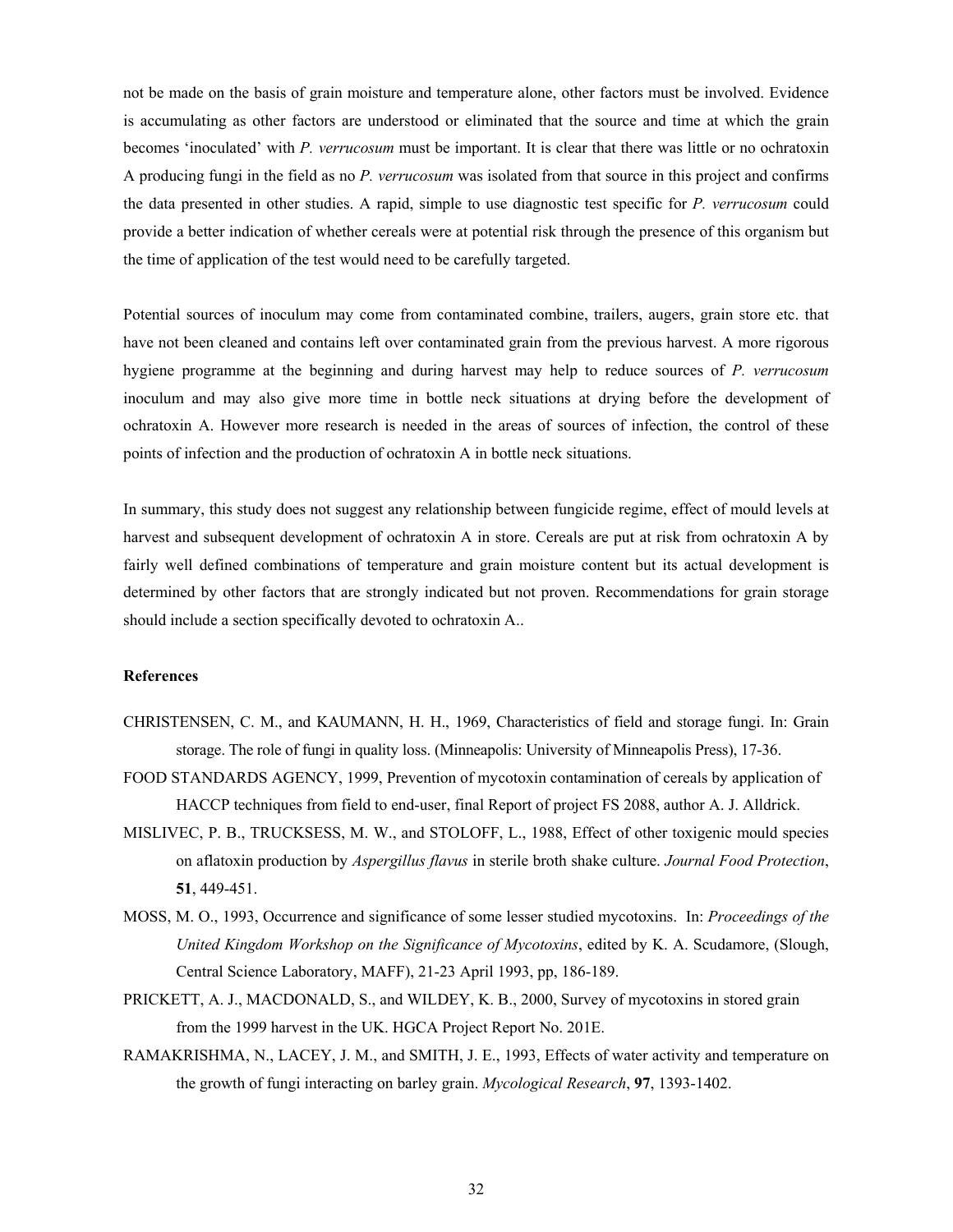- SCUDAMORE, K. A., and MACDONALD, S. J., 1998, A collaborative study of an HPLC method for the determination of ochratoxin A in wheat using immunoaffinity column clean-up. *Food Additives and Contaminants*, **15** 401-410.
- SCUDAMORE, K. A., and WILKIN, D. R., 1999, A study to determine whether on-floor drying systems are conducive to the formation of ochratoxin A ingrain. HGCA Project Report No. 196, July 1999 (London: HGCA), 70 pages
- SCUDAMORE, K. A., PATEL, S., and BREEZE, V., 1999, Surveillance of stored grain from the 1997 United Kingdom harvest for ochratoxin A. *Food Additives and Contaminants*, **16**, 281-290.
- TOTTMAN, D. R., 1987, The decimal code for the growth of cereals, with illustrations*. Annals of Applied Biology,* **110**, 441-454.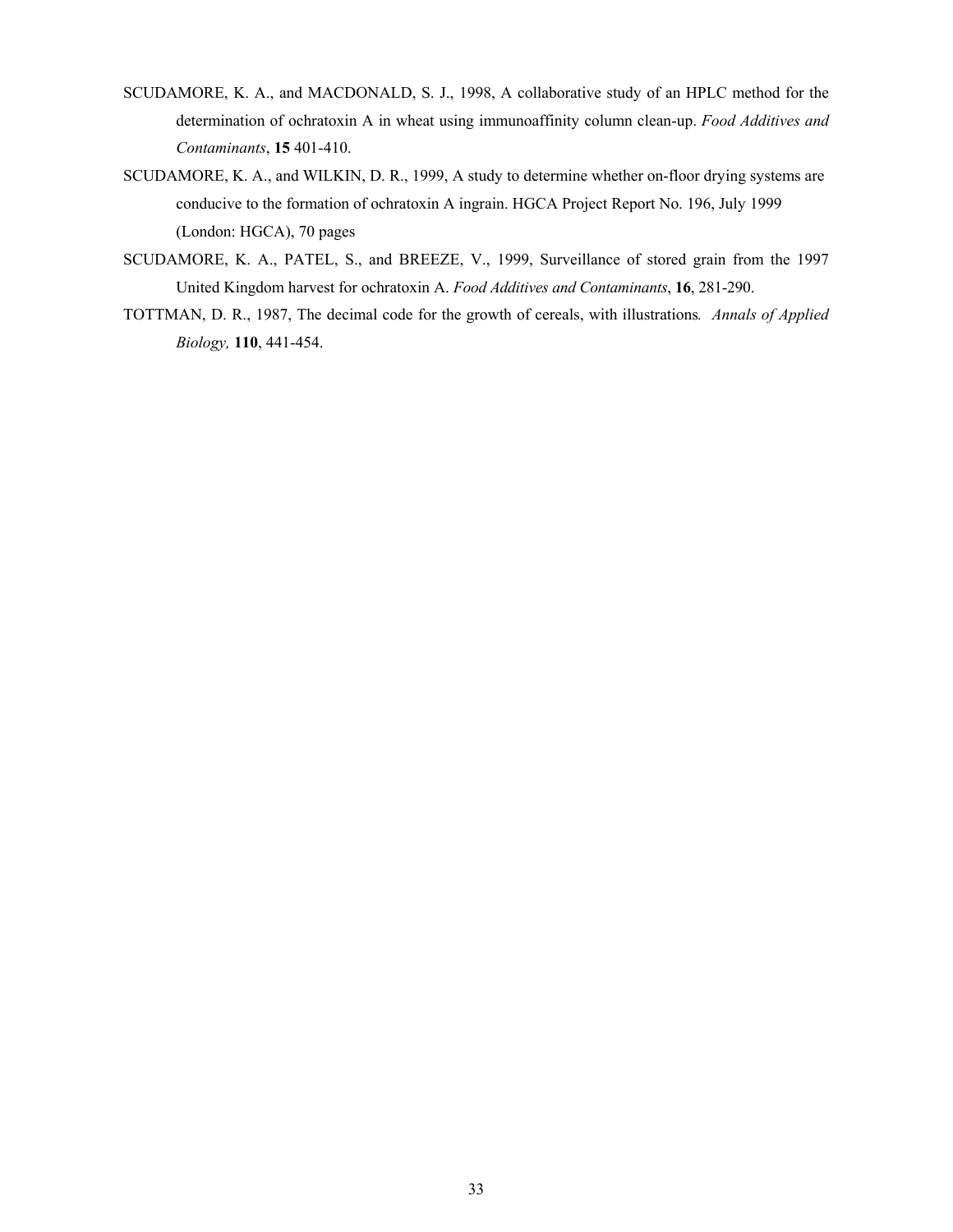## **APPENDIX A PLOT LAYOUT DIAGAM**

Trial ref. no. Pt2000-04, Pt2001-04 and Pt2002-04

Locations

Setterington, Stowell, Dover, Braishfield.





 $T1 = GS\ 31$  T1 = GS 31

T1 AND T2 FUNGICIDE MIX TO BE AS PER FARM - IE. STROBILURIN+TRIAZOLE T3 FOLICUR

T2 = GS39 T2 = GS39 (not GS 49) T3 = GS 59 T3 = GS 59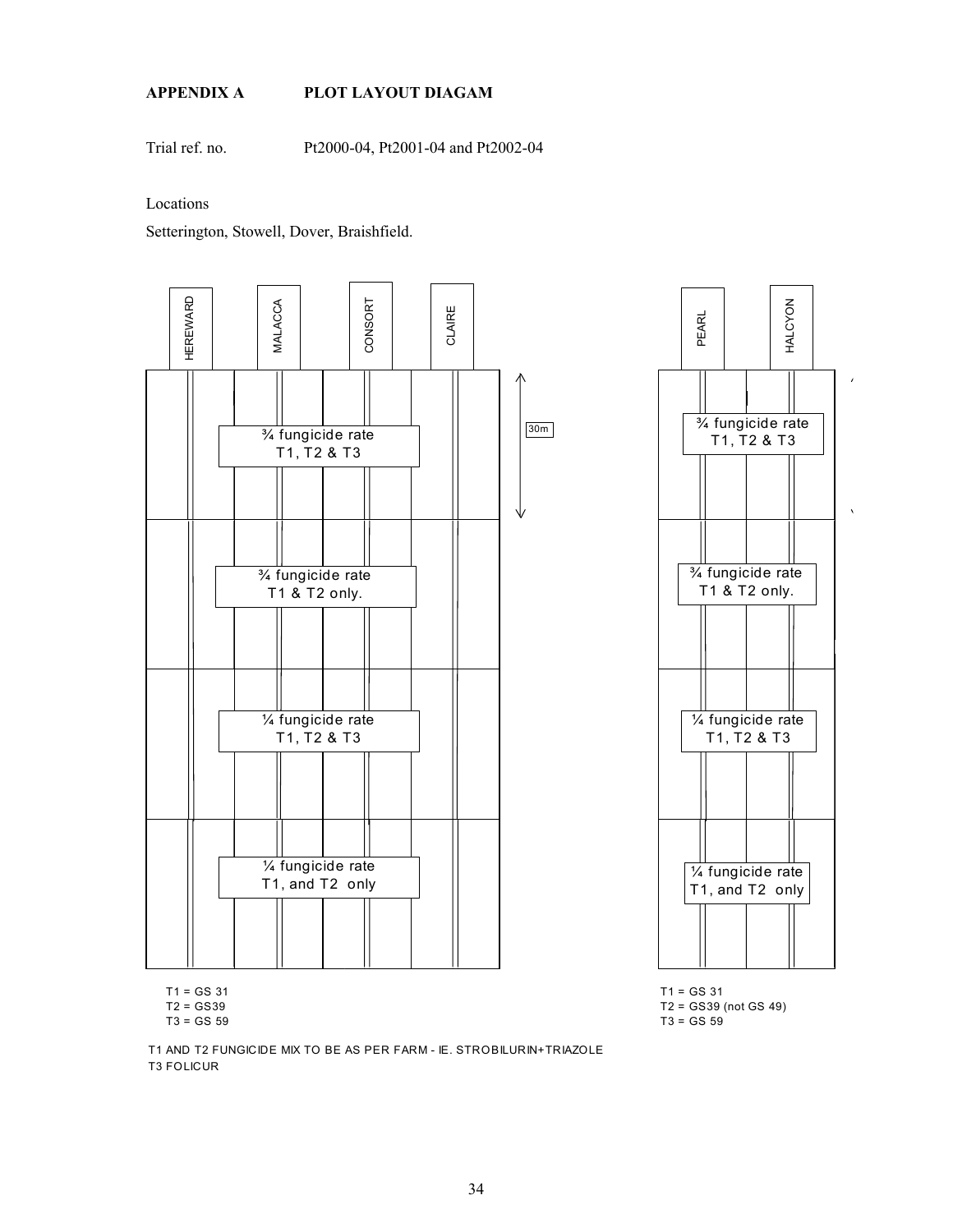**APPENDIX B** DETAILED MOULD COUNTS AND SPECIES PRESENT FROM PRE-HARVEST TO END OF STORAGE EXPERIMENTAL PERIOD- SPECIMEN DATA SET

| Variety | Fungicide           | Species isolated       |                  |                | Log $_{10}$ colony counts – days after harvest |      |      |      |
|---------|---------------------|------------------------|------------------|----------------|------------------------------------------------|------|------|------|
|         | regime <sup>®</sup> |                        | $\boldsymbol{0}$ | 4              |                                                | 14   | 21   | 28   |
| Pearl   | A                   | Alternaria alternata   | 4.30             | $\blacksquare$ | 4.60                                           | 4.17 | 3.69 | 3.00 |
|         |                     | Cladosporium spp.      | 4.84             |                | 4.77                                           | 4.39 | 3.69 | 3.17 |
|         |                     | Fusarium spp.          | 2.00             |                | 3.00                                           |      |      |      |
|         |                     | Epicoccum nigram       | 2.00             |                |                                                |      |      |      |
|         |                     | Penicillium spp.       |                  |                | 2.00                                           | 4.74 | 5.09 | 5.46 |
|         |                     | Aspergillus candidus   |                  |                |                                                |      |      | 2.00 |
|         |                     | Aspergillus versicolor |                  |                |                                                |      |      |      |
|         |                     | Eurotium spp.          |                  |                | 3.00                                           | 2.69 | 3.17 | 4.17 |
|         |                     | Wallemia sp.           |                  |                |                                                |      | 3.74 |      |
|         |                     | Yeasts                 | 5.64             |                | 5.32                                           | 4.30 | 4.00 | 3.69 |
|         |                     | $MC\%$                 | 19.6             |                | 20                                             | 19.7 | 19.2 | 17.6 |
|         |                     | TEMP.                  | 24.6             |                | 20.2                                           | 21.2 | 26.5 | 15.7 |
|         | $\, {\bf B}$        | Alternaria alternata   | 4.60             |                | 4.39                                           | 3.69 | 4.00 | 3.00 |
|         |                     | Cladosporium spp.      | 4.74             |                | 4.84                                           | 3.84 | 4.17 | 4.00 |
|         |                     | Fusarium spp.          | 2.00             |                | 3.17                                           | 3.00 |      |      |
|         |                     | Epicoccum nigram       |                  |                |                                                |      |      |      |
|         |                     | Penicillium spp.       | 2.00             |                | 2.30                                           | 4.47 | 4.97 | 5.45 |
|         |                     | Aspergillus candidus   |                  |                |                                                |      |      |      |
|         |                     | Aspergillus versicolor |                  |                |                                                |      |      |      |
|         |                     | Eurotium spp.          |                  |                | 3.3.                                           | 4.00 | 4.30 | 4.30 |
|         |                     | Wallemia sp.           |                  |                |                                                |      |      |      |
|         |                     | Yeasts                 | 5.44             |                | 5.57                                           | 4.17 | 4.00 | 4.17 |
|         |                     | $MC\%$                 | 19.5             |                | 19.9                                           | 19.6 | 19.1 | 18.2 |
|         |                     | TEMP.                  | 24.6             |                | 20.3                                           | 21   | 26.1 | 15.4 |

Plate counts for barley samples 2001 – Dover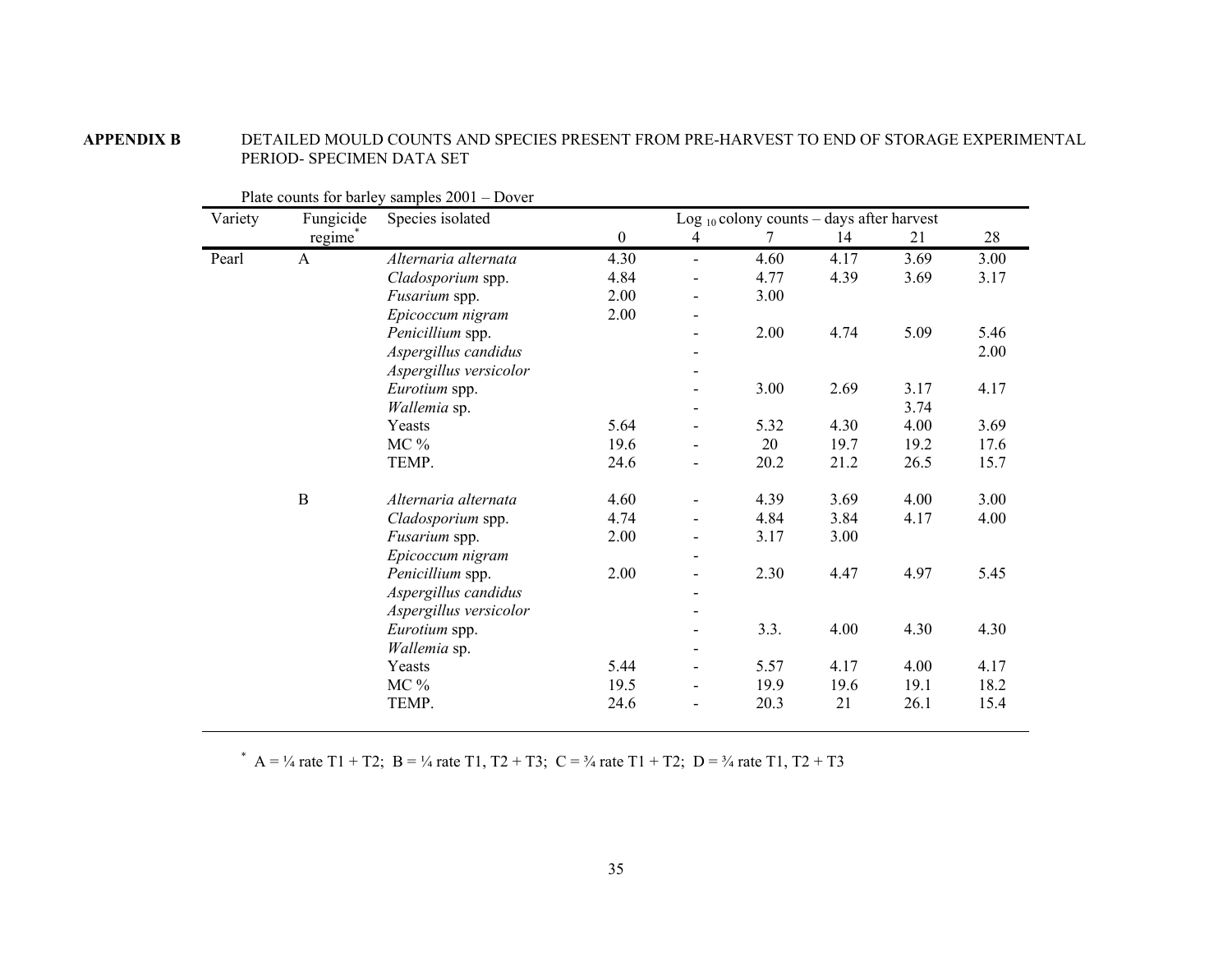| Variety | Fungicide           | Species isolated       |                  |                          | Log $_{10}$ colony counts – days after harvest |      |      |      |
|---------|---------------------|------------------------|------------------|--------------------------|------------------------------------------------|------|------|------|
|         | regime <sup>®</sup> |                        | $\boldsymbol{0}$ | 4                        | 7                                              | 14   | 21   | 28   |
|         | $\mathcal{C}$       | Alternaria alternata   | 4.39             | $\blacksquare$           | 4.11                                           | 3.30 | 3.30 | 3.00 |
|         |                     | Cladosporium spp.      | 4.87             |                          | 4.65                                           | 4.00 | 4.00 | 3.30 |
|         |                     | Fusarium spp.          |                  |                          |                                                |      |      |      |
|         |                     | Epicoccum nigram       |                  |                          |                                                |      |      |      |
|         |                     | Penicillium spp.       | 3.00             |                          | 3.17                                           | 4.30 | 4.81 | 4.97 |
|         |                     | Aspergillus candidus   |                  | $\overline{\phantom{0}}$ |                                                |      |      |      |
|         |                     | Aspergillus versicolor |                  |                          |                                                |      |      |      |
|         |                     | Eurotium spp.          |                  |                          | 2.00                                           | 3.69 | 4.00 | 4.30 |
|         |                     | Wallemia sp.           |                  | $\overline{\phantom{0}}$ |                                                |      |      | 4.17 |
|         |                     | Yeasts spp.            | 5.62             |                          | 5.74                                           | 4.17 | 4.00 | 3.69 |
|         |                     | $MC\%$                 | 19.5             |                          | 19.6                                           | 19.3 | 18.6 | 18.1 |
|         |                     | TEMP.                  | 24.6             |                          | 20.3                                           | 22   | 25.6 | 16.8 |
| Pearl   | D                   | Alternaria alternata   | 4.00             |                          | 4.00                                           | 4.00 | 4.00 | 3.69 |
|         |                     | Cladosporium spp.      | 4.65             | $\overline{a}$           | 4.47                                           | 4.00 | 4.17 | 3.54 |
|         |                     | Fusarium spp.          |                  | $\overline{a}$           |                                                |      |      |      |
|         |                     | Epicoccum              | 3.00             | $\overline{a}$           |                                                |      |      |      |
|         |                     | nigram                 |                  |                          |                                                |      |      |      |
|         |                     | Penicillium spp.       |                  |                          | 2.00                                           | 4.17 | 4.00 | 4.84 |
|         |                     | Aspergillus candidus   |                  |                          |                                                |      |      |      |
|         |                     | Aspergillus versicolor |                  |                          |                                                |      |      |      |
|         |                     | Eurotium spp.          |                  |                          | 3.00                                           |      | 2.00 | 3.69 |
|         |                     | Wallemia sp.           |                  |                          |                                                |      | 3.77 | 4.60 |
|         |                     | Yeasts                 | 5.71             |                          | 5.88                                           | 4.65 | 4.39 | 3.69 |
|         |                     | MC %                   | 19               |                          | 19.3                                           | 19.1 | 17.8 | 16.2 |
|         |                     | TEMP.                  | 24.6             |                          | 21                                             | 21.9 | 25.1 | 14.6 |

Plate counts for barley samples 2001 – Dover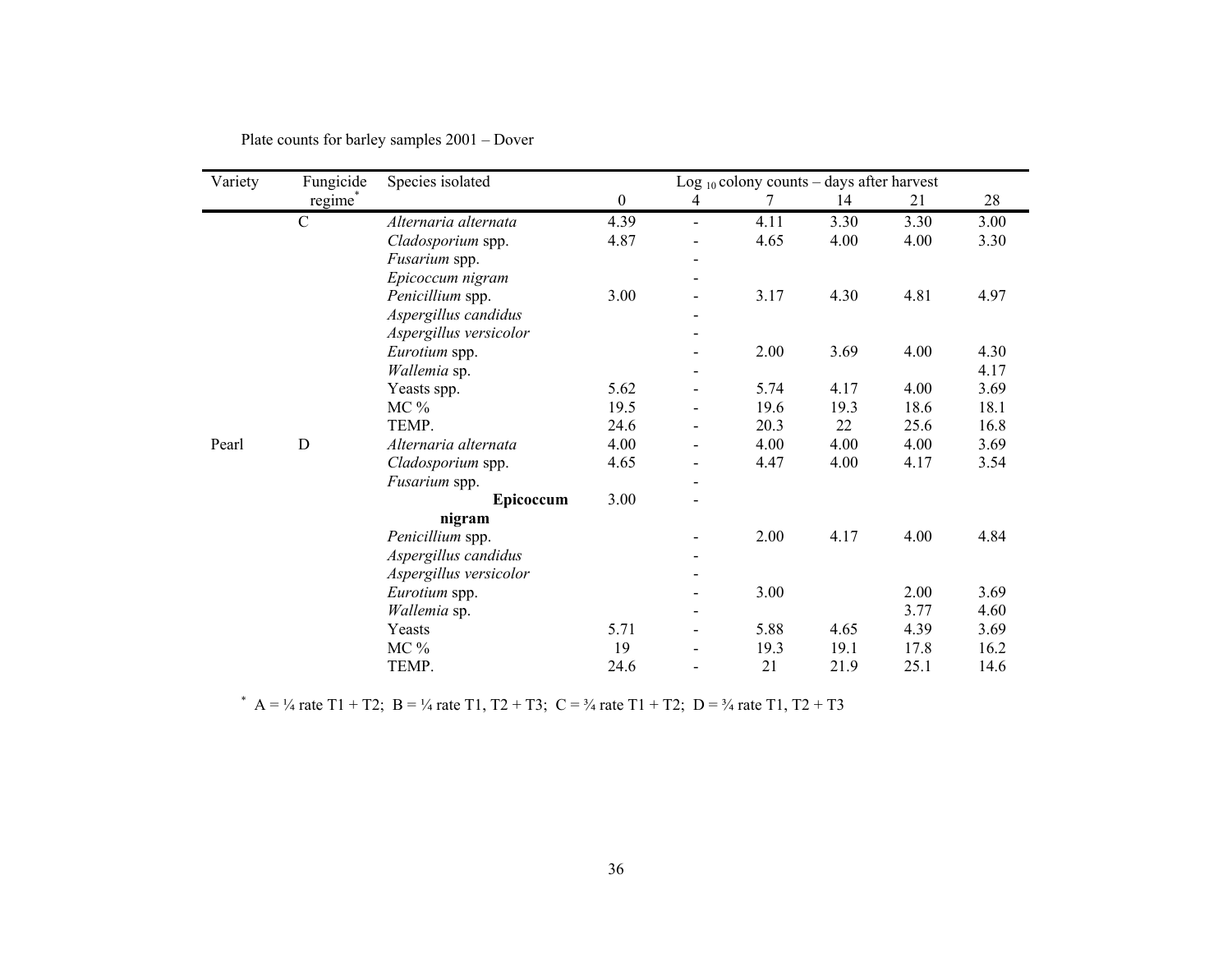| Variety | Fungicide    | Species isolated       |                  |                          | Log $_{10}$ colony counts – days after harvest |      |      |      |
|---------|--------------|------------------------|------------------|--------------------------|------------------------------------------------|------|------|------|
|         | regime®      |                        | $\boldsymbol{0}$ | 4                        |                                                | 14   | 21   | 28   |
| Halcyon | $\mathbf{A}$ | Alternaria alternata   | 4.39             |                          | 4.17                                           | 3.69 | 4.17 | 4.00 |
|         |              | Cladosporium spp.      | 4.54             |                          | 4.81                                           | 4.39 | 4.39 | 3.69 |
|         |              | Fusarium spp.          | 3.00             |                          | 3.00                                           | 3.00 |      |      |
|         |              | Epicoccum nigram       |                  |                          |                                                |      |      |      |
|         |              | Penicillium spp.       |                  |                          | 2.00                                           | 3.00 | 4.17 | 4.3  |
|         |              | Aspergillus candidus   |                  |                          |                                                |      |      |      |
|         |              | Aspergillus versicolor |                  |                          |                                                |      |      | 2.69 |
|         |              | Eurotium spp.          |                  | $\blacksquare$           | 2.30                                           |      | 1.69 | 2.69 |
|         |              | Wallemia sp.           |                  | -                        |                                                |      | 4.00 | 4.00 |
|         |              | Yeasts                 | 5.67             |                          | 5.67                                           | 4.60 | 4.17 | 3.69 |
|         |              | $MC\%$                 | 19               |                          | 19.3                                           | 18.5 | 18.5 | 17.1 |
|         |              | TEMP.                  | 24.6             |                          | 16.7                                           | 19.8 | 23.8 | 16.2 |
|         | $\bf{B}$     | Alternaria alternata   | 4.77             |                          | 4.39                                           | 4.17 | 4.17 | 3.69 |
|         |              | Cladosporium spp.      | 4.84             |                          | 4.60                                           | 4.30 | 4.17 | 3.47 |
|         |              | Fusarium spp.          | 3.17             | $\overline{\phantom{a}}$ |                                                |      |      |      |
|         |              | Epicoccum nigram       |                  |                          |                                                | 3.00 |      |      |
|         |              | Penicillium spp.       |                  |                          | 3.00                                           | 3.39 | 4.39 | 4.69 |
|         |              | Aspergillus candidus   |                  | $\overline{\phantom{a}}$ |                                                |      |      |      |
|         |              | Aspergillus versicolor |                  |                          |                                                |      |      | 2.00 |
|         |              | Eurotium spp.          |                  |                          | 2.00                                           |      |      | 3.00 |
|         |              | Wallemia sp.           |                  | $\overline{\phantom{0}}$ |                                                |      |      | 4.17 |
|         |              | Yeasts                 | 5.63             |                          | 5.57                                           | 4.39 | 4.30 | 4.00 |
|         |              | $MC\%$                 | 18.7             |                          | 19.1                                           | 18.3 | 19.7 | 15.1 |
|         |              | TEMP.                  | 24.6             |                          | 17.9                                           | 19.8 | 21   | 14.8 |

Plate counts for barley samples 2001 – Dover

\* A = ¼ rate T1 + T2; B = ¼ rate T1, T2 + T3; C = ¼ rate T1 + T2; D = ¼ rate T1, T2 + T3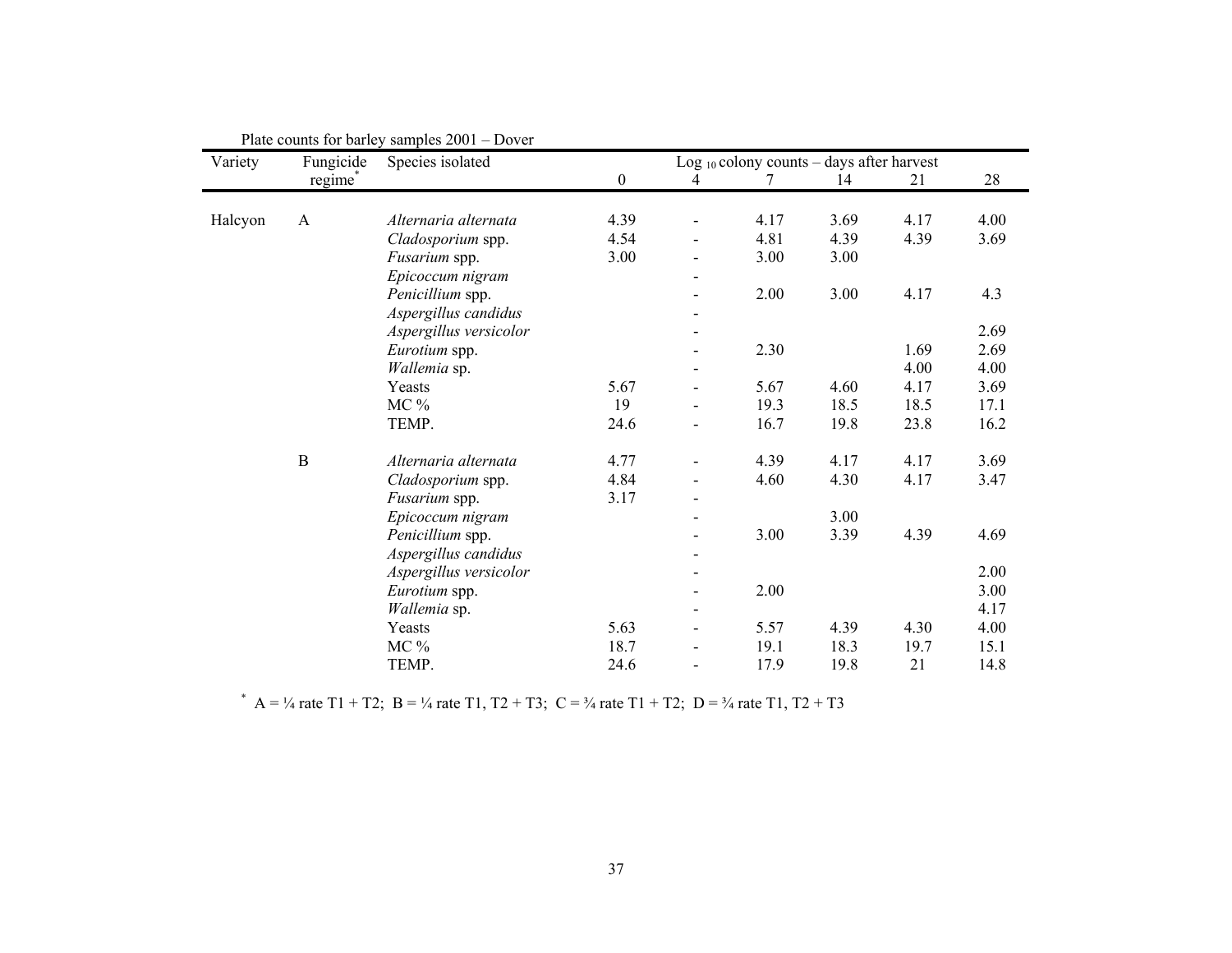| Variety | Fungicide   | Species isolated       |                  |   | Log $_{10}$ colony counts – days after harvest |      |                |      |
|---------|-------------|------------------------|------------------|---|------------------------------------------------|------|----------------|------|
|         | regime      |                        | $\boldsymbol{0}$ | 4 | 7                                              | 14   | 21             | 28   |
| Halcyon | $\mathbf C$ | Alternaria alternata   | 4.54             |   | 4.47                                           | 3.74 | $\overline{4}$ | 3.69 |
|         |             | Cladosporium spp.      | 4.77             |   | 4.97                                           | 3.69 | 3.69           | 3.39 |
|         |             | Fusarium spp.          | 3.00             |   | 3.00                                           |      |                |      |
|         |             | Epicoccum nigram       |                  |   |                                                |      |                |      |
|         |             | Penicillium spp.       |                  |   | 3.00                                           | 4.17 | 4.00           | 4.6  |
|         |             | Aspergillus candidus   |                  |   |                                                |      |                |      |
|         |             | Aspergillus versicolor |                  |   |                                                |      |                |      |
|         |             | Eurotium spp.          |                  |   | 3.00                                           |      | 2.17           | 3.00 |
|         |             | Wallemia sp.           |                  |   |                                                |      |                | 3.69 |
|         |             | Yeasts                 | 5.61             |   | 5.75                                           | 4.00 | 4.65           | 4.17 |
|         |             | $MC\%$                 | 18.3             |   | 19.1                                           | 18.3 | 16.7           | 16   |
|         |             | TEMP.                  | 24.6             |   | 18.9                                           | 20.5 | 23.9           | 16.6 |
|         | $\mathbf D$ | Alternaria alternata   | 4.39             |   | 4.17                                           | 3.69 | 3.69           |      |
|         |             | Cladosporium spp.      | 4.90             |   | 4.92                                           | 4.00 | 3.69           | 3.00 |
|         |             | Fusarium spp.          | 2.00             |   | 3.07                                           | 3.30 |                |      |
|         |             | Epicoccum nigram       |                  |   |                                                | 2.69 |                |      |
|         |             | Penicillium spp.       |                  |   | 3.00                                           | 2.90 | 4.17           | 4.47 |
|         |             | Aspergillus candidus   |                  |   |                                                |      |                |      |
|         |             | Aspergillus versicolor |                  |   |                                                |      |                | 3.69 |
|         |             | Eurotium spp.          |                  |   | 2.00                                           |      | 3.69           | 4.02 |
|         |             | Wallemia sp.           |                  |   |                                                |      |                | 3.84 |
|         |             | Yeasts                 | 5.91             |   | 5.94                                           | 4.17 | 4.00           | 4.17 |
|         |             | MC %                   | 18.1             |   | 18.9                                           | 17.9 | 17.4           | 15.7 |
|         |             | TEMP.                  | 24.6             |   | 19.4                                           | 20.2 | 24.8           | 16.3 |

Plate counts for barley samples 2001 – Dover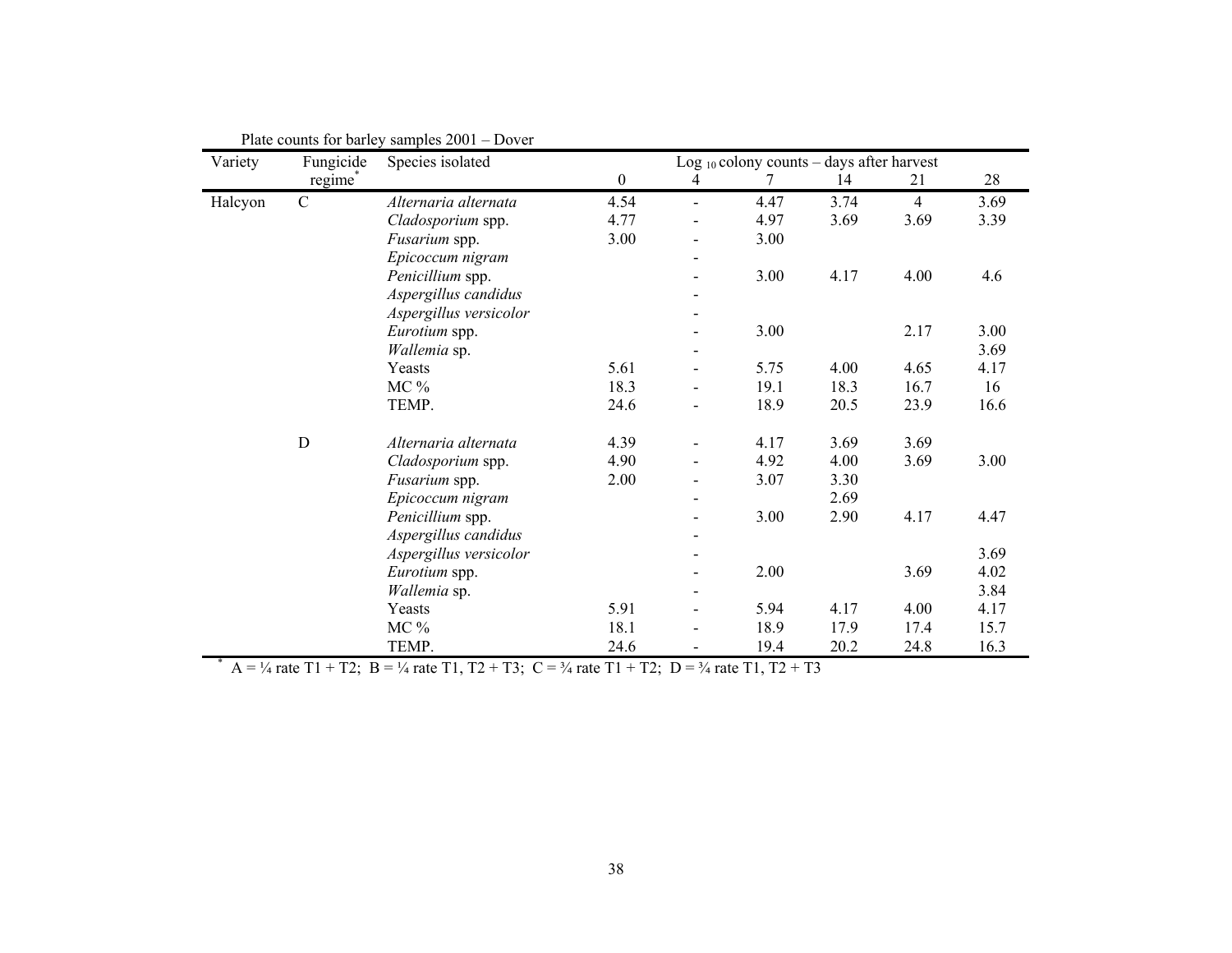| Variety  | Fungicide | Species isolated       |       |             |              | Log $_{10}$ colony counts – days after harvest |      |      |      |
|----------|-----------|------------------------|-------|-------------|--------------|------------------------------------------------|------|------|------|
|          | regime    |                        |       | Pre-harvest | $\mathbf{0}$ | 14                                             | 21   | 28   | 42   |
|          |           |                        | Chaff | Grain       |              |                                                |      |      |      |
| Hereward | A         | Alternaria alternata   | 5.04  | 3.69        | 4.30         | 4.00                                           |      |      |      |
|          |           | Cladosporium spp.      | 6.31  | 5.14        | 4.84         | 4.60                                           | 4.39 | 4.47 | 4.6  |
|          |           | Fusarium spp.          | 4.74  | 3.69        | 3.39         | 3.00                                           |      |      |      |
|          |           | Epicoccum nigram       |       | 3.00        | 3.00         |                                                |      |      |      |
|          |           | Penicillium spp.       | 5.26  | 3.95        | 3.65         | 5.56                                           | 5.81 | 5.91 | 6.39 |
|          |           | Penicillium verrucosum |       |             |              | 3.17                                           | 4.00 | 4.39 | 5.69 |
|          |           | Aspergillus versicolor |       |             |              |                                                |      |      |      |
|          |           | Eurotium spp.          |       |             |              |                                                |      |      |      |
|          |           | Yeast spp.             | 4.81  | 4.00        | 3.69         |                                                |      |      |      |
|          |           | $MC\%$                 |       |             | 20.8         | 19.2                                           | 21.2 | 19.5 | 19.3 |
|          |           | TEMP.                  |       |             | 15.5         | 14.2                                           | 14.9 | 16.0 | 13.7 |
|          | $\bf{B}$  | Alternaria alternata   | 4.97  | 3.90        | 4.30         |                                                |      |      |      |
|          |           | Cladosporium spp.      | 6.28  | 4.95        | 4.87         | 4.87                                           | 4.60 | 4.39 | 4.30 |
|          |           | Fusarium spp.          | 5.17  | 3.30        | 3.54         | 4.00                                           |      |      |      |
|          |           | Epicoccum nigram       | 4.00  |             |              |                                                |      |      |      |
|          |           | Penicillium spp.       | 4.54  | 3.00        | 3.17         | 5.29                                           | 5.67 | 5.74 | 6.32 |
|          |           | Penicillium verrucosum |       |             |              | 3.39                                           | 4.47 | 5.53 | 5.69 |
|          |           | Aspergillus versicolor |       |             |              | 2.69                                           |      | 3.69 |      |
|          |           | Eurotium spp.          |       |             |              | 2.69                                           |      |      |      |
|          |           | Yeast spp.             | 4.39  | 3.69        | 4.39         | 4.17                                           |      |      |      |
|          |           | $MC\%$                 |       |             | 20.8         | 19.0                                           | 20.9 | 19.4 | 19.2 |
|          |           | TEMP.                  |       |             | 15.3         | 14.3                                           | 14.2 | 15.7 | 14.4 |

\* A = ¼ rate T1 + T2; B = ¼ rate T1, T2 + T3; C = ¼ rate T1 + T2; D = ¼ rate T1, T2 + T3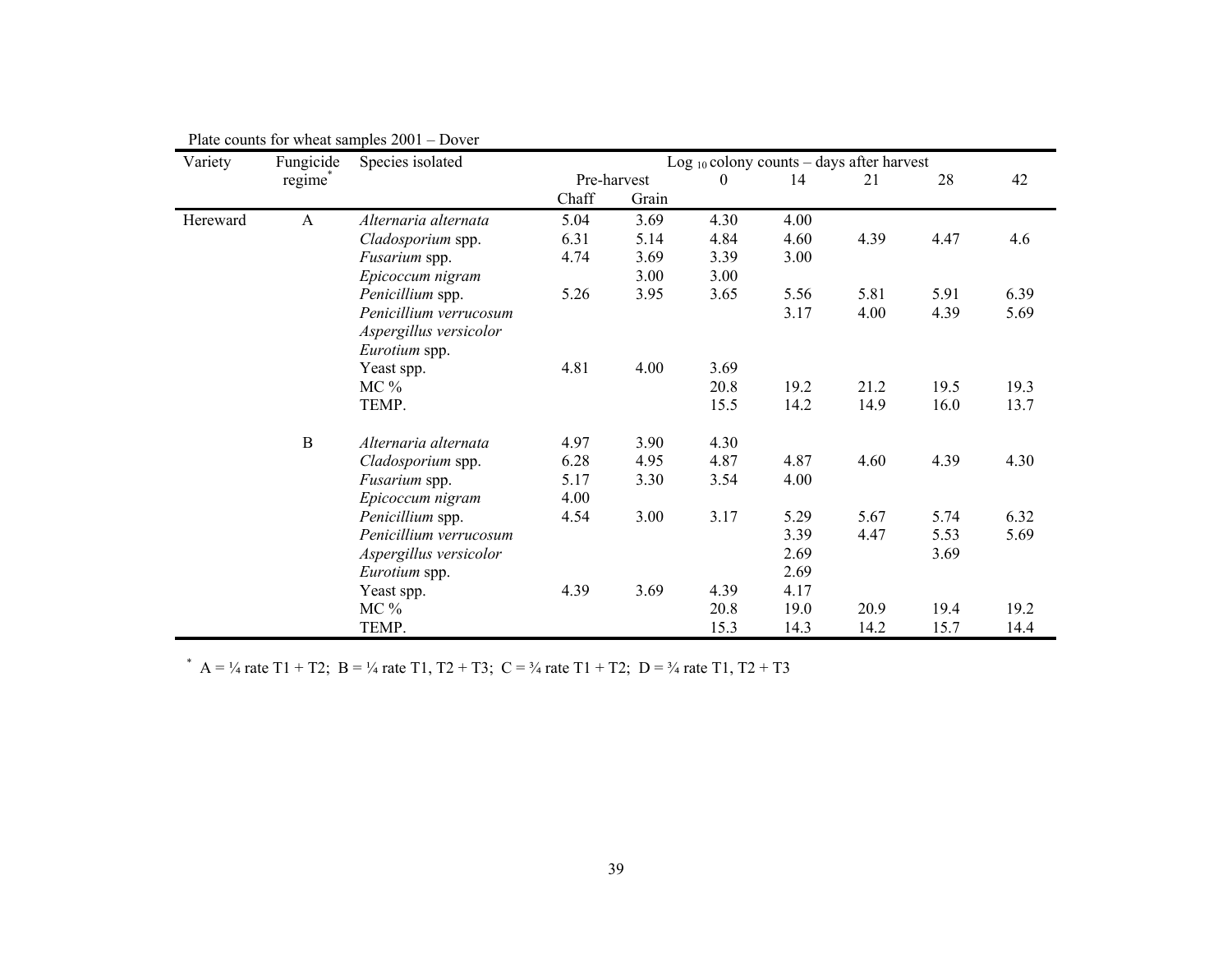| Variety  | Fungicide           | Species isolated       |       |             |          |      | Log $_{10}$ colony counts – days after harvest |      |      |
|----------|---------------------|------------------------|-------|-------------|----------|------|------------------------------------------------|------|------|
|          | regime <sup>®</sup> |                        |       | Pre-harvest | $\theta$ | 14   | 21                                             | 28   | 42   |
|          |                     |                        | Chaff | Grain       |          |      |                                                |      |      |
| Hereward | $\mathcal{C}$       | Alternaria alternata   | 4.97  | 3.95        | 4.30     | 4.00 |                                                |      |      |
|          |                     | Cladosporium spp.      | 6.29  | 4.84        | 4.90     | 4.69 | 4.74                                           | 4.54 | 4.17 |
|          |                     | Fusarium spp.          | 5.00  | 4.00        | 4.17     | 2.69 |                                                |      |      |
|          |                     | Epicoccum nigram       |       |             |          |      |                                                |      |      |
|          |                     | Penicillium spp.       |       | 3.39        | 3.74     | 5.53 | 5.86                                           | 5.90 | 6.34 |
|          |                     | Penicillium verrucosum |       |             |          | 3.65 | 3.30                                           | 3.00 | 4.39 |
|          |                     | Aspergillus versicolor |       |             |          |      |                                                |      |      |
|          |                     | Eurotium spp.          |       |             |          |      |                                                |      |      |
|          |                     | Yeast spp.             | 4.47  | 4.00        | 4.00     |      |                                                |      |      |
|          |                     | $MC\%$                 |       |             | 20.8     | 19.0 | 21.0                                           | 18.8 | 19.6 |
|          |                     | TEMP.                  |       |             | 15.4     | 14.1 | 14.4                                           | 15.8 | 15.7 |
|          | D                   | Alternaria alternata   | 5.45  | 4.54        | 4.60     |      |                                                |      |      |
|          |                     | Cladosporium spp.      | 5.99  | 5.06        | 4.77     | 4.60 | 4.60                                           | 4.00 | 4.17 |
|          |                     | Fusarium spp.          | 4.17  |             | 3.17     | 1.69 |                                                |      |      |
|          |                     | Epicoccum nigram       |       |             |          |      |                                                |      |      |
|          |                     | Penicillium spp.       | 5.02  | 3.39        | 3.30     | 5.41 | 5.81                                           | 5.91 | 6.86 |
|          |                     | Penicillium verrucosum |       |             |          |      | 3.60                                           | 4.54 | 4.69 |
|          |                     | Aspergillus versicolor |       |             |          | 2.69 |                                                |      | 5.60 |
|          |                     | Eurotium spp.          |       |             |          |      |                                                |      |      |
|          |                     | Yeast spp.             | 4.39  | 4.39        | 4.47     | 3.69 |                                                |      |      |
|          |                     | $MC\%$                 |       |             | 19.5     | 19.3 | 20.7                                           | 19.1 | 19.0 |
|          |                     | TEMP.                  |       |             | 15.2     | 13.3 | 14.3                                           | 15.5 | 13.9 |

Table 4. Plate counts for wheat samples  $2001 - Dover (cont)$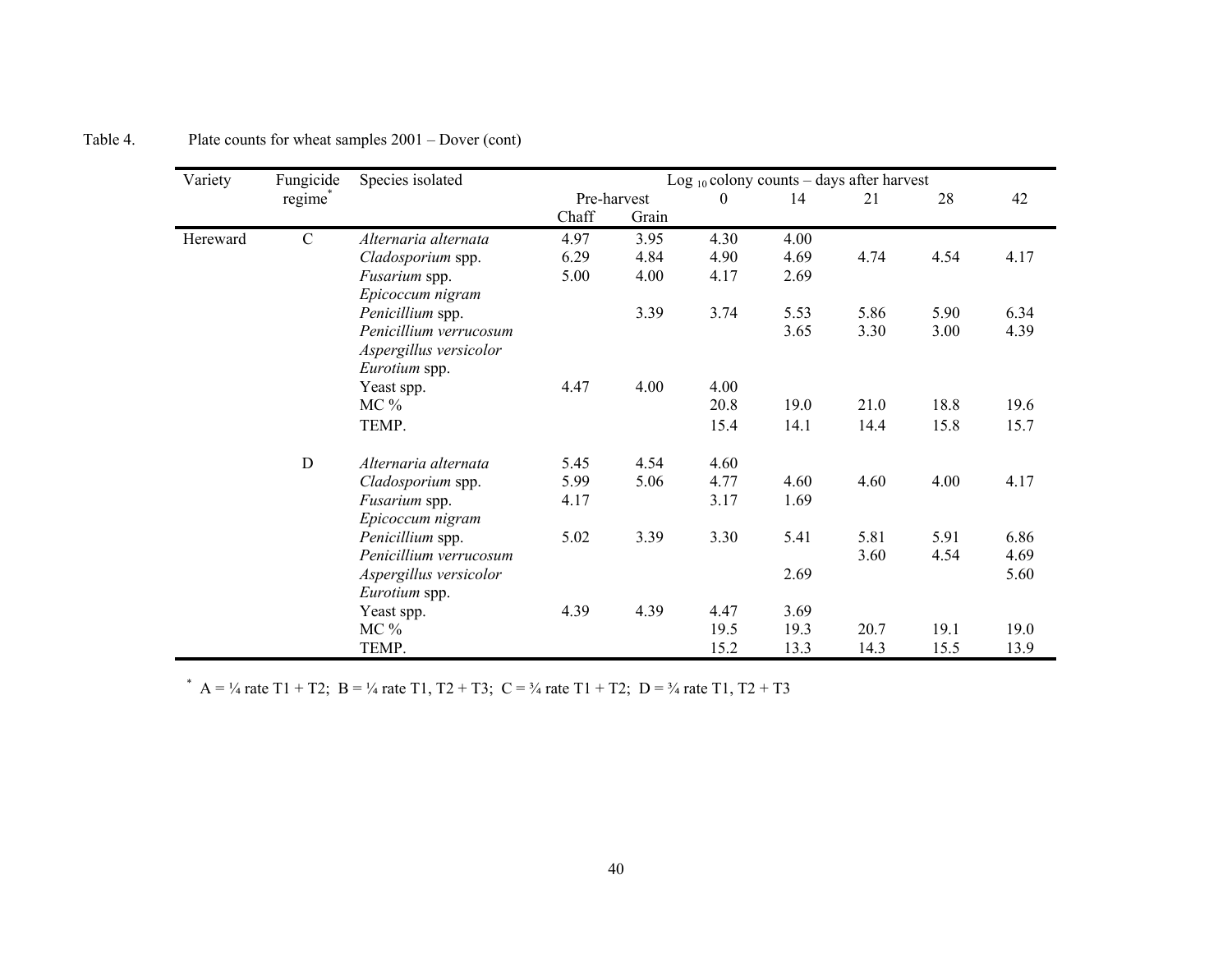| Variety | Fungicide           | Species isolated       |       |                      | Log $_{10}$ colony counts – days after harvest |      |      |      |      |
|---------|---------------------|------------------------|-------|----------------------|------------------------------------------------|------|------|------|------|
|         | regime <sup>®</sup> |                        | Chaff | Pre-harvest<br>Grain | $\mathbf{0}$                                   | 14   | 21   | 28   | 42   |
| Malacca | A                   | Alternaria alternata   | 5.16  | 3.69                 | 3.87                                           | 3.30 | 3.69 | 3.60 | 3.69 |
|         |                     | Cladosporium spp.      | 6.25  | 4.95                 | 4.77                                           | 4.39 | 4.60 | 4.39 | 4.17 |
|         |                     | Fusarium spp.          | 4.69  | 3.00                 | 3.30                                           | 2.69 | 2.69 |      |      |
|         |                     | Epicoccum nigram       |       | 1.69                 | 3.00                                           |      |      |      |      |
|         |                     | Penicillium spp.       | 4.47  | 2.69                 | 3.69                                           | 4.54 | 5.41 | 5.74 | 6.02 |
|         |                     | Penicillium verrucosum |       |                      |                                                |      |      |      | 3.54 |
|         |                     | Aspergillus candidus   |       |                      |                                                |      |      |      |      |
|         |                     | Aspergillus versicolor |       |                      |                                                |      |      |      |      |
|         |                     | Eurotium spp.          |       | 1.69                 | 1.69                                           | 1.69 |      |      |      |
|         |                     | Wallemia spp.          |       |                      |                                                |      |      |      | 3.69 |
|         |                     | Yeast spp.             | 4.54  | 4.00                 | 4.00                                           | 3.00 |      |      | 4.00 |
|         |                     | MC %                   |       |                      | 18.5                                           | 18.4 | 19.7 | 17.9 | 19.1 |
|         |                     | TEMP.                  |       |                      | 14.6                                           | 13.0 | 13.0 | 14.3 | 13.3 |
|         | $\bf{B}$            | Alternaria alternata   | 5.43  | 3.69                 | 3.69                                           |      | 2.69 |      |      |
|         |                     | Cladosporium spp.      | 5.96  | 5.07                 | 5.06                                           | 4.60 | 4.54 | 4.00 | 3.30 |
|         |                     | Fusarium spp.          | 4.17  | 3.54                 | 3.00                                           |      |      |      |      |
|         |                     | Epicoccum nigram       | 4.17  | 2.39                 | 3.00                                           |      |      |      |      |
|         |                     | Penicillium spp.       | 4.60  | 2.00                 | 3.77                                           | 4.84 | 5.34 | 5.67 | 5.90 |
|         |                     | Penicillium verrucosum |       |                      |                                                |      | 3.39 |      | 3.69 |
|         |                     | Aspergillus candidus   |       |                      |                                                |      |      |      |      |
|         |                     | Aspergillus versicolor |       |                      |                                                |      |      |      |      |
|         |                     | Eurotium spp.          |       |                      |                                                |      | 2.69 |      | 3.30 |
|         |                     | Wallemia spp.          |       |                      |                                                |      |      |      | 4.74 |
|         |                     | Yeast spp.             | 5.07  | 4.17                 | 3.69                                           |      |      |      |      |
|         |                     | MC %                   |       |                      | 18.5                                           | 18.3 | 20.0 | 18.0 | 18.9 |
|         |                     | TEMP.                  |       |                      | 14.6                                           | 13.3 | 13.3 | 15.0 | 13.4 |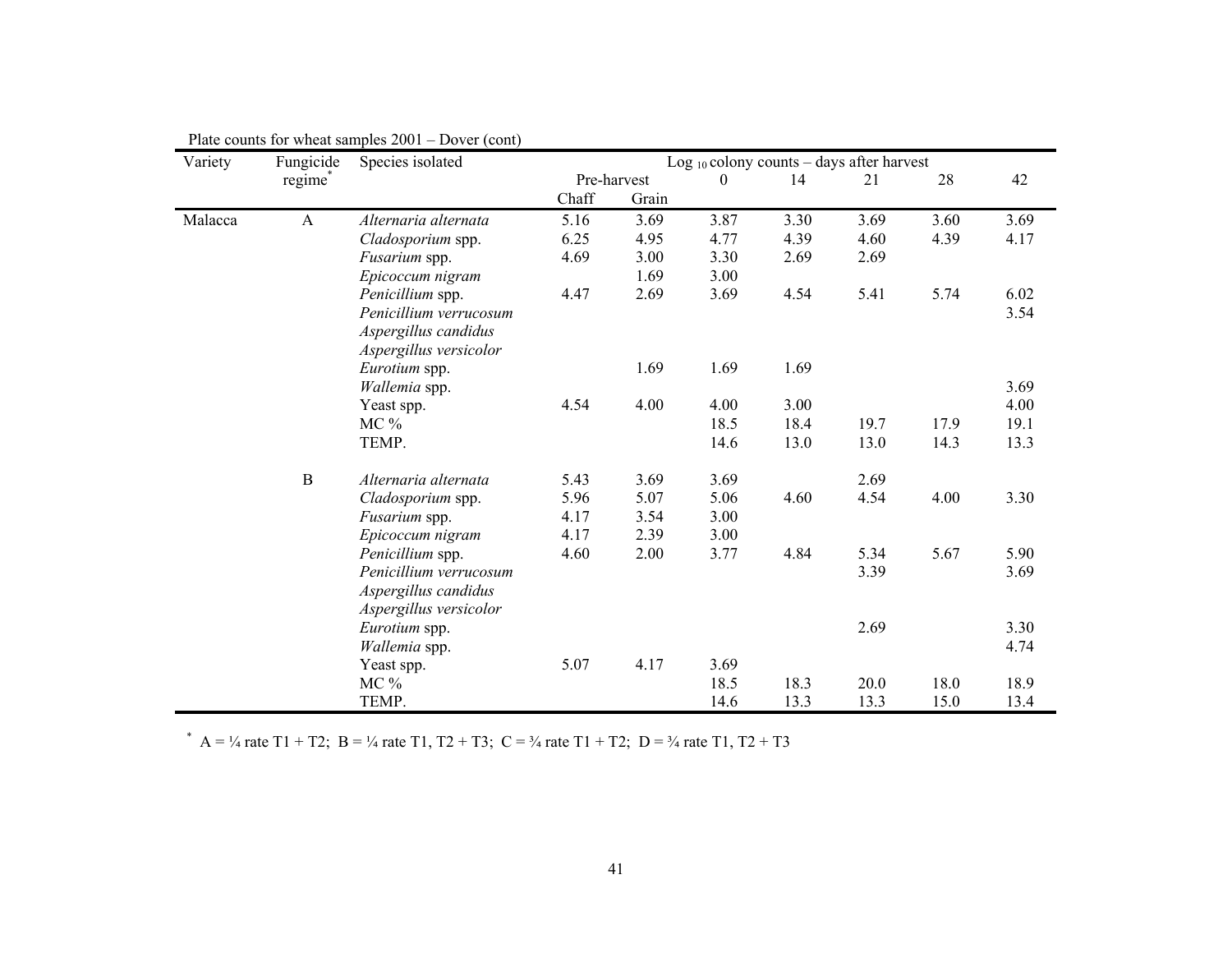| Variety | Fungicide           | Species isolated       |       |                      | Log $_{10}$ colony counts – days after harvest |      |      |      |      |
|---------|---------------------|------------------------|-------|----------------------|------------------------------------------------|------|------|------|------|
|         | regime <sup>®</sup> |                        | Chaff | Pre-harvest<br>Grain | $\mathbf{0}$                                   | 14   | 21   | 28   | 42   |
| Malacca | $\mathcal{C}$       | Alternaria alternata   | 4.97  | 3.30                 | 3.47                                           | 2.69 | 2.00 |      |      |
|         |                     | Cladosporium spp.      | 6.09  | 4.47                 | 4.69                                           | 4.17 | 4.00 | 4.47 | 4.17 |
|         |                     | Fusarium spp.          | 4.77  | 4.17                 | 4.30                                           |      |      | 3.00 |      |
|         |                     | Epicoccum nigram       |       |                      |                                                |      |      |      |      |
|         |                     | Penicillium spp.       | 4.17  |                      | 3.77                                           | 4.65 | 5.56 | 5.49 | 5.87 |
|         |                     | Penicillium verrucosum |       |                      |                                                | 2.69 | 2.00 | 2.90 | 3.00 |
|         |                     | Aspergillus candidus   |       |                      |                                                |      |      |      | 3.00 |
|         |                     | Aspergillus versicolor |       |                      |                                                |      |      |      | 3.39 |
|         |                     | Eurotium spp.          |       |                      |                                                |      | 2.69 |      | 3.00 |
|         |                     | Wallemia spp.          |       |                      |                                                |      |      |      |      |
|         |                     | Yeast spp.             | 4.17  |                      | 3.69                                           |      |      |      |      |
|         |                     | MC %                   |       |                      | 18.5                                           | 19.4 | 19.8 | 18.3 | 19.8 |
|         |                     | TEMP.                  |       |                      | 14.7                                           | 13.4 | 13.3 | 14.8 | 12.9 |
|         | $\mathbf D$         | Alternaria alternata   | 5.34  | 3.69                 | 3.69                                           |      |      |      |      |
|         |                     | Cladosporium spp.      | 6.08  | 4.87                 | 4.92                                           | 4.17 | 4.00 | 4.47 | 4.47 |
|         |                     | Fusarium spp.          | 4.60  | 2.74                 | 3.47                                           |      | 2.69 |      |      |
|         |                     | Epicoccum nigram       |       |                      |                                                |      |      |      |      |
|         |                     | Penicillium spp.       | 4.77  | 2.30                 | 3.65                                           | 4.92 | 5.51 | 5.59 | 5.65 |
|         |                     | Penicillium verrucosum |       |                      |                                                |      |      |      | 4.47 |
|         |                     | Aspergillus candidus   |       |                      |                                                |      |      |      |      |
|         |                     | Aspergillus versicolor |       |                      |                                                |      |      |      | 3.00 |
|         |                     | Eurotium spp.          |       |                      |                                                |      |      | 2.69 |      |
|         |                     | Wallemia spp.          |       |                      |                                                |      |      |      |      |
|         |                     | Yeast spp.             | 4.60  | 3.69                 | 3.54                                           |      |      |      |      |
|         |                     | MC %                   |       |                      | 18.5                                           | 18.4 | 20.0 | 18.0 | 18.2 |
|         |                     | TEMP.                  |       |                      | 14.6                                           | 13.6 | 13.2 | 14.8 | 13.9 |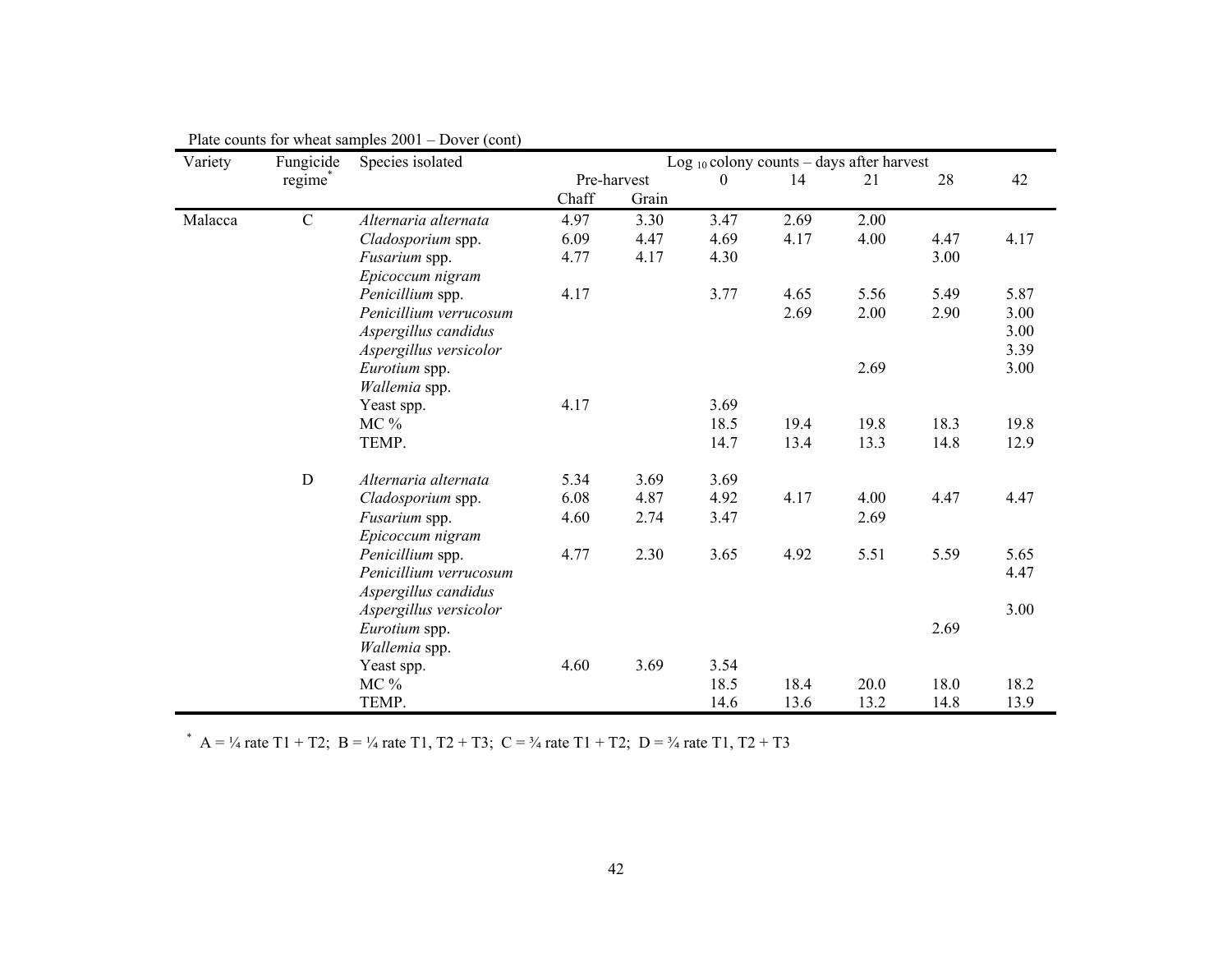| Variety | Fungicide    | Species isolated       |       |             | Log $_{10}$ colony counts – days after harvest |      |      |      |      |
|---------|--------------|------------------------|-------|-------------|------------------------------------------------|------|------|------|------|
|         | regime       |                        |       | Pre-harvest | $\Omega$                                       | 14   | 21   | 28   | 42   |
|         |              |                        | Chaff | Grain       |                                                |      |      |      |      |
| Consort | $\mathbf{A}$ | Alternaria alternata   | 5.46  | 3.00        | 3.47                                           |      |      |      |      |
|         |              | Cladosporium spp.      | 6.24  | 5.04        | 4.95                                           | 4.39 | 4.47 | 4.17 | 4.54 |
|         |              | Fusarium spp.          | 4.74  | 2.69        | 2.69                                           |      |      |      |      |
|         |              | Epicoccum nigram       |       | 2.00        | 2.69                                           |      |      |      |      |
|         |              | Penicillium spp.       | 4.81  | 3.84        | 4.00                                           | 5.76 | 5.77 | 6.00 | 6.64 |
|         |              | Penicillium verrucosum |       |             |                                                | 3.00 | 3.69 | 4.60 | 4.90 |
|         |              | Aspergillus versicolor |       |             |                                                |      |      |      | 5.00 |
|         |              | Eurotium spp.          |       |             |                                                |      |      |      |      |
|         |              | Wallemia spp.          |       |             |                                                |      |      |      |      |
|         |              | Yeast spp.             | 4.54  |             |                                                |      |      |      |      |
|         |              | $MC\%$                 |       |             | 20.6                                           | 19.6 | 21.5 | 19.4 | 20.2 |
|         |              | TEMP.                  |       |             | 16.0                                           | 13.7 | 13.9 | 16.2 | 14.9 |
|         | $\mathbf{B}$ | Alternaria alternata   | 5.40  | 3.69        | 3.60                                           |      |      |      |      |
|         |              | Cladosporium spp.      | 5.97  | 4.92        | 4.87                                           | 4.30 | 3.84 | 3.00 |      |
|         |              | Fusarium spp.          | 4.00  | 1.69        | 3.39                                           |      |      |      |      |
|         |              | Epicoccum nigram       | 4.17  |             |                                                |      |      |      |      |
|         |              | Penicillium spp.       | 4.87  | 3.84        | 3.69                                           | 5.66 | 5.76 | 6.04 | 6.43 |
|         |              | Penicillium verrucosum |       |             |                                                |      | 3.39 | 3.81 | 4.30 |
|         |              | Aspergillus versicolor |       |             |                                                |      |      |      |      |
|         |              | Eurotium spp.          |       | 1.69        |                                                |      |      |      |      |
|         |              | Wallemia spp.          |       |             |                                                |      |      | 3.69 |      |
|         |              | Yeast spp.             | 4.97  |             |                                                |      |      |      |      |
|         |              | $MC\%$                 |       |             | 20.9                                           | 19.3 | 21.5 | 19.3 | 19.6 |
|         |              | TEMP.                  |       |             | 15.5                                           | 13.8 | 14.2 | 15.7 | 15.5 |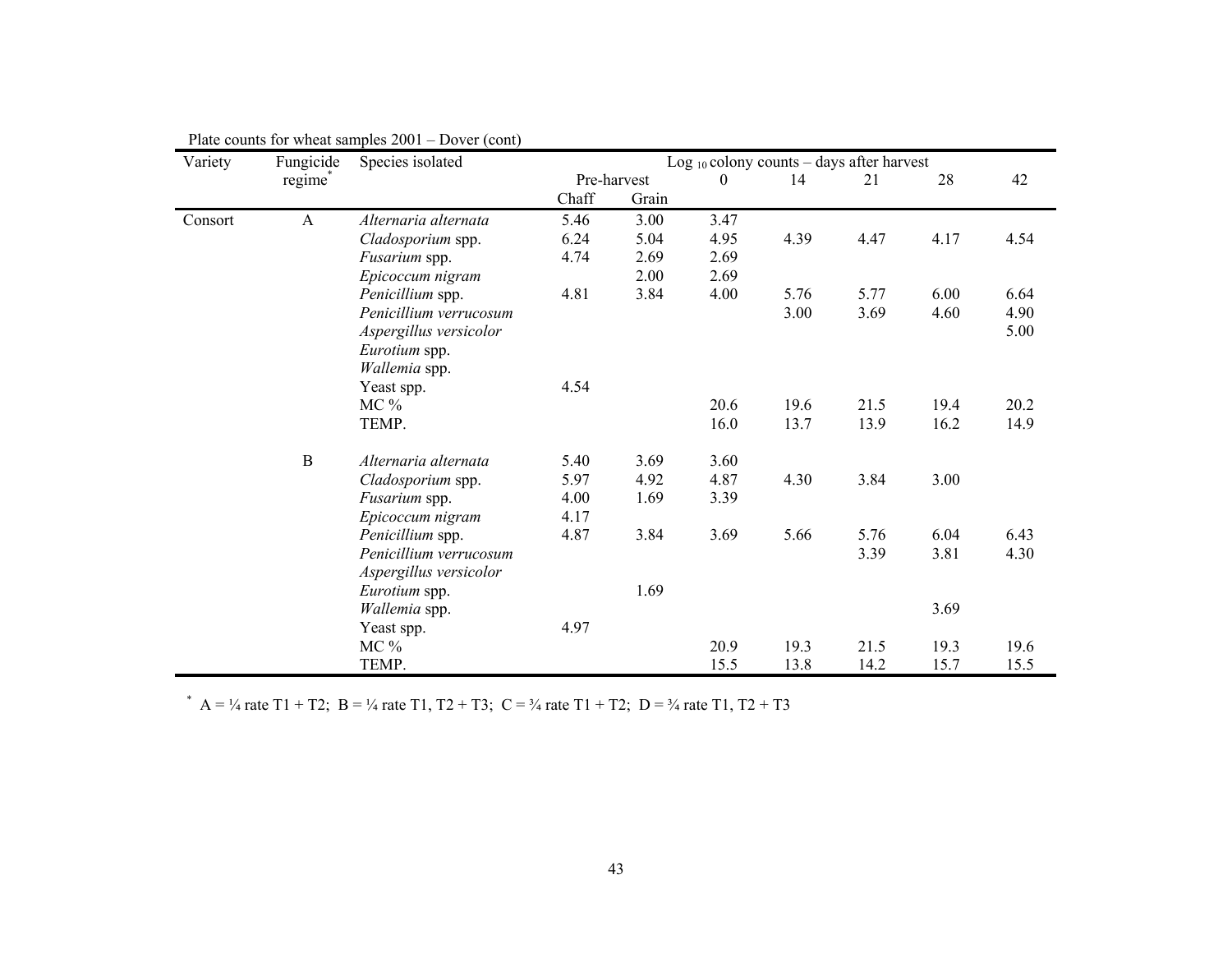| Variety | Fungicide     | Species isolated       |       |             | Log $_{10}$ colony counts – days after harvest |      |      |      |      |
|---------|---------------|------------------------|-------|-------------|------------------------------------------------|------|------|------|------|
|         | regime        |                        |       | Pre-harvest | $\Omega$                                       | 14   | 21   | 28   | 42   |
|         |               |                        | Chaff | Grain       |                                                |      |      |      |      |
| Consort | $\mathcal{C}$ | Alternaria alternata   | 5.54  | 4.00        | 4.17                                           |      |      |      |      |
|         |               | Cladosporium spp.      | 6.21  | 5.13        | 4.97                                           | 4.39 | 4.47 | 4.54 | 4.39 |
|         |               | Fusarium spp.          | 4.81  | 3.00        | 3.60                                           | 2.69 |      |      |      |
|         |               | Epicoccum nigram       | 4.00  |             |                                                |      |      |      |      |
|         |               | Penicillium spp.       | 5.00  | 4.00        | 4.30                                           | 5.59 | 5.89 | 5.83 | 6.49 |
|         |               | Penicillium verrucosum |       |             |                                                |      | 3.84 | 4.30 | 4.69 |
|         |               | Aspergillus versicolor |       |             |                                                |      |      |      | 3.00 |
|         |               | Eurotium spp.          |       |             |                                                |      |      |      |      |
|         |               | Wallemia spp.          |       |             |                                                |      |      |      |      |
|         |               | Yeast spp.             | 4.54  |             |                                                |      |      |      |      |
|         |               | $MC\%$                 |       |             | 21.6                                           | 19.1 | 21.4 | 19.2 | 19.9 |
|         |               | TEMP.                  |       |             | 16.0                                           | 13.9 | 14.4 | 15.7 | 14.6 |
|         | D             | Alternaria alternata   | 5.38  | 4.17        | 4.30                                           |      |      |      |      |
|         |               | Cladosporium spp.      | 6.25  | 5.04        | 5.07                                           | 4.47 | 4.17 | 4.17 | 4.00 |
|         |               | Fusarium spp.          | 5.19  | 3.65        | 3.60                                           | 3.00 |      |      |      |
|         |               | Epicoccum nigram       | 4.00  |             |                                                |      |      |      |      |
|         |               | Penicillium spp.       | 4.30  | 3.30        | 3.77                                           | 5.61 | 5.88 | 5.90 | 6.21 |
|         |               | Penicillium verrucosum |       |             |                                                | 4.00 | 4.30 | 4.65 | 4.65 |
|         |               | Aspergillus versicolor |       |             |                                                |      |      | 4.00 | 4.30 |
|         |               | Eurotium spp.          |       |             |                                                |      | 3.69 | 3.47 | 3.00 |
|         |               | Wallemia spp.          |       |             |                                                |      |      |      |      |
|         |               | Yeast spp.             | 4.47  |             |                                                |      |      |      |      |
|         |               | $MC\%$                 |       |             | 18.7                                           | 19.0 | 20.6 | 19.9 | 19.6 |
|         |               | TEMP.                  |       |             | 16.3                                           | 14.7 | 14.2 | 16.3 | 14.2 |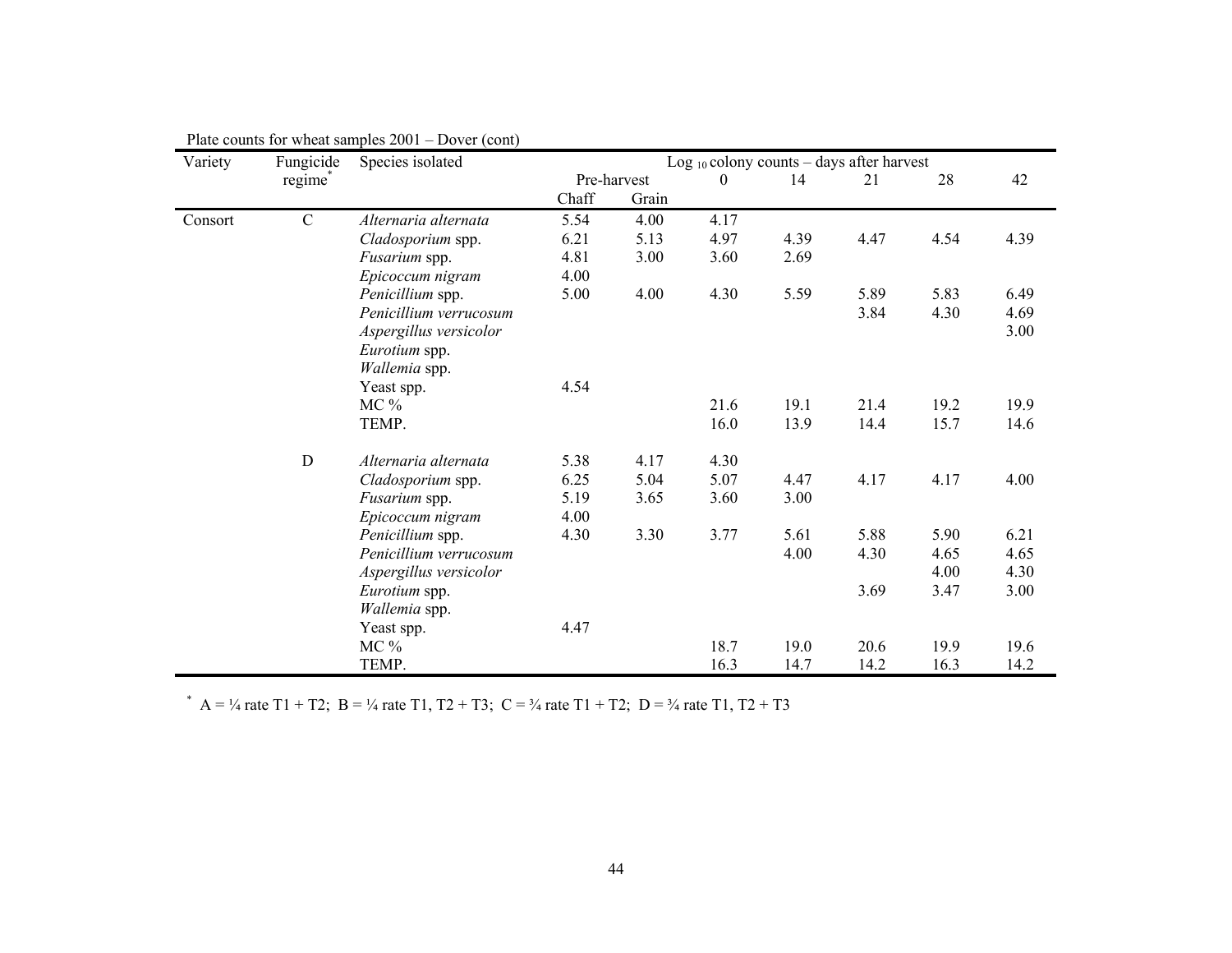| Variety | Fungicide   | Species isolated       | Log $_{10}$ colony counts – days after harvest |             |      |      |      |      |      |  |
|---------|-------------|------------------------|------------------------------------------------|-------------|------|------|------|------|------|--|
|         | regime      |                        |                                                | Pre-harvest | 0    | 14   | 21   | 28   | 42   |  |
|         |             |                        | Chaff                                          | Grain       |      |      |      |      |      |  |
| Claire  | A           | Alternaria alternata   | 5.26                                           | 4.00        | 4.17 | 4.00 |      |      |      |  |
|         |             | Cladosporium spp.      | 6.27                                           | 5.04        | 5.00 | 4.81 | 4.65 | 4.60 | 4.47 |  |
|         |             | Fusarium spp.          | 5.00                                           | 3.69        | 3.47 |      |      |      |      |  |
|         |             | Epicoccum nigram       |                                                |             |      |      |      |      |      |  |
|         |             | Penicillium spp.       | 5.00                                           | 2.69        | 3.90 | 4.95 | 5.44 | 5.82 | 6.38 |  |
|         |             | Penicilliu             |                                                |             |      | 1.69 | 3.00 | 3.17 | 4.60 |  |
|         |             | m verrucosum           |                                                |             |      |      |      |      |      |  |
|         |             | Aspergillus candidus   |                                                |             |      |      |      |      |      |  |
|         |             | Aspergillus versicolor |                                                |             |      |      |      |      |      |  |
|         |             | <i>Wallemia</i> spp.   |                                                |             |      |      |      |      |      |  |
|         |             | Yeast spp.             | 4.87                                           | 4.00        | 4.30 | 4.17 | 4.39 | 4.00 |      |  |
|         |             | $MC\%$                 |                                                |             | 21.0 | 18.3 | 20.6 | 18.7 | 19.3 |  |
|         |             | TEMP.                  |                                                |             | 15.5 | 13.6 | 13.4 | 15.0 | 13.6 |  |
|         | $\mathbf B$ | Alternaria alternata   | 5.50                                           | 4.17        | 4.00 | 2.69 |      |      |      |  |
|         |             | Cladosporium spp.      | 6.29                                           | 4.92        | 4.92 | 4.77 | 4.65 | 4.39 | 4.17 |  |
|         |             | Fusarium spp.          | 4.30                                           |             |      |      |      |      |      |  |
|         |             | Epicoccum nigram       | 4.17                                           | 2.00        | 3.17 |      |      |      |      |  |
|         |             | Penicillium spp.       | 4.00                                           | 3.69        | 3.77 | 5.00 | 5.39 | 5.67 | 5.84 |  |
|         |             | Penicillium verrucosum |                                                |             |      |      |      | 2.74 | 3.39 |  |
|         |             | Aspergillus candidus   |                                                |             |      |      |      |      | 3.69 |  |
|         |             | Aspergillus versicolor |                                                |             |      |      |      |      | 3.69 |  |
|         |             | Wallemia spp.          |                                                |             |      |      |      | 3.00 | 4.00 |  |
|         |             | Yeast spp.             | 4.90                                           | 3.69        | 3.84 | 4.47 | 4.39 |      |      |  |
|         |             | $MC\%$                 |                                                |             | 19.0 | 19.2 | 19.9 | 19.0 | 18.9 |  |
|         |             | TEMP.                  |                                                |             | 15.3 | 13.3 | 13.3 | 14.9 | 14.6 |  |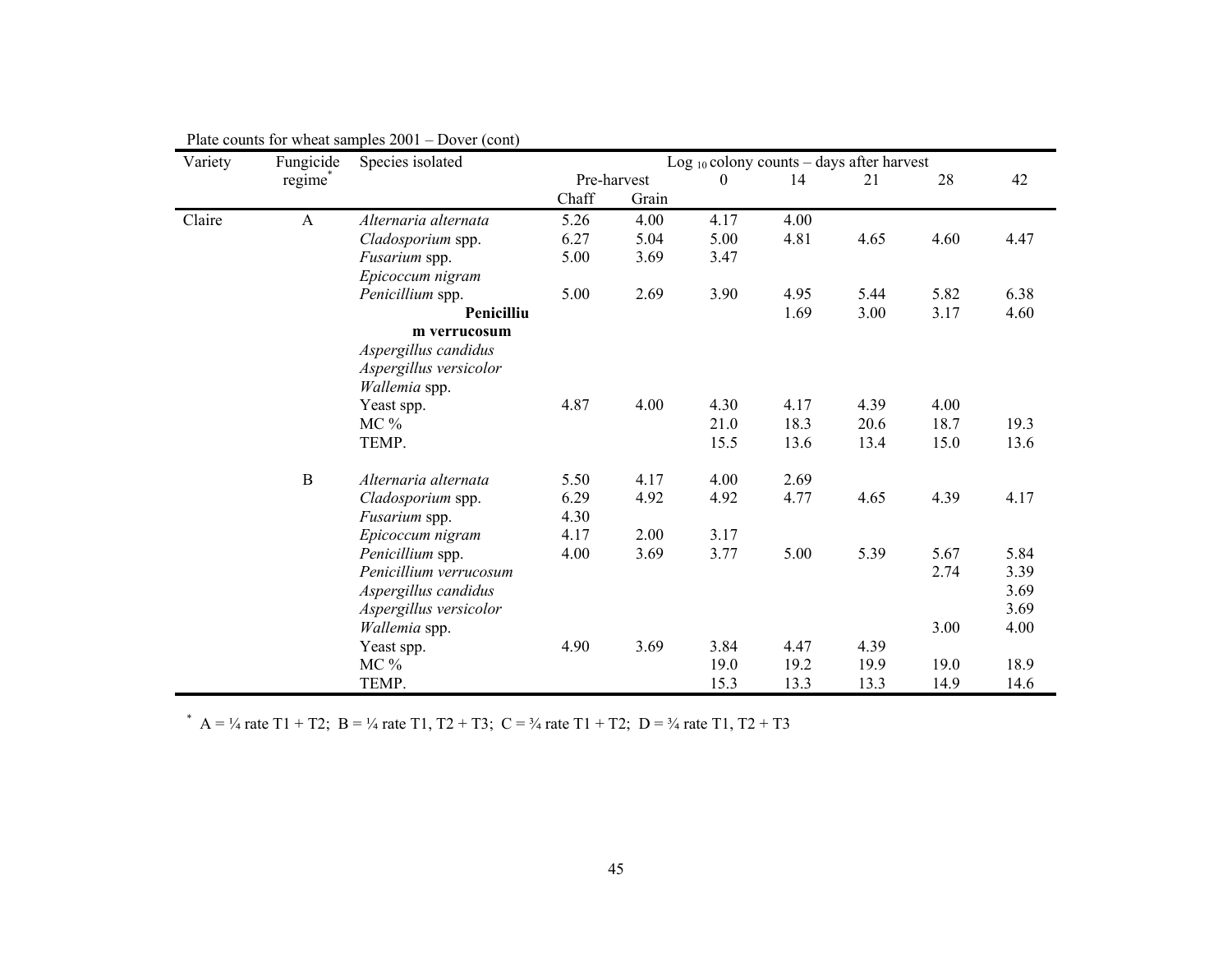| Variety | Fungicide   | Species isolated       |       |             |          | Log $_{10}$ colony counts – days after harvest |      |      |      |
|---------|-------------|------------------------|-------|-------------|----------|------------------------------------------------|------|------|------|
|         | regime      |                        |       | Pre-harvest | $\Omega$ | 14                                             | 21   | 28   | 42   |
|         |             |                        | Chaff | Grain       |          |                                                |      |      |      |
| Claire  | $\mathbf C$ | Alternaria alternata   | 5.46  | 3.69        | 3.74     | 3.69                                           |      |      |      |
|         |             | Cladosporium spp.      | 6.34  | 4.92        | 4.95     | 4.39                                           | 4.65 | 4.69 | 4.54 |
|         |             | Fusarium spp.          | 4.00  | 2.69        | 3.00     | 2.69                                           |      |      |      |
|         |             | Epicoccum nigram       |       |             |          |                                                |      |      |      |
|         |             | Penicillium spp.       | 5.21  | 2.69        | 3.30     | 5.13                                           | 5.30 | 5.65 | 5.87 |
|         |             | Penicillium verrucosum |       |             |          |                                                | 3.17 | 3.00 | 5.00 |
|         |             | Aspergillus candidus   |       |             |          |                                                |      |      |      |
|         |             | Aspergillus versicolor |       |             |          |                                                |      |      |      |
|         |             | Wallemia spp.          |       |             |          |                                                |      |      |      |
|         |             | Yeast spp.             | 4.97  | 3.69        | 3.77     | 3.69                                           | 4.39 |      |      |
|         |             | $MC\%$                 |       |             | 18.7     | 18.5                                           | 20.5 | 18.8 | 19.0 |
|         |             | TEMP.                  |       |             | 15.0     | 13.1                                           | 12.9 | 14.6 | 13.6 |
|         | $\mathbf D$ | Alternaria alternata   | 5.66  | 3.69        | 3.54     | 2.69                                           | 3.69 |      |      |
|         |             | Cladosporium spp.      | 6.23  | 4.90        | 4.84     | 4.30                                           | 4.17 | 4.00 | 4.47 |
|         |             | Fusarium spp.          | 4.17  | 3.69        | 3.47     | 2.69                                           | 3.69 |      |      |
|         |             | Epicoccum nigram       |       | 2.69        | 2.69     |                                                |      |      |      |
|         |             | Penicillium spp.       | 4.00  | 1.69        | 3.00     | 5.02                                           | 5.38 | 5.72 | 5.60 |
|         |             | Penicillium verrucosum |       |             |          |                                                | 3.00 | 3.69 | 3.77 |
|         |             | Aspergillus candidus   |       |             |          |                                                |      |      |      |
|         |             | Aspergillus versicolor |       |             |          |                                                |      |      |      |
|         |             | Wallemia spp.          |       |             |          |                                                |      |      |      |
|         |             | Yeast spp.             | 4.77  |             |          |                                                |      |      |      |
|         |             | $MC\%$                 |       |             | 19.2     | 19.1                                           | 20.7 | 18.3 | 18.7 |
|         |             | TEMP.                  |       |             | 14.7     | 13.7                                           | 13.7 | 15.0 | 13.7 |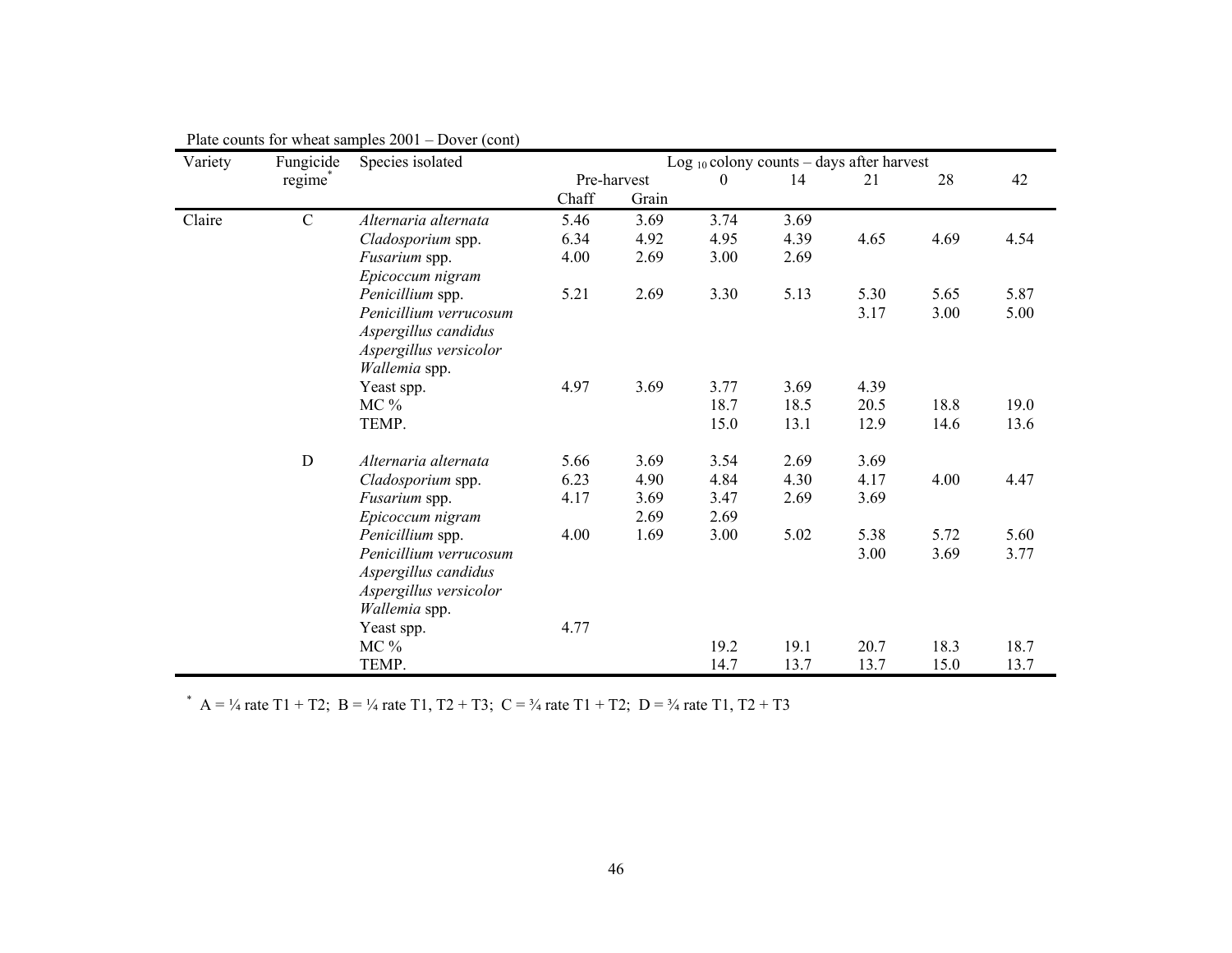#### **APPENDIX C SOURCES OF VARIABILITY AND ESTIMATION**

The results of any field-based experiments are affected by the compounded errors or variability in measurements inherent at each stage in the study. Some of these factors are difficult to control, e. g. climate. Within the laboratory, these variables are easier to minimise although not to eliminate. Thus in the current study it was vital to assess the effect of the principle sources of variability and agree the criteria by which a significant experimental effect might be judged. A number of the possible variables were minimised on each of the 4 farm sites by closely matching each set of plots for position, fertiliser, and herbicide and insecticide inputs while any variation in climate should be avoided because plots were adjacent to each other. However, this still leaves several important aspects of the study for which the variability is unknown or difficult to control. The main variables were the collection of representative samples before and at harvest and during storage, the moisture content and temperature of grain during storage, mould counting and chemical analysis.

Each of these factors were thus assessed as far as possible and/or monitored during the current work. Results from the first year (2000) failed to show any clear pattern or correlation with fungicide use. If any effects that had occurred were small in comparison to the errors due to some of these factors, these effects could have been masked. Thus it was vital to attempt to quantify these errors. Some of the data from 2000 was thus examined retrospectively in an attempt to estimate the variation due to sampling error and mould counting. In the second year (2001) further studies were carried out to confirm the initial tentative findings and to obtain more data.

#### *Combined error in grain sampling and mould counting*

In 2000 a number of the stored grain samples were relatively dry so that any change in mould levels present at harvest would be slow during storage. Because under these circumstances the field fungi present at harvest will neither be overgrown by rapidly developing storage moulds, nor will themselves increase to any significant extent this presents an opportunity to study the errors due to sampling and the mould counting technique. Selection of those samples from the bags that had been stored over a period of 28 days containing grain at 17% moisture content or less and in which no significant growth of storage fungi had occurred, approximated to a set of replicate samples being taken. These data were used to estimate the combined variation due to sampling and counting of the field-derived moulds. A summary of this information is presented in Table C1 for wheat and barley. The mould counts are the total for all field fungi, almost exclusively *Alternaria, Cladosporium* and *Fusarium* species. A-D are the different fungicide regimes used. The % standard deviation for each individual storage situation ranged from 7.0% to 54.3% with means from 25.1% to 34.2% for each set of 4 cereal samples. There was little difference between wheat and barley and the mean variation for all 20 sets of data was 30.1%. This suggested that the combined error for sampling and for mould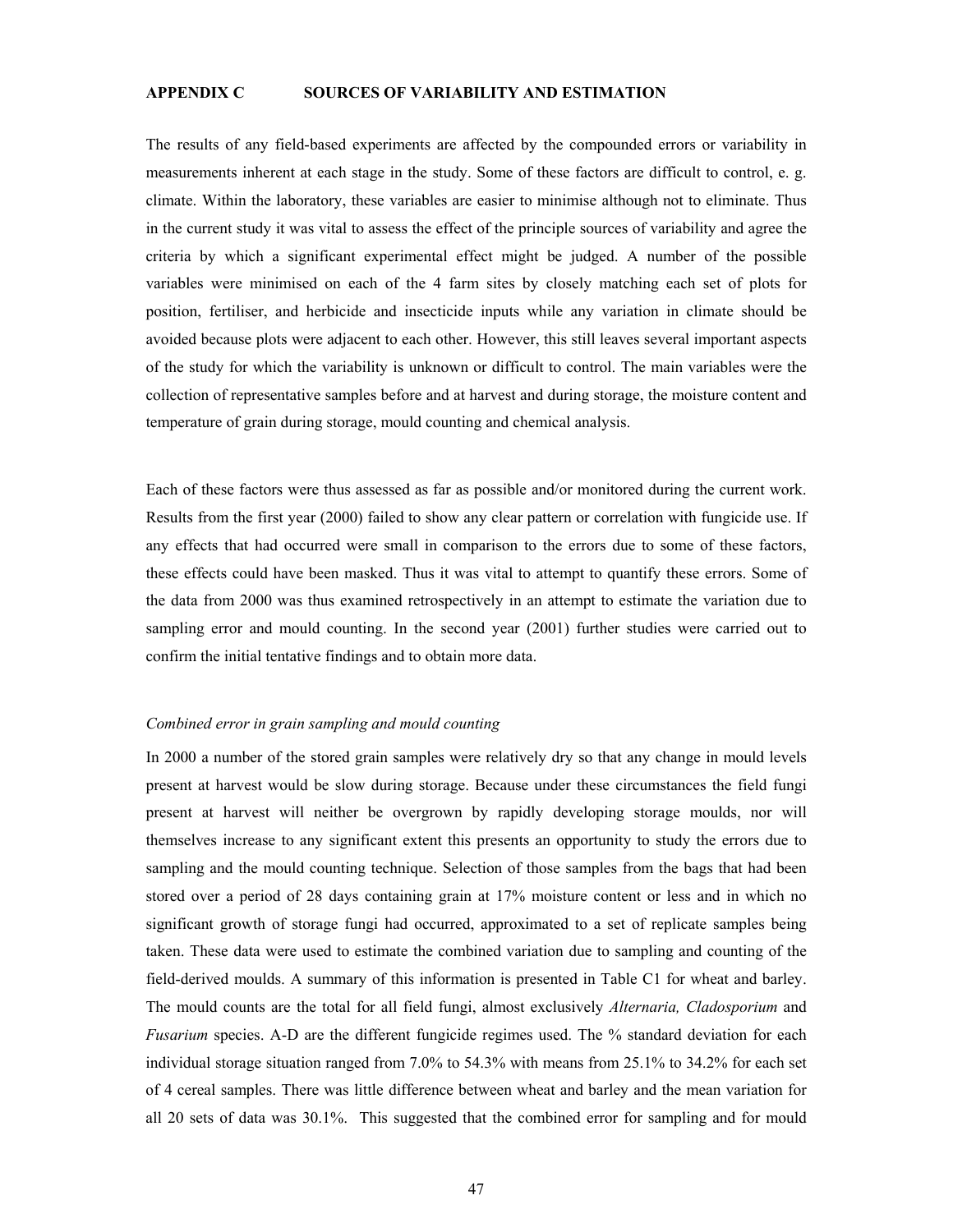counting was about 30%. As small changes in mould distribution and amounts might have during 28 days the actual error could less.

In a pre-planned study in the  $2<sup>nd</sup>$  year, 2 sets (one barley and one wheat) of 10 replicate samples were taken from stored bags of grain shortly after harvesting and after 28 days storage. Each sample was prepared by combining 10 sub-samples in the Report. These samples were used to complement the information obtained in 2000. Results are summarised in Table C2. Mould counts were carried out using duplicate sets of agar plates for each sample. These values indicate the combined error in mould counting and in sampling and were about 41%. This is a little higher than was estimated above from the 2000 results. There was much less error in measurement of the total *Penicillium* counts ( % s. d. 20%). Limited evidence suggests that the error was less when the levels of fungi were higher.

#### *Errors involved in mould counting alone*

Table C3 gives the results calculated for each pair of plate counts for each set of 10 replicates, the mean fungal count, the standard deviation and the % standard deviation for *Alternaria, Cladosporium* and total field fungi after 4 days storage and for total *Penicillium* after 28 days. This data represent the error due mould count only. For *Alternaria*, the mean counts obtained for the 10 replicate sets ranged from 2.5 to 25  $x10^3$  cfu/g, for *Cladosporium* 30 to 135.8 cfu/g, for total field moulds 45 to 138.5 cfu/g and for total *Penicillium* after 28 days storage 385 to 786 cfu/g. Mean % s. d. for the pairs in each sets of 10 replicates were respectively 25.65 (range 0 to 46.91%), 32.49 (range 16.21 to 46.99%), 26.47 (range 0.42 to 41.46%) and 8.9 (1.59 to 21.02%). Classical mould counting techniques have been used for many years although information on the quantitative performance of these procedures is difficult to find in the literature. It is generally considered to be semi-quantitative at the best. Here, the error in mould counting has been shown to be surprisingly smalll especially when mould counts were above a level of  $log_{10} 5.0$ .

#### *Summary of error in mould determination and ochratoxin A analysis*

Total error are greater than those that can be attributed to mould counting alone of ochratoxin A analysis alone. The results indicate that the relative errors due to sampling and to mould counting are in general of the same order. Thus when attempting to determine whether effects are significant in this study the following criteria are adopted; mould counts below  $10<sup>4</sup>$  are too unreliable and can be dismissed for this purpose. The combined error due to sampling and mould counting has a % s. d. of no greater than 50% when mould counts are between  $10^4$  and  $10^5$  (log<sub>10</sub> values of 4.0 and 5.0) and as low as 20% at the 10<sup>6</sup> (log<sub>10</sub> value of 6.0). For mould counts the maximum variation obtained was 45 to 138.5 x10<sup>3</sup> (a factor of 3 for total field moulds) and 385 to 786 (a factor of 2 for total *Penicillium*).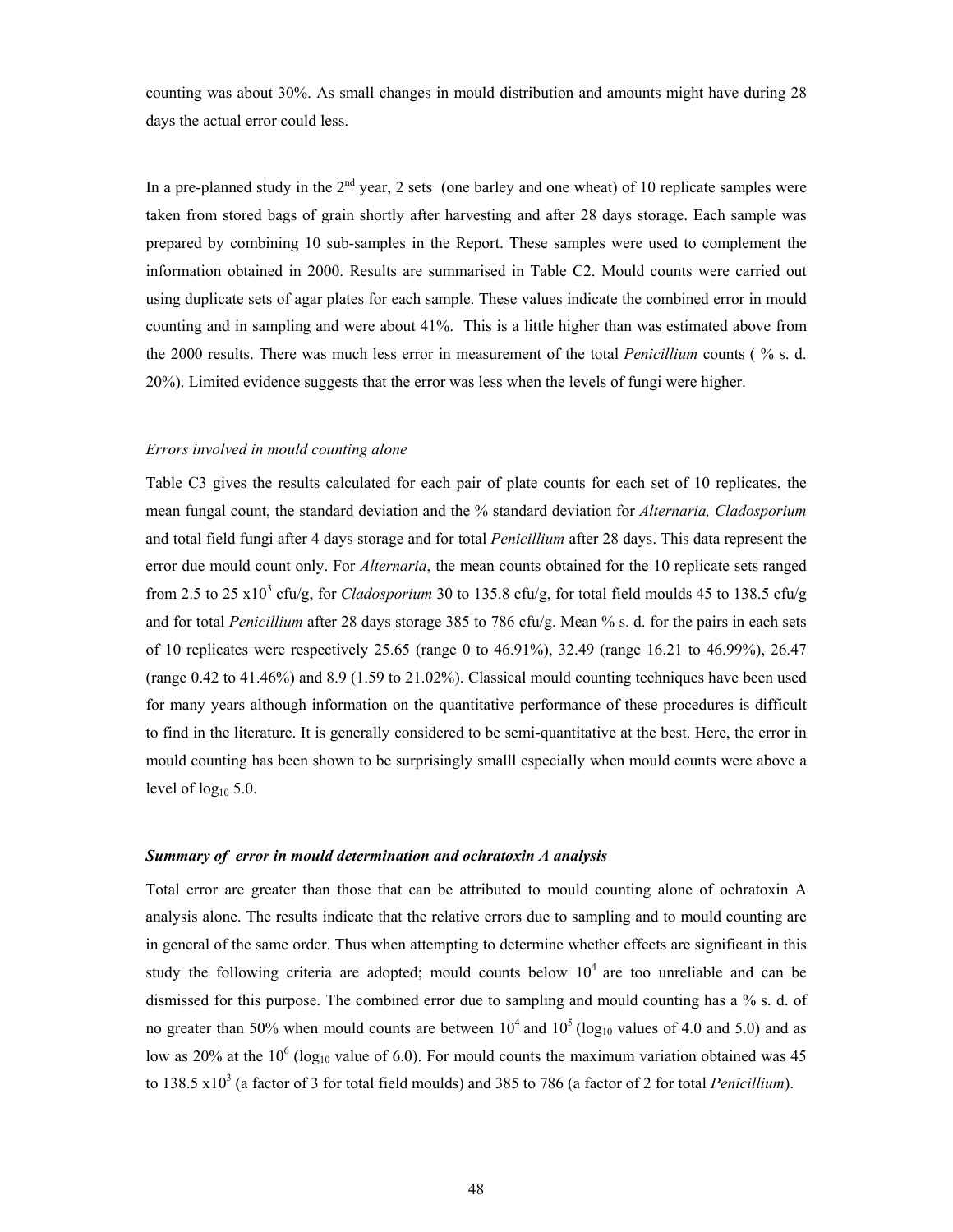|                          | Approximate            | Total mould count for field fungi, $x103$ |        |              |             |             |       |  |
|--------------------------|------------------------|-------------------------------------------|--------|--------------|-------------|-------------|-------|--|
| Grain sample<br>and Site | Moisture<br>content, % | Days                                      | A      | $\, {\bf B}$ | $\mathsf C$ | $\mathbf D$ | Mean  |  |
|                          |                        | $\boldsymbol{0}$                          | 130    | 206          | 105         | 210         |       |  |
| Barley, Pearl            |                        | $\overline{4}$                            | 130    | 260          | 162         | 270         |       |  |
|                          |                        | $\overline{7}$                            | 170    | 165          | 210         | 300         |       |  |
| Braishfield              | 15                     | 14                                        | 240    | 230          | 200         | 180         |       |  |
|                          |                        | 28                                        | 127    | 140          | 210         | 220         |       |  |
|                          |                        | mean                                      | 159.4  | 200.2        | 177.4       | 236         |       |  |
|                          |                        | sd                                        | 48.44  | 48.37        | 45.04       | 48.27       |       |  |
|                          |                        | sd, $%$                                   | 30.38  | 24.17        | 25.39       | 20.45       | 25.1  |  |
|                          |                        | $\boldsymbol{0}$                          | 122    | 70           | 80          | 190         |       |  |
| Barley, Halcyon          |                        | $\overline{\mathcal{A}}$                  | 140    | 130          | 340         | 190         |       |  |
|                          |                        | $\tau$                                    | 110    | 160          | 230         | 280         |       |  |
| Braishfield              | 15                     | 14                                        | 180    | 125          | 250         | 270         |       |  |
|                          |                        | 28                                        | 46     | 146          | 292         | 141         |       |  |
|                          |                        | mean                                      | 119.6  | 126.2        | 238.4       | 214.2       |       |  |
|                          |                        | sd                                        | 48.94  | 34.31        | 98.107      | 59.10       |       |  |
|                          |                        | sd, $%$                                   | 40.92  | 27.19        | 41.15       | 27.59       | 34.2  |  |
|                          |                        |                                           |        |              |             |             |       |  |
|                          |                        | $\boldsymbol{0}$                          | 105    | 110          | 136.5       | 85          |       |  |
| Barley, Pearl            |                        | $\overline{4}$                            | 36     | 80.2         | 75.15       | 91          |       |  |
|                          |                        | $\tau$                                    | 130    | 57           | 105         | 76          |       |  |
| Settrinton               | 15                     | 14                                        | 66.1   | 60           | 140         | 80          |       |  |
|                          |                        | 28                                        | 41     | 90           | 57          | 80          |       |  |
|                          |                        | mean                                      | 75.62  | 79.44        | 102.73      | 82.4        |       |  |
|                          |                        | sd                                        | 40.86  | 21.95        | 36.70       | 5.77        |       |  |
|                          |                        | sd, %                                     | 54.03  | 27.63        | 35.72       | 7           | 31.1  |  |
|                          |                        | $\boldsymbol{0}$                          | 115    | 133          | 211         | 90          |       |  |
| Wheat, Malacca           | 17                     | $\overline{4}$                            | 165    | 110.1        | 55          | 70          |       |  |
|                          |                        | 14                                        | 75     | 110          | 151.5       | 70          |       |  |
| Stowell Park             |                        | 28                                        | 50     | 145          | 100         | 74          |       |  |
|                          |                        | sd                                        | 50.23  | 17.42        | 67.20       | 9.52        |       |  |
|                          |                        | mean                                      | 101.25 | 124.52       | 129.38      | 76          |       |  |
|                          |                        | sd, $%$                                   | 49.61  | 13.99        | 51.94       | 12.53       | 32.01 |  |
|                          |                        | $\boldsymbol{0}$                          | 285    | 341.5        | 260         | 285         |       |  |
| Wheat, Malacca           | 17                     | 4                                         | 230    | 135          | 160         | 255         |       |  |
|                          |                        | $\tau$                                    | 315    | 175          | 165         | 280         |       |  |
| Braishfield              |                        | 14                                        | 285    | 120          | 100         | 210         |       |  |
|                          |                        | 28                                        | 250    | 129          | 145         | 225         |       |  |
|                          |                        | mean                                      | 273    | 180.1        | 166         | 251         |       |  |
|                          |                        | sd                                        | 33.28  | 92.65        | 58.46       | 33.05       |       |  |
|                          |                        | sd, $%$                                   | 12.19  | 51.44        | 35.22       | 13.17       | 28    |  |
| Wheat/barley             | %, sd overall mean     |                                           |        |              |             |             | 30.1  |  |

Table C1: Estimation of the variability attributable to sampling error and mould counting using replicate samples taking during a 28 day storage period in 2000 using grain of less than 17% moisture content.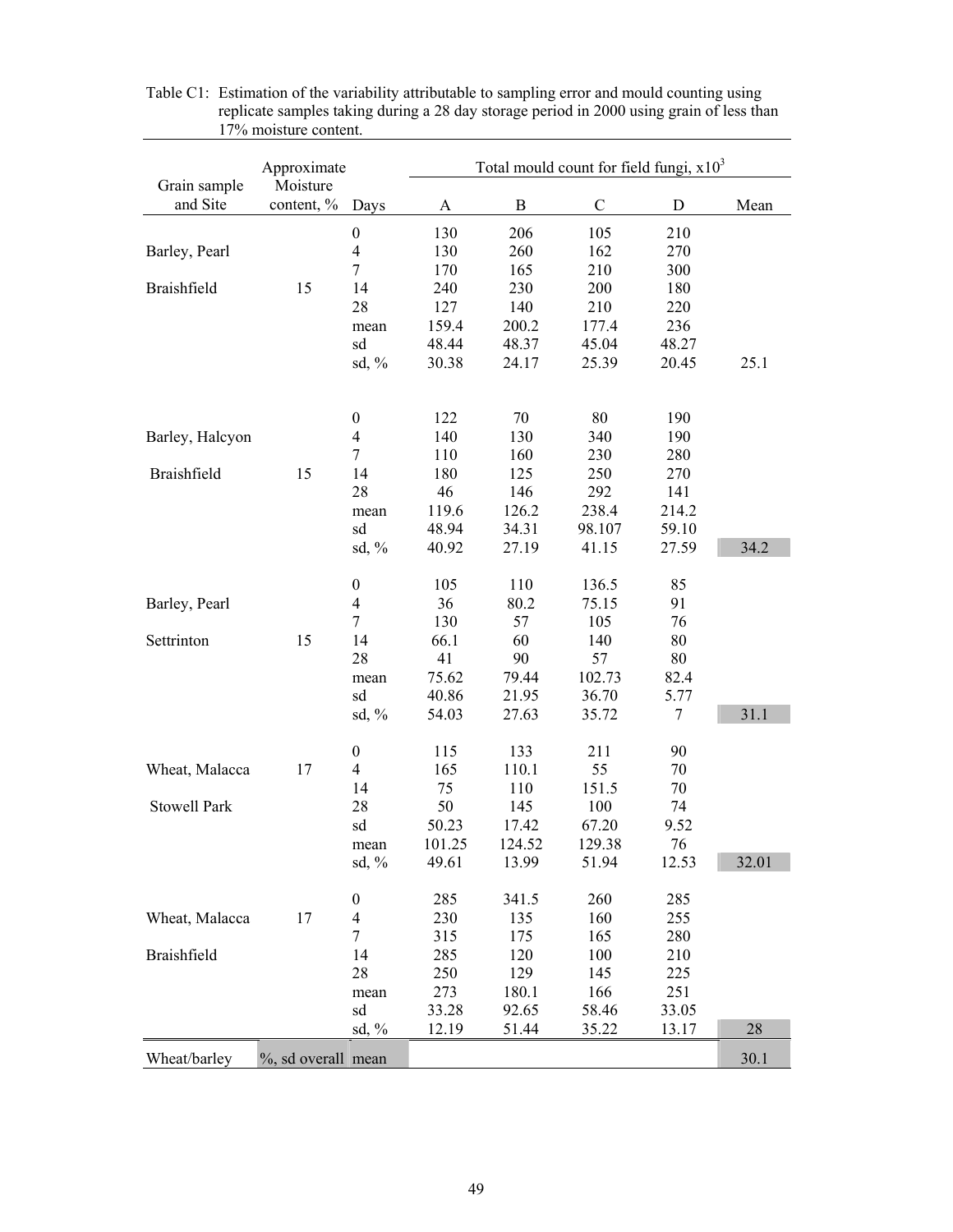Taking this into account and applying an additional 'safety' factor of x2 suggests that a difference in numerical mould count of about  $x5$  (log<sub>10</sub> 0.7) would indicate a significant effect due to different fungicide applications if all other factors are controlled. For ochratoxin A determination, error due to the analysis is small so the principle source of variation will be in sampling.

|                  | Mould counts, colony forming units/g x $103$ |                        |                               |                         |  |  |  |  |  |
|------------------|----------------------------------------------|------------------------|-------------------------------|-------------------------|--|--|--|--|--|
| function         | Alternaria, 4 day                            | Cladosporium, 4<br>day | Total field moulds, 4<br>days | Penicillium,<br>28 days |  |  |  |  |  |
| Mean count       | 12                                           | 65                     | 77                            | 597                     |  |  |  |  |  |
| Count range      | $2.5 - 24.5$                                 | 28-134                 | $42 - 141$                    | 385-786                 |  |  |  |  |  |
| sd               | 5.85                                         | 32.66                  | 33.09                         | 118.28                  |  |  |  |  |  |
| % sd, mean value | 48.79                                        | 42.93                  | 41.38                         | 19.82                   |  |  |  |  |  |

Table C2: Estimation of the variability attributable to sampling error and mould counting using 10 replicate samples after 4 and 28 day storage period in stored wheat and barley.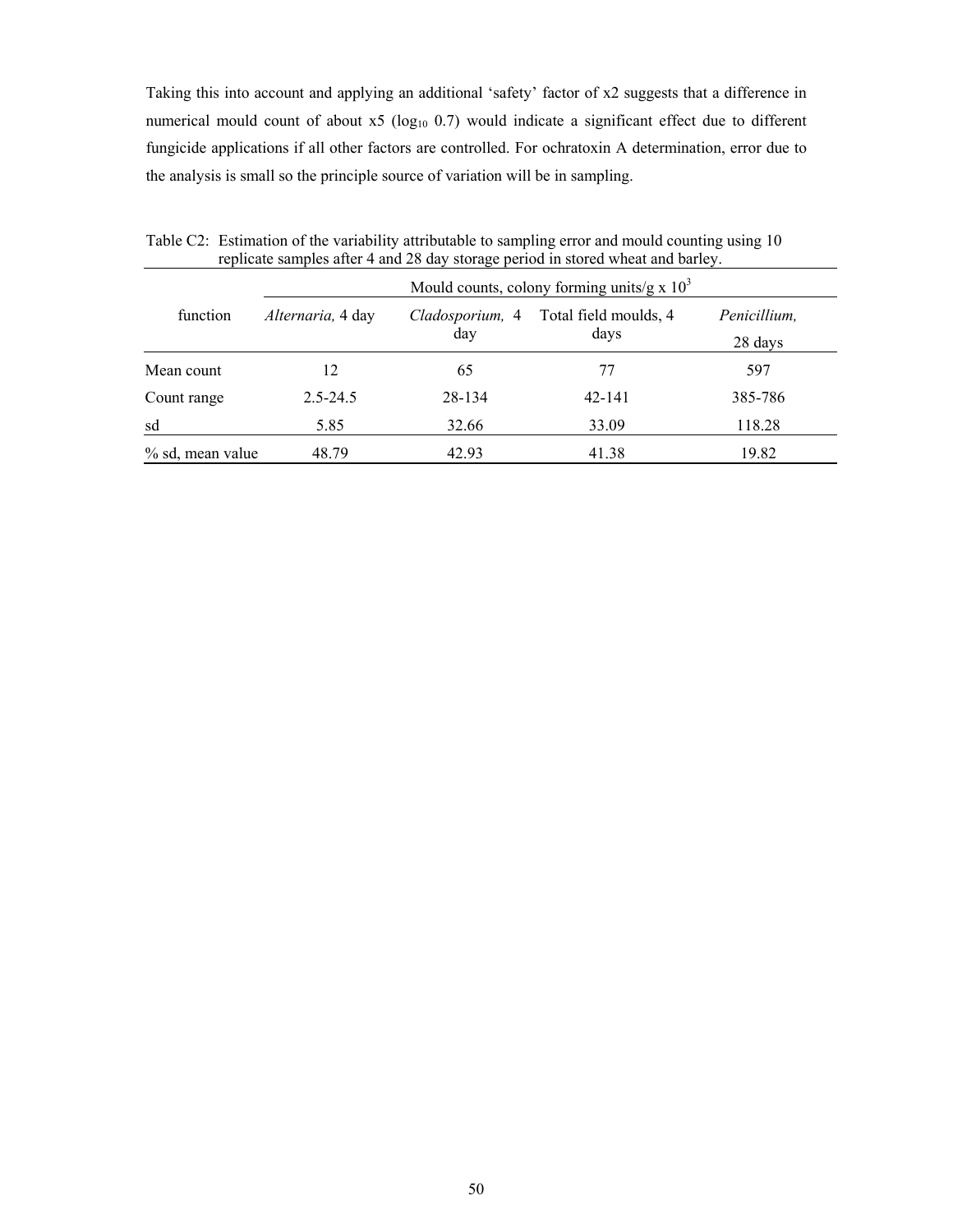|                                  | Replicate number of duplicate mould counts, colony forming units/g $x103$ |                        |                    |                    |                   |                     |                     |                      | sd, $\%$           |                      |                        |       |
|----------------------------------|---------------------------------------------------------------------------|------------------------|--------------------|--------------------|-------------------|---------------------|---------------------|----------------------|--------------------|----------------------|------------------------|-------|
| Mould                            | function                                                                  |                        | $\overline{2}$     | $\mathfrak{Z}$     | 4                 | 5                   | 6                   | 7                    | 8                  | 9                    | 10                     | Mean  |
| Alternaria                       |                                                                           | 10<br>10               | 20<br>10           | 10<br>10           | 10<br>20          | 20<br>10            | $\overline{c}$<br>3 | 6.<br>$\overline{7}$ | 20<br>10           | 30<br>20             | 10<br>10               |       |
|                                  | sd<br>mean                                                                | $\boldsymbol{0}$<br>10 | 7.036<br>15        | $\mathbf{0}$<br>10 | 7.036<br>15       | 7.036<br>15         | 0.728<br>2.5        | 0.743<br>6.5         | 7.036<br>15        | 7.248<br>25          | $\boldsymbol{0}$<br>10 |       |
|                                  | sd, $%$                                                                   | $\boldsymbol{0}$       | 46.91              | $\boldsymbol{0}$   | 46.91             | 46.91               | 28.56               | 11.34                | 46.91              | 29.00                | $\boldsymbol{0}$       | 25.65 |
| Cladosporium                     |                                                                           | 71<br>89               | 40<br>20           | 40<br>30           | 50<br>40          | 50<br>100           | 71<br>40            | 120<br>151           | 50<br>30           | 71<br>129            | 100<br>50              |       |
|                                  | sd<br>mean                                                                | 12.961<br>80           | 14.043<br>30       | 6.795<br>35        | 7.290<br>45       | 35.270<br>75        | 21.906<br>55.5      | 22.040<br>135.8      | 14.086<br>40       | 41.019<br>100        | 35.270<br>75           |       |
|                                  | $sd, \%$                                                                  | 16.21                  | 46.99              | 19.43              | 16.21             | 46.99               | 39.62               | 16.23                | 35.08              | 41.1                 | 46.99                  | 32.49 |
| Total field moulds               |                                                                           | 81<br>99<br>12.961     | 60<br>30<br>21.079 | 50<br>40<br>6.795  | 60<br>60<br>0.255 | 70<br>110<br>28.235 | 73<br>43<br>21.178  | 126<br>151<br>17.833 | 70<br>40<br>21.121 | 101<br>149<br>33.899 | 110<br>60<br>35.270    |       |
|                                  |                                                                           | 90<br>14.41            | 45<br>47           | 45<br>15.11        | 60<br>0.42        | 90<br>31.35         | 58<br>36.64         | 138.5<br>12.84       | 55<br>38.31        | 125<br>27.17         | 85<br>41.46            | 26.47 |
| Penicillium<br>(28 days storage) |                                                                           | 603<br>661             | 479<br>562         | 646<br>759         | 759<br>813        | 398<br>372          | 525<br>617          | 617<br>631           | 575<br>603         | 661<br>724           | 537<br>398             |       |
|                                  | sd<br>mean                                                                | 41.012<br>632          | 58.690<br>520.5    | 79.903<br>702.5    | 38.184<br>786     | 18.385<br>385       | 65.054<br>571       | 9.900<br>624         | 19.799<br>589      | 44.548<br>692.5      | 98.288<br>467.5        |       |
|                                  | sd, $%$                                                                   | 12.98                  | 11.28              | 11.37              | 4.86              | 4.77                | 11.39               | 1.59                 | 3.36               | 6.43                 | 21.02                  | 8.9   |

Table C3: Variability of mould count using duplicate counts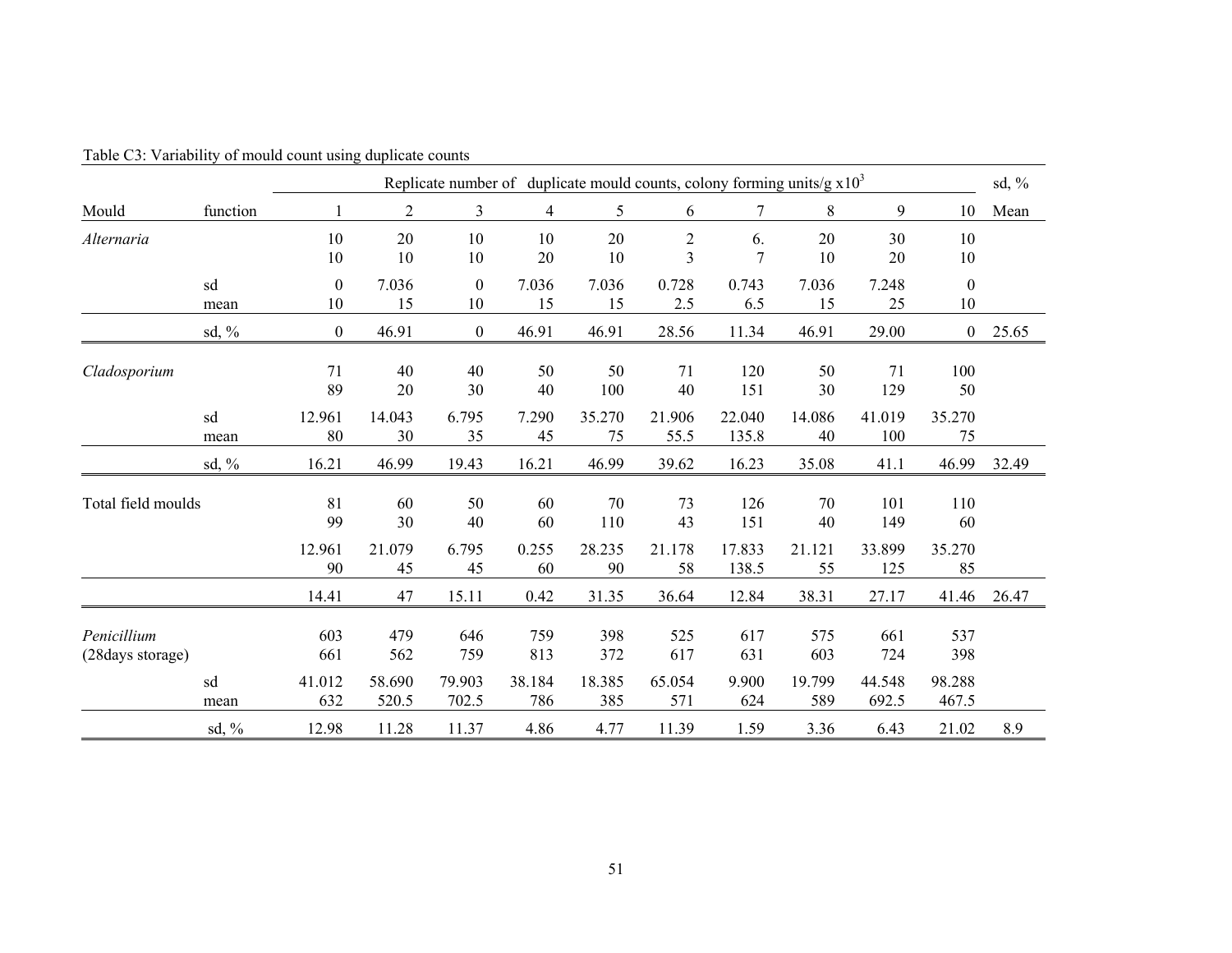## **APPENDIX D RECORD OF TEMPERATURE AND MOISTURE CONTENT DURING STORAGE**





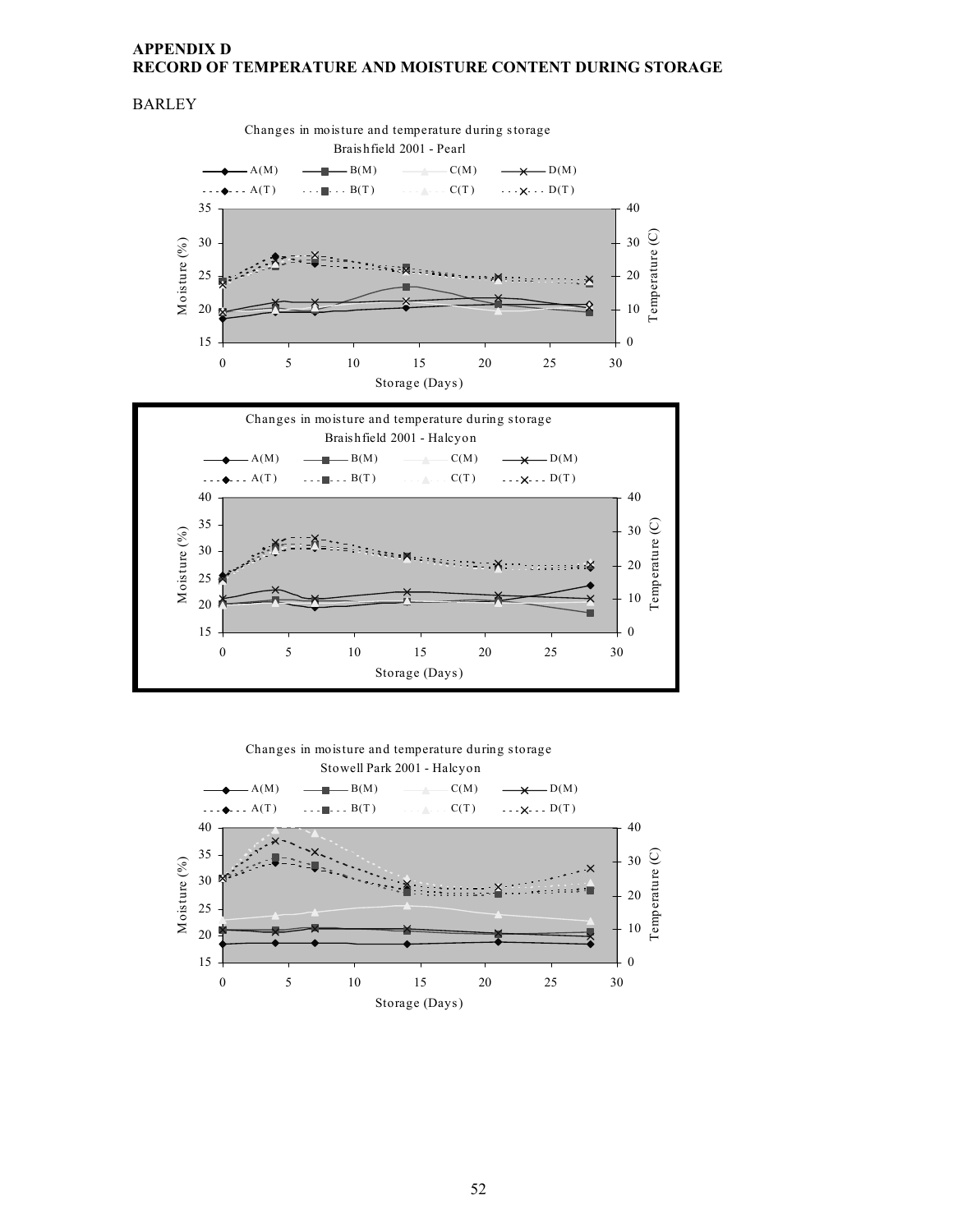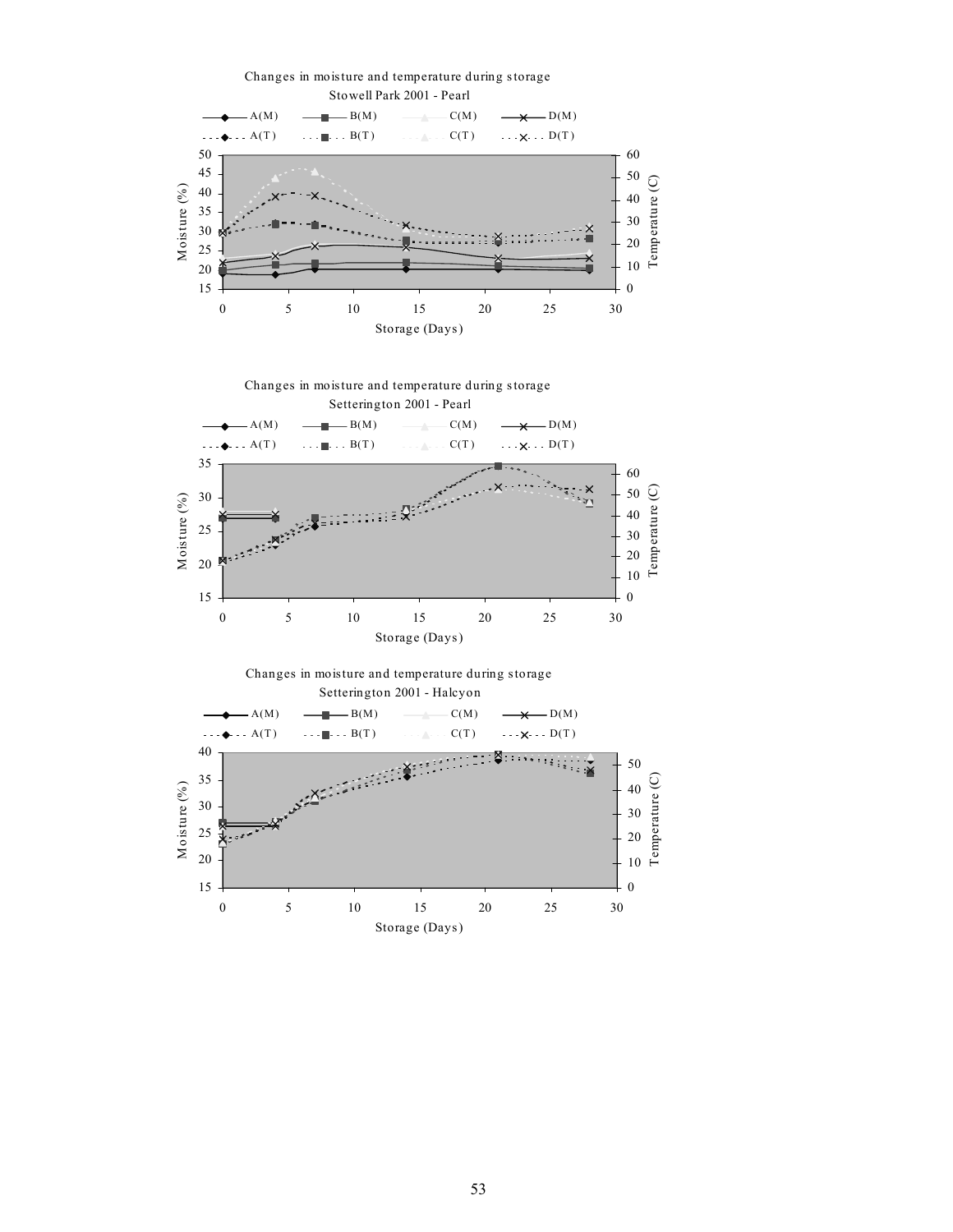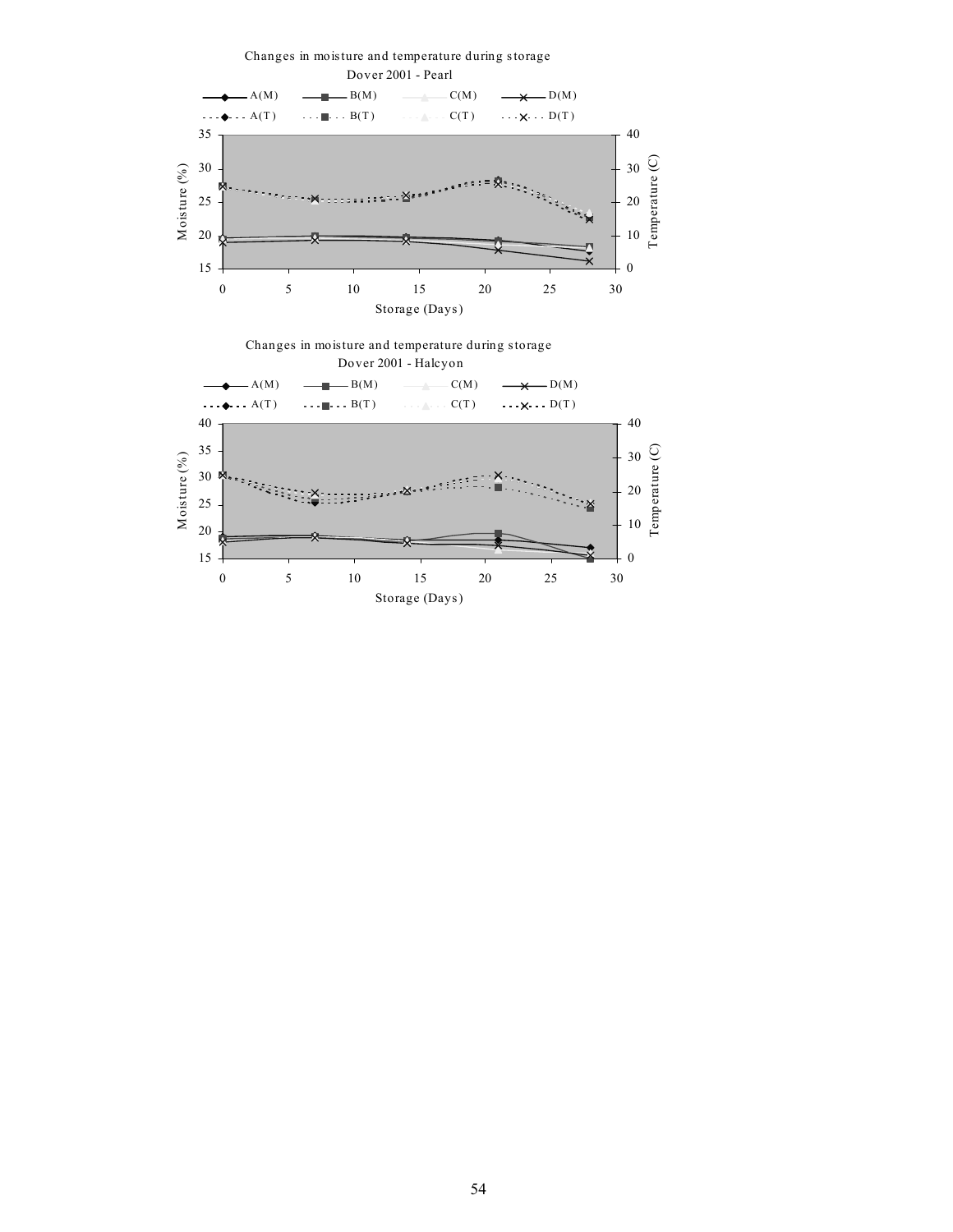## **APPENDIX D RECORD OF TEMPERATURE AND MOISTURE CONTENT DURING STORAGE**

## WHEAT

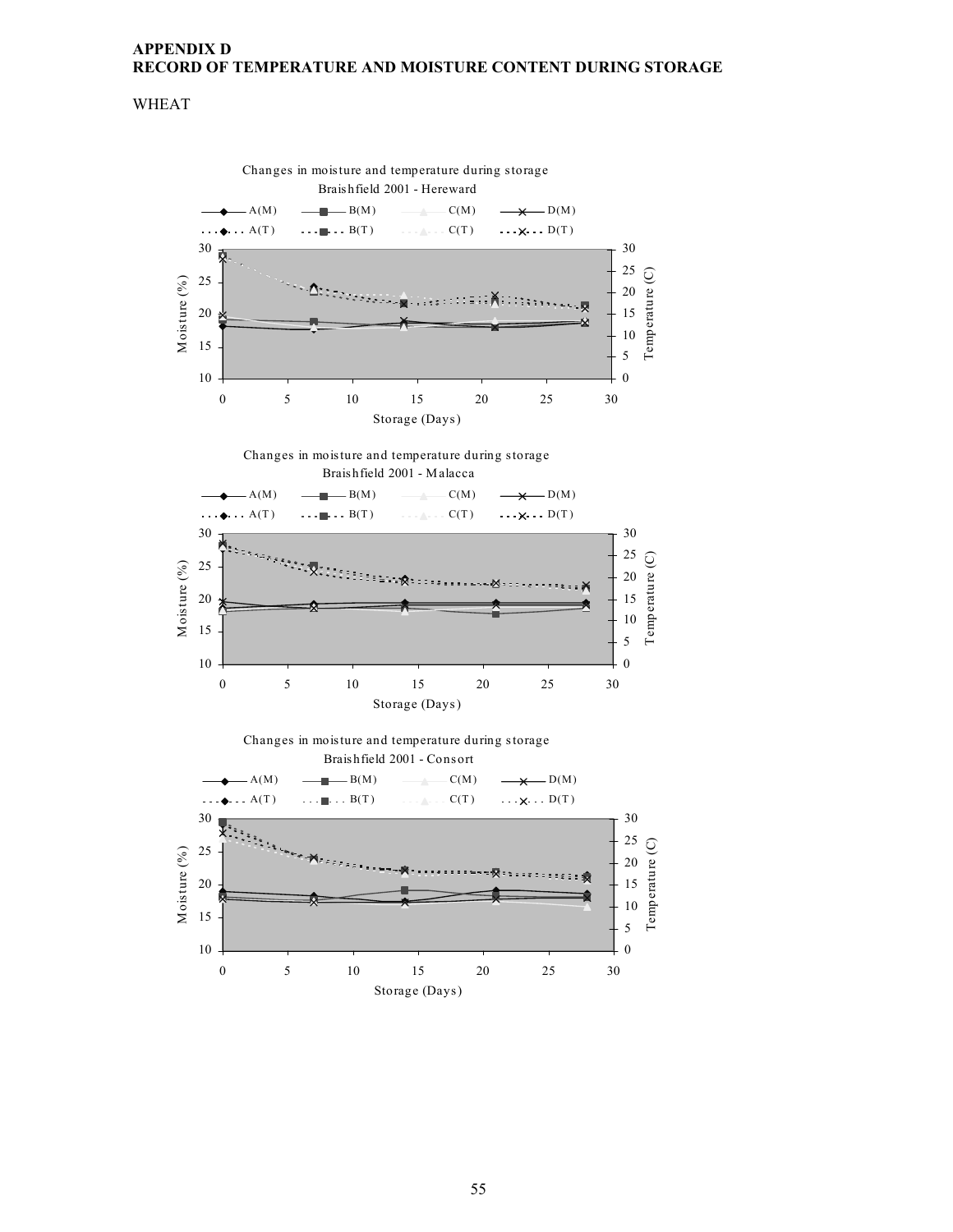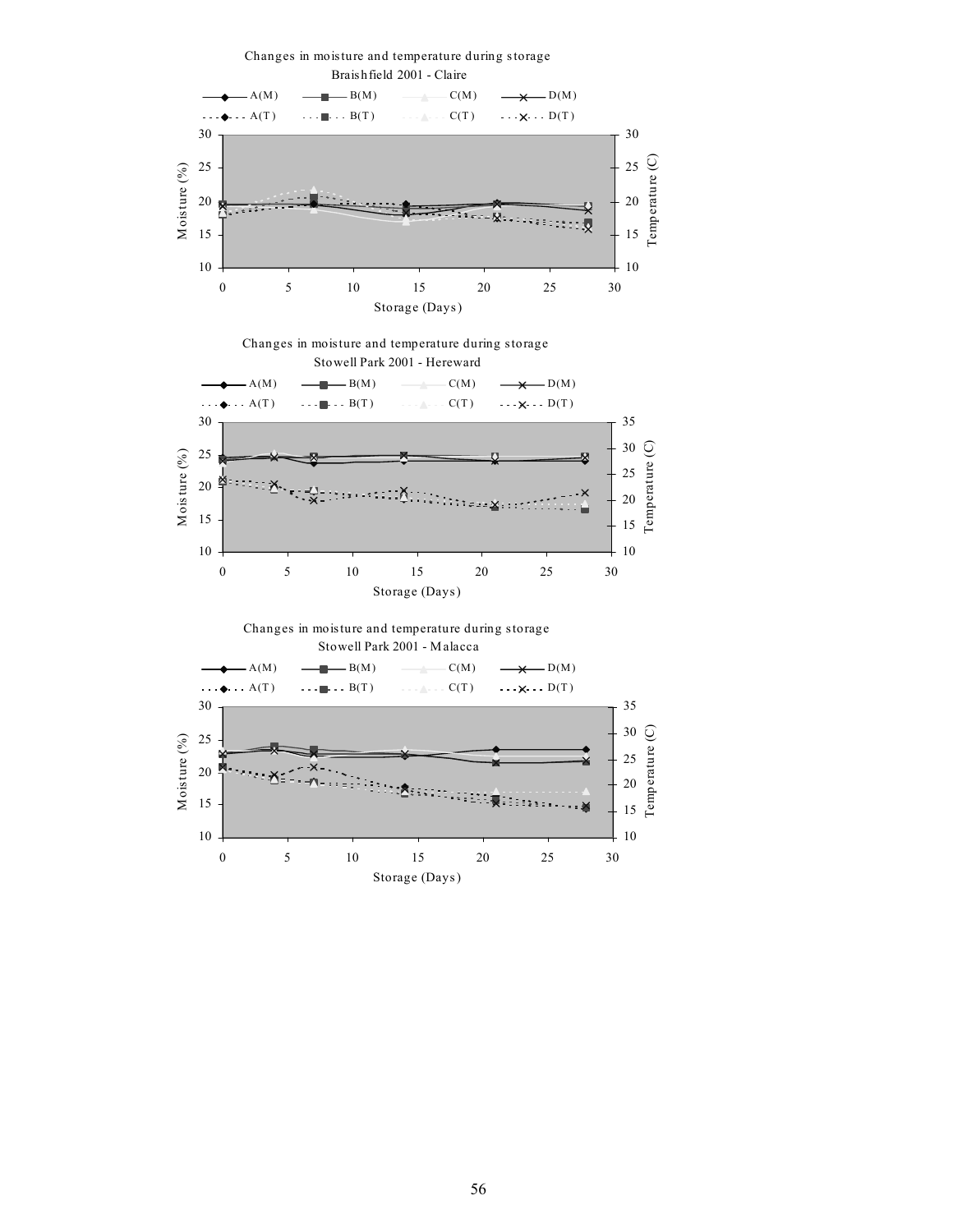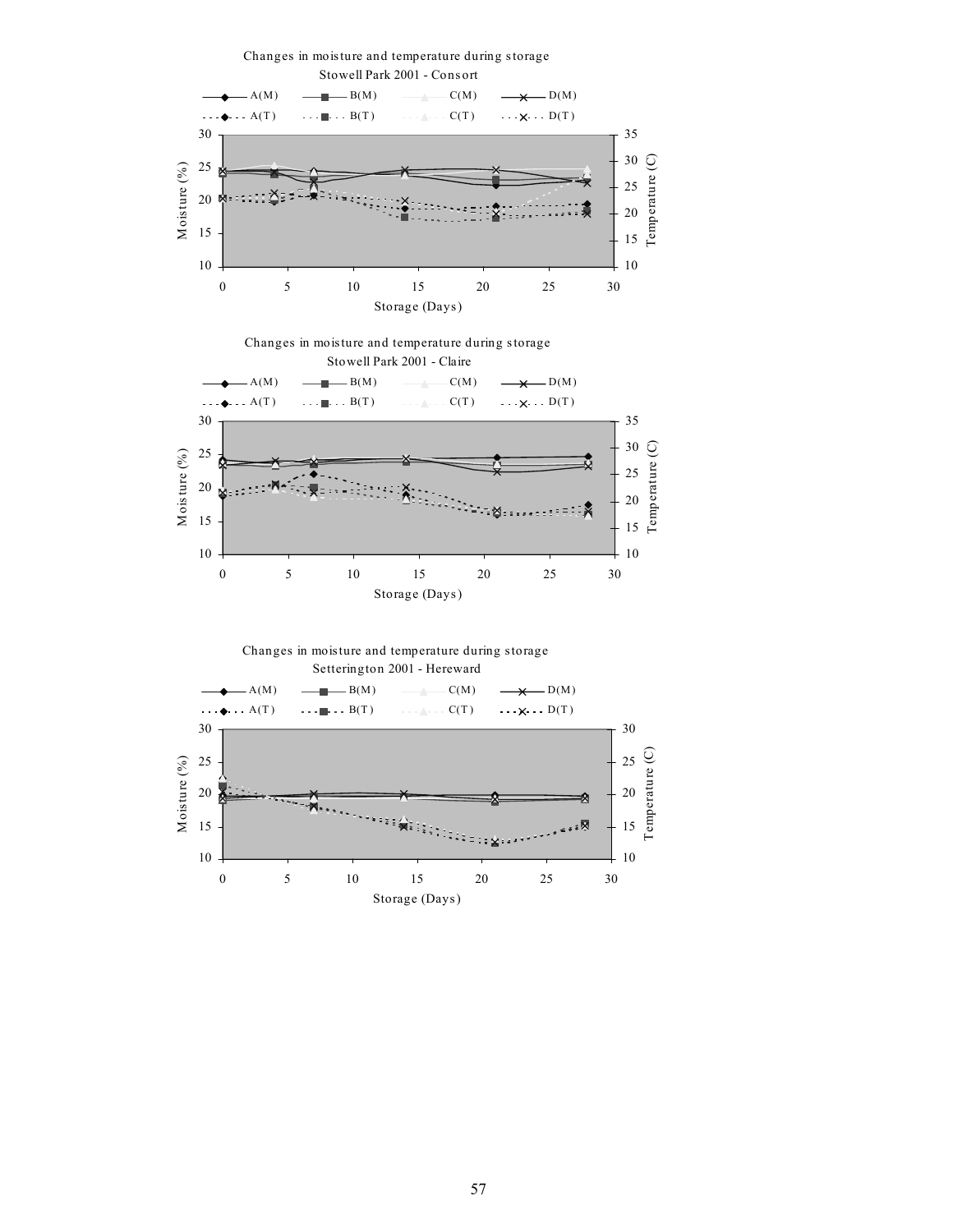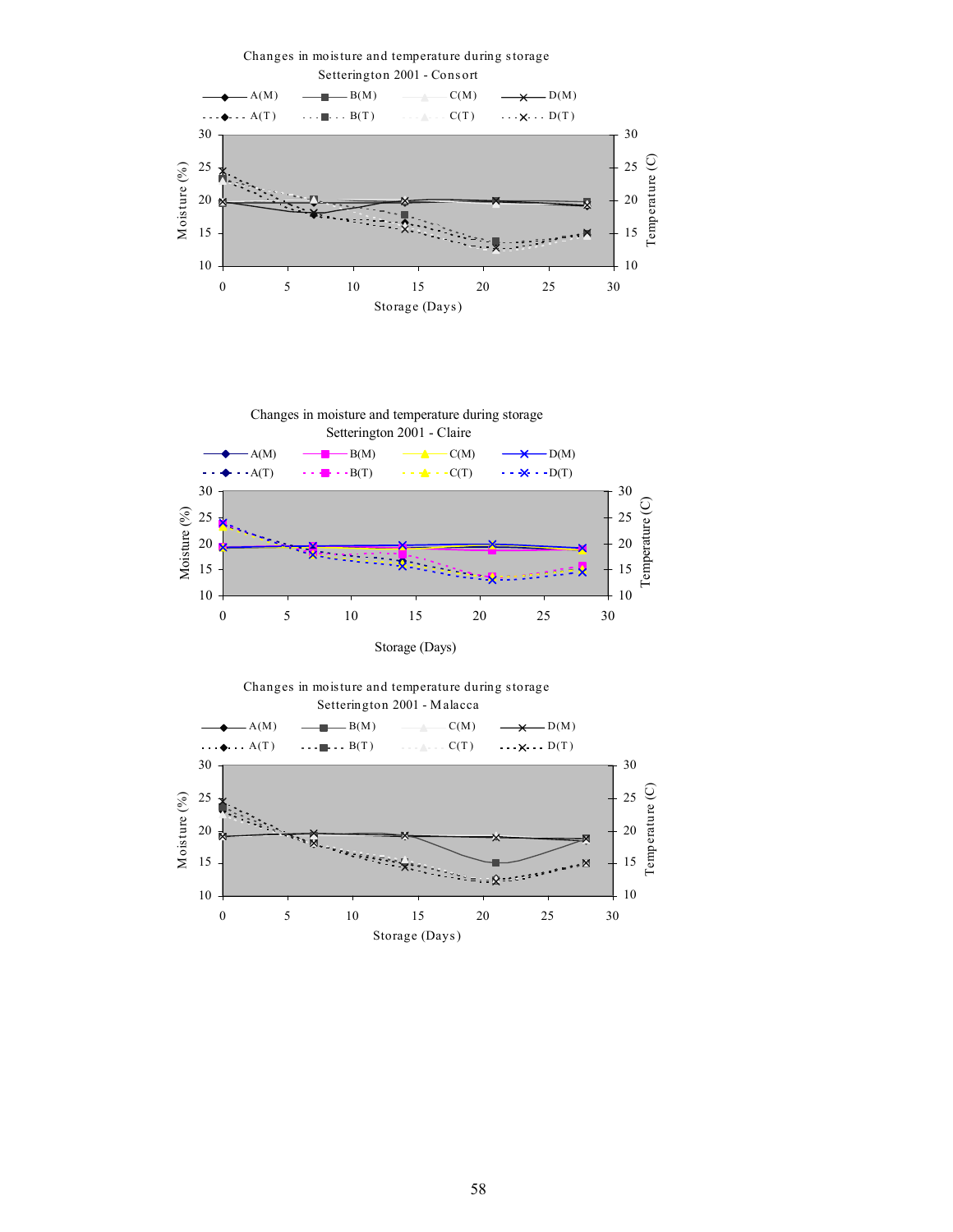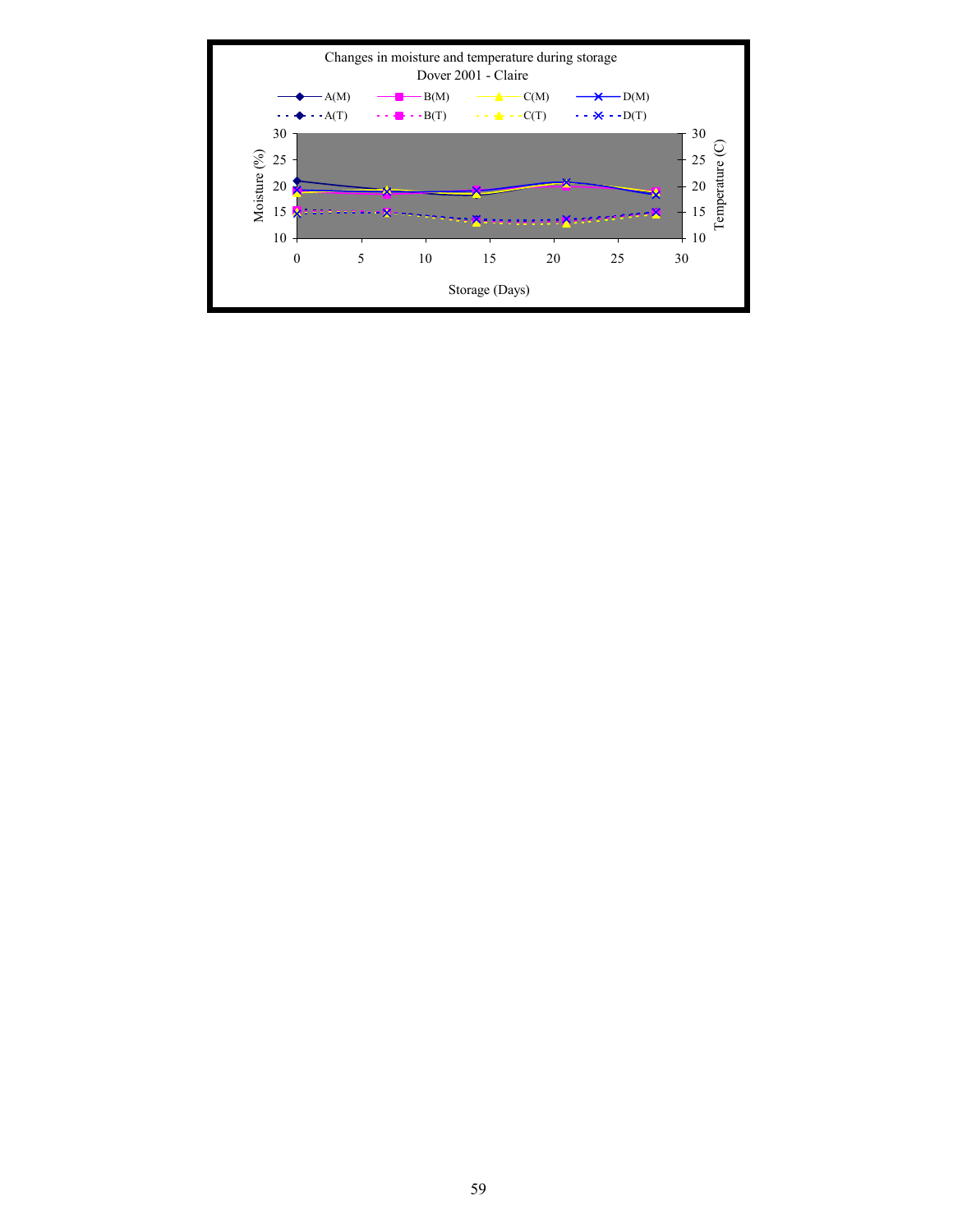## **APPENDIX E MOULD COUNTS AND SPECIES FOR CSL EXPERIMENTAL PLOTS**

| Inoculum       | Species isolated        | Colony counts after harvest (days)<br>log CFU/g |     |     |  |
|----------------|-------------------------|-------------------------------------------------|-----|-----|--|
|                |                         | $\overline{4}$                                  |     | 14  |  |
| Control        | Alternaria spp.         | 4.4                                             | 4.0 | 3.7 |  |
|                | Aureobasidium pullulans | 4.0                                             |     |     |  |
| $MC = 21.7%$   | Cladosporium spp.       | 5.0                                             | 5.0 | 4.6 |  |
| Temp=20° C     | Epicoccum nigram        | 2.7                                             |     |     |  |
|                | Fusarium spp.           | 3.5                                             | 4.4 | 4.5 |  |
|                | Penicillium spp.        |                                                 | 4.8 | 4.0 |  |
|                | Eurotium spp.           |                                                 |     | 2.7 |  |
|                | Sporobolomyces roseus   | 4.8                                             | 4.4 | 4.2 |  |
|                | Yeasts                  | 5.4                                             | 4.9 | 4.8 |  |
|                |                         |                                                 |     |     |  |
| Cladosporium   | Alternaria spp.         | 4.0                                             | 4.3 | 4.3 |  |
|                | Aureobasidium pullulans |                                                 | 4.2 |     |  |
|                | Cladosporium spp.       | 4.9                                             | 4.4 | 4.8 |  |
|                | Fusarium spp.           | 4.4                                             | 4.0 | 4.3 |  |
|                | Penicillium spp.        |                                                 | 3.9 | 3.7 |  |
|                | Wallemia sebi           |                                                 | 3.7 |     |  |
|                | Eurotium spp.           |                                                 |     | 2.0 |  |
|                | Sporobolomyces roseus   | 5.3                                             |     | 4.8 |  |
|                | Yeasts                  | 5.3                                             | 5.0 | 4.9 |  |
| Alternaria     | Alternaria spp.         | 4.2                                             | 4.4 | 3.7 |  |
|                | Aureobasidium pullulans | 3.7                                             |     |     |  |
|                | Cladosporium spp.       | 5.0                                             | 5.0 | 4.2 |  |
|                | Epicoccum nigram        | 2.0                                             |     |     |  |
|                | Fusarium spp.           | 4.4                                             | 4.0 | 4.2 |  |
|                | Aspergillus spp.        | 1.7                                             |     |     |  |
|                | Penicillium spp.        |                                                 | 3.7 | 4.4 |  |
|                | Sporobolomyces roseus   | 4.6                                             | 4.8 | 4.0 |  |
|                | Yeasts                  | 5.0                                             | 4.9 | 4.5 |  |
| Mixed inoculum | Alternaria spp.         | 4.7                                             | 4.3 | 4.2 |  |
|                | Aureobasidium pullulans | 2.7                                             | 2.7 | 3.5 |  |
|                | Cladosporium spp.       | 5.5                                             | 4.6 | 4.7 |  |
|                | Fusarium spp.           | 4.7                                             | 4.5 | 4.2 |  |
|                | Penicillium spp.        | 4.2                                             | 4.0 | 4.4 |  |
|                | Wallemia sebi           |                                                 | 3.7 |     |  |
|                | Sporobolomyces roseus   | 5.2                                             | 4.8 | 4.0 |  |
|                | Yeasts                  | 5.6                                             | 4.9 | 4.6 |  |

## Table 1. Plate counts for HGCA CSL plots 2000 (1/4 rate fungicide application).